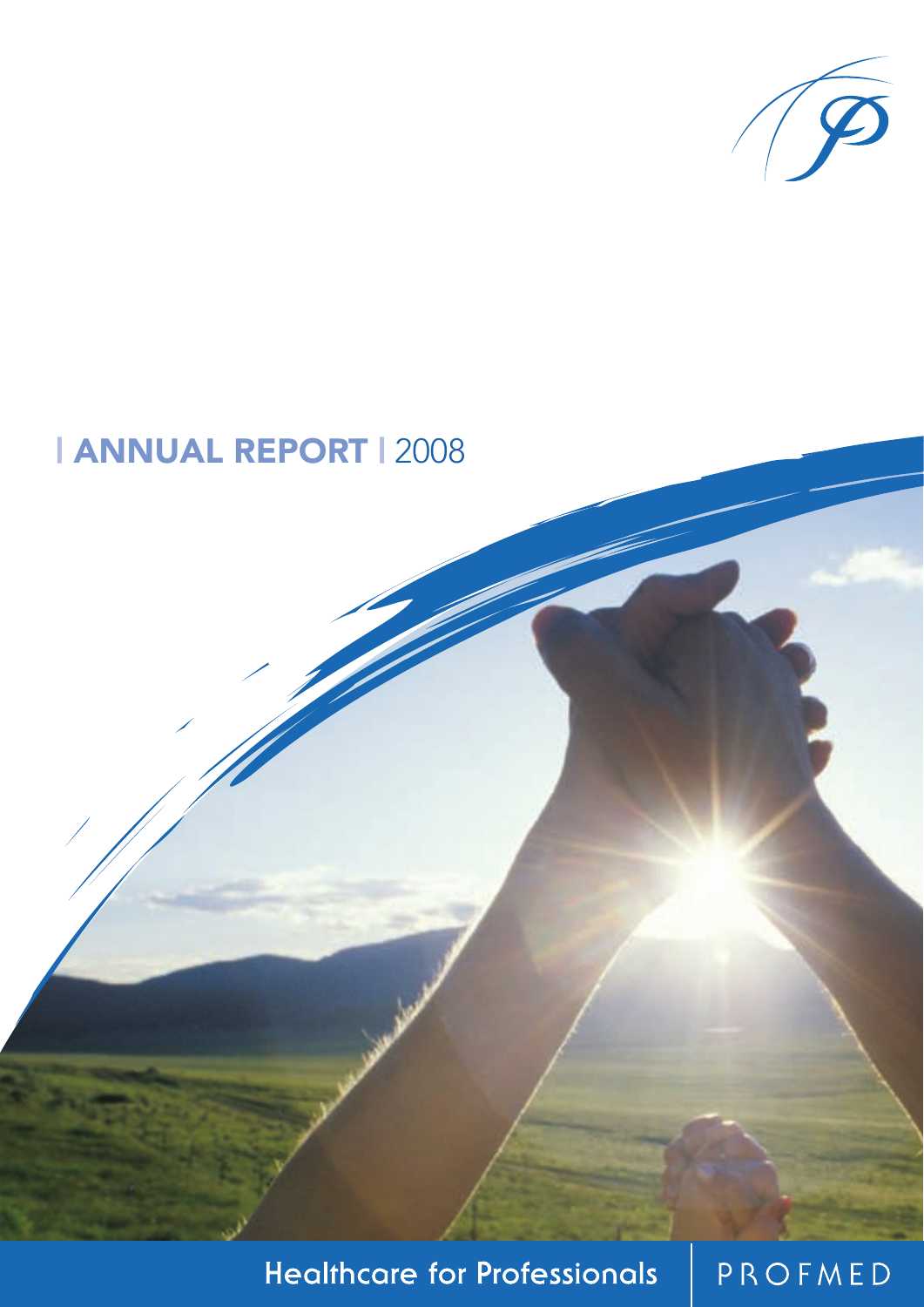# |Notice of Annual General Meeting|

#### Notice to members

Notice is hereby given that the 38th Annual General Meeting ("the meeting") of the members of Profmed will be held at 15 Eton Road, Parktown, Johannesburg on Thursday 28 May 2009, at 15:30.

#### Agenda:

- 1. To receive and adopt the annual financial statements for the year ended 31 December 2008 (including the reports of the trustees and the auditors of Profmed).
- 2. To re-appoint PricewaterhouseCoopers Inc. as the auditors of Profmed for 2009/10 in terms of rule 27 of the rules of Profmed.
- 3. To confirm the 2008 remuneration of the trustees.
- 4. To announce the election of two trustees in accordance with the rules of Profmed.
- 5. To transact such other business as may be transacted at the Annual General Meeting (subject to the rules of Profmed, and in particular rule 28.1.6, and the provisions of the Medical Schemes Act No. 131 of 1998, as amended).

By order of the Board of Trustees.

Graham R Anderson Principal Officer

19 April 2009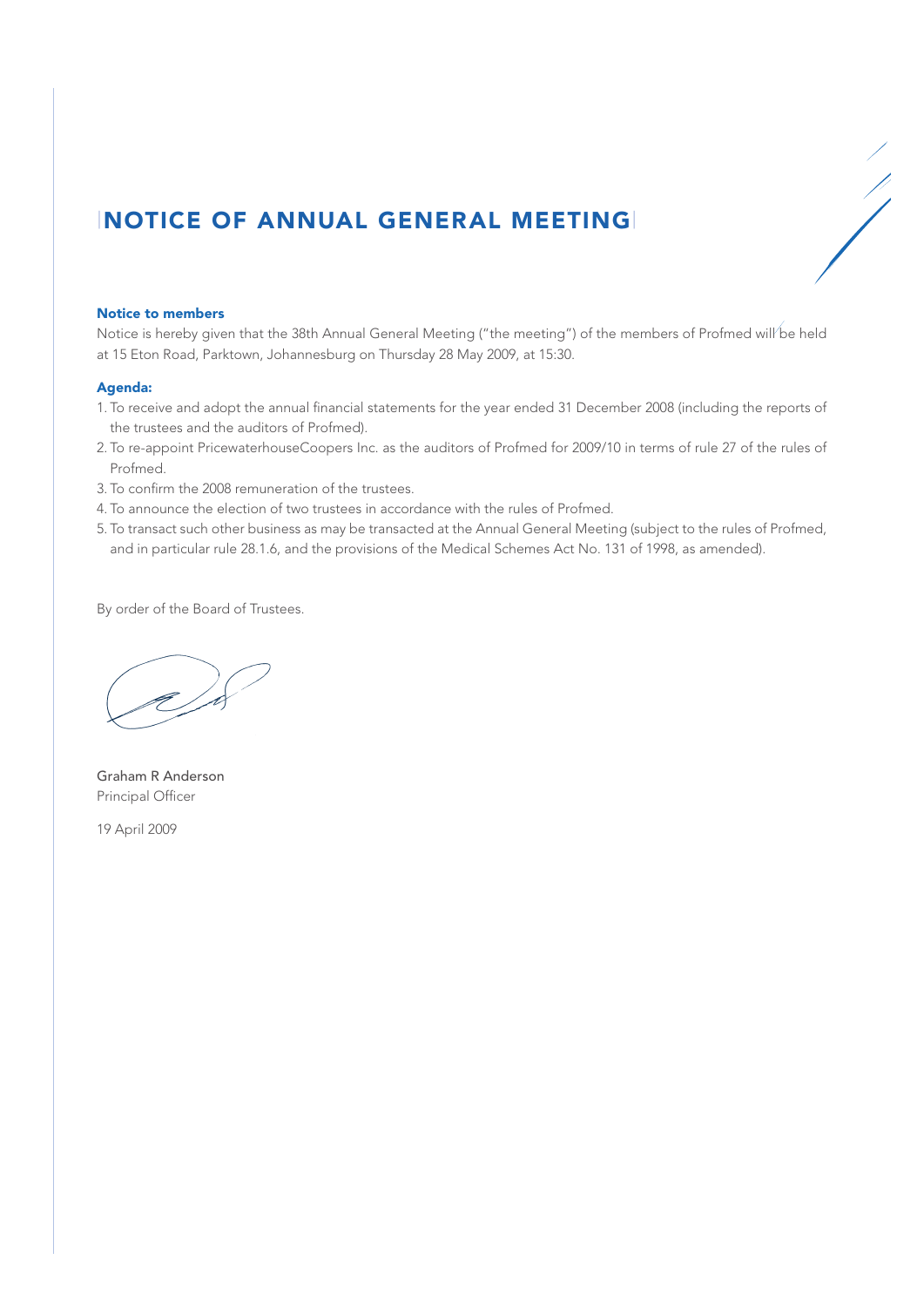# |Contents|

September 1888

| Chairman's Report                                                            | $\mathcal{P}$ |
|------------------------------------------------------------------------------|---------------|
| Report of the Board of Trustees                                              | 4             |
| Statement of Responsibility by the Board of Trustees                         | 12            |
| Statement of Corporate Governance by the Board of Trustees                   | 13            |
| Report of the Independent Auditors to the Members of Profmed                 | 14            |
| <b>Balance Sheet</b>                                                         | 15            |
| Income Statement                                                             | 16            |
| Statement of Changes in Funds and Reserves                                   | 17            |
| Cash Flow Statement                                                          | 18            |
| Notes to the Annual Financial Statements for the year ended 31 December 2008 | 19            |
| Form of Proxy                                                                | 52            |

*This Annual Report includes the annual financial statements presented to the members.*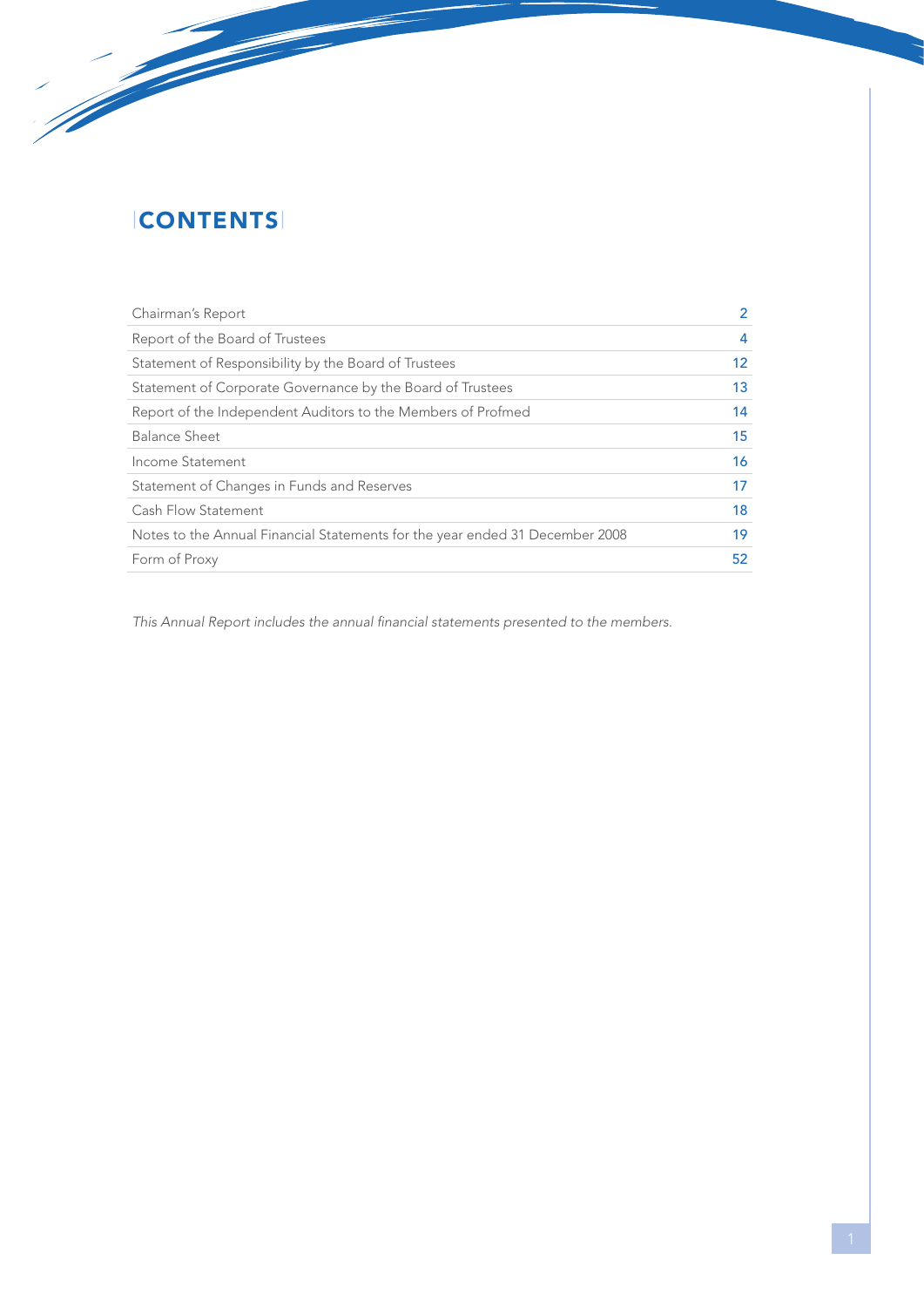# <span id="page-3-0"></span>|Chairman's Report|



Chairman of the Board of Trustees

The origins of the phrase "May you live in interesting times" are uncertain, but the sentiment expressed therein can certainly be said to be true of the current state of the global economy. Nevertheless, Profmed's outlook for the future can only be described as exciting, if somewhat challenging!

#### Administration

The scope of our IT systems were enhanced to facilitate the effective in-house management of the Scheme's hospital expenditure. The benefits of this have been apparent in our claims experience as well as in the reduction of our overall administration costs. The integration of these systems has also enabled Profmed to provide a more efficient and streamlined service to both members and service providers.

### Governance

Profmed's governance is of a high standard. However, a priority for the Board of Trustees is to constantly seek ways of improving the governance of the Scheme to ensure that this aspect of the business remains in line with internationally accepted standards. Processes

and procedures are continually updated to ensure compliance with the Medical Schemes Act, King II (and soon King III), and, where relevant, the Companies Act. Transparency and integrity remain at the heart of the ethos and philosophy of Profmed.

#### Financial

With healthy reserves and the support of our actuaries, the Board was able to channel significant funding towards the further enhancement of benefits, thereby containing contribution increases. Hospitals and medicines remain Profmed's biggest cost-drivers, while expenditure on specialists increases year-on-year. These costs are monitored and managed on an ongoing basis.

Profmed once again achieved an unconditional audit, thanks to high standards of governance and the expertise of management, our accounting staff and the members of the Audit Committee, who maintain international best practice standards.

Although Profmed is a restricted scheme in terms of the Medical Schemes Act, we compete with open or unrestricted schemes in that Profmed must market its product to the general consumer, albeit a very selected target group of that market. This results in the Scheme incurring marketing and advertising expenses, as well as broker fees, all of which contribute to the Scheme's non-healthcare expenses. Despite these added costs, Profmed's non-healthcare expenses have been reduced to 12,84%, which is in line with the industry average. However, an ongoing concern is the constant flow of new regulatory requirements emanating from the Council for Medical Schemes, which inevitably generate higher administration costs to ensure compliance.

#### Investments

You will be reassured to know that Profmed currently holds over 75% of its funds in cash and cash equivalents. This strategy has minimised the impact of the global economic crisis on Profmed's investments, although the Scheme has not been immune to its effects. But the Board of Trustees monitors the situation closely in conjunction with its asset managers.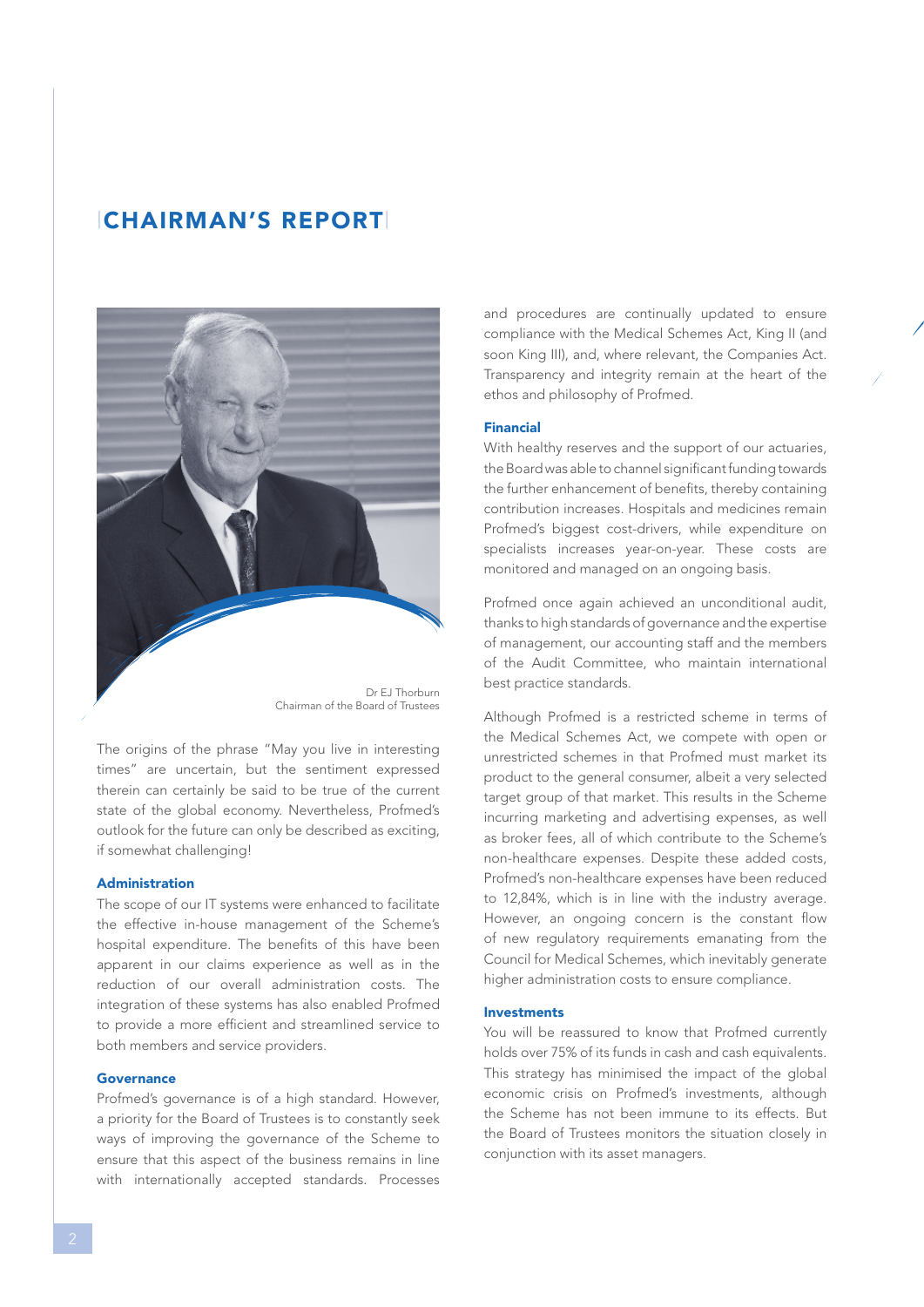#### **Strategy**

Membership growth continues to be the Scheme's prime strategic imperative. To achieve sustainable growth, in 2008 Profmed established an in-house broker consultancy division as well as a marketing department. This has resulted in the Scheme experiencing a continued positive membership growth over the period under review, and the Board extends its thanks and appreciation to the staff and departments who have contributed to this achievement. The Board continues to investigate alternative viable avenues of growing the membership of the Scheme.

### Trustees

The diversity of skills of the trustees on the Board, together with their enthusiasm, makes a formidable combination. I thank them for their support given not only to me as Chairman of the Board, but also to you, the members of this unique restricted scheme we call our own.

#### **Staff**

Having outgrown our office space at the PPS head office, our executive office has relocated to new premises.

Dr Eric Thorburn Chairman

The move was an exciting indication of Profmed's growth and, under the leadership of Graham Anderson (Principal Officer) and Beverley Carrozzo (Scheme Manager), we anticipate more to come for Profmed and our valued members.

#### The Future

In looking to the future, it is always beneficial to reflect on the past. Although Profmed was registered as a medical scheme on 8 October 1969, hospital and nursing home benefits were already available to members from 1 January 1959, making Profmed one of the longest existing and most experienced medical schemes in South Africa!

The medical scheme industry faces many challenges. The probability of National Health Insurance becoming a reality in the not too distant future is already receiving the attention of the Board. The Board of Trustees takes its fiduciary duties seriously and is alert and responsive to the existing and future challenges that face both Profmed and the industry.

We look forward in anticipation of another 50 years of success together!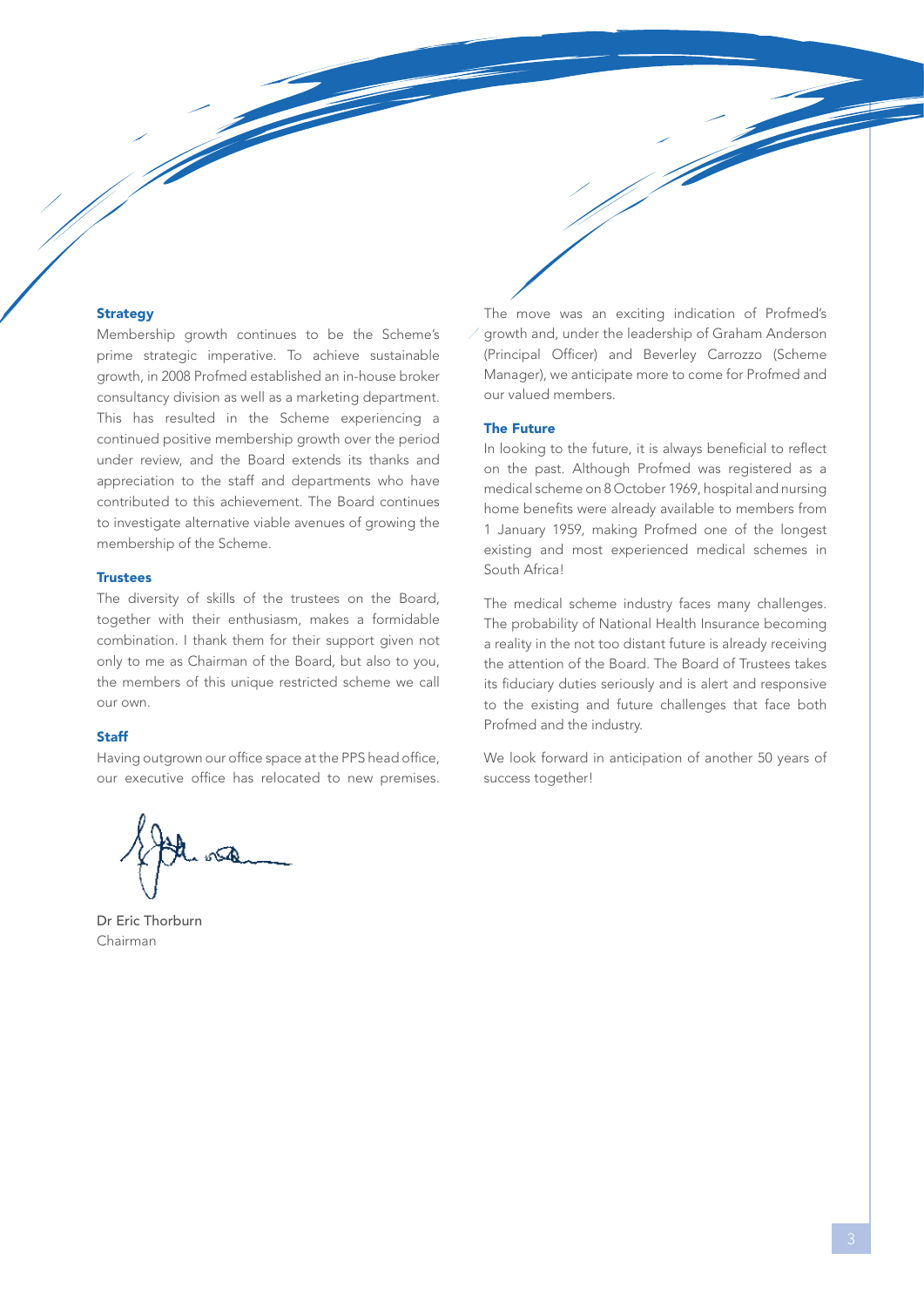# <span id="page-5-0"></span>|Report| of the Board of Trustees

The Board of Trustees hereby presents its report for the year ended 31 December 2008. Registration Number: 00061

#### 1. Description of the medical scheme

### 1.1 Terms of registration

Profmed is a not-for-profit restricted medical scheme registered in terms of the Medical Schemes Act 131 of 1998 (the Act), as amended.

#### 1.2 Healthcare options within Profmed

During the year the following Scheme options were available exclusively to graduate professionals:

- • ProPinnacle
- ProSecure Plus
- • ProSecure
- ProActive Plus
- ProActive.

#### 2. Management

### 2.1 Board of Trustees in office during the year under review

- Dr EJ Thorburn Chairman (re-appointed 22 June 2006)
- Ms EL Prins Vice-Chairman (re-appointed 22 June 2006)
- • Dr JB Bekker (elected 29 May 2008) • Dr RD Shuttleworth (appointed 22 June 2006)
- -
- 
- 
- Dr E Nkosi (appointed 24 May 2007)
- - -
- Dr MM Bhikhoo (re-appointed 29 May 2008) Mr RN Theunissen (appointed 24 May 2007)
- • Dr SA Craven (re-elected 22 June 2006) • Dr HS van Riet (re-elected 24 May 2007)
- Mr E Huggett (elected 24 May 2007) Mr G Warrender (term expired 29 May 2008).



Seated (L-R): Dr RD Shuttleworth, Ms EL Prins (Vice-Chairman), Dr EJ Thorburn (Chairman), Dr HS van Riet, Dr E Nkosi. Standing (L-R): Mr RN Theunissen, Dr JB Bekker, Mr GR Anderson (Principal Officer), Dr SA Craven, Mr E Huggett, Dr MM Bhikhoo.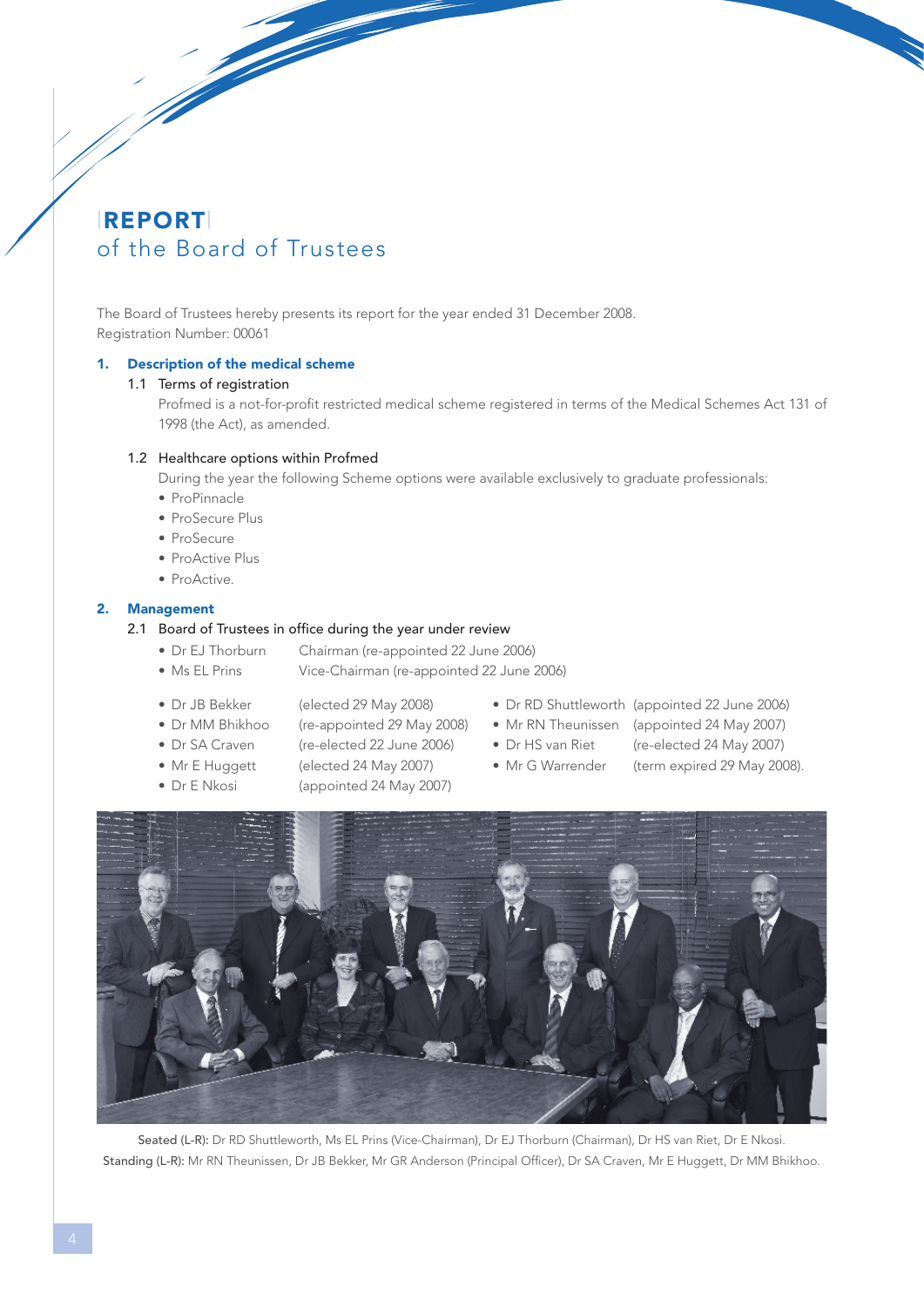### Board proceedings

The Board met six times during 2008 (2007: six times). The Trustees have full and unrestricted access to relevant information. The Trustees are elected or appointed from the Profmed membership.

#### 2.2 Principal Officer

Mr GR Anderson

### 2.3 Registered office address and postal address

| 15 Eton Road | P.O. Box 1004 |
|--------------|---------------|
| Parktown     | Houghton      |
| Johannesburg | 2041          |

### 2.4 Medical scheme administrator during the year

PPS Medical Scheme Administrator (Proprietary) Limited (Accreditation number: Admin 37) 67 Koranna Avenue Private Bag X1031 Doringkloof Lyttelton Centurion 0140

### 2.5 Auditors

| PricewaterhouseCoopers Inc. |                |
|-----------------------------|----------------|
| 32 Ida Street               | P.O. Box 35296 |
| Menlo Park                  | Menlo Park     |
| Pretoria                    | 0102           |

#### 2.6 Investment managers

Investec Private Bank (Financial Service Provider number: 8102) 100 Grayston Drive P.O. Box 785700 Sandown Sandton Sandton 2146

## 2.7 Actuaries

| NMG Consultants and Actuaries (Proprietary) Limited |               |
|-----------------------------------------------------|---------------|
| NMG House                                           | P.O. Box 3075 |
| 411 Main Avenue                                     | Randburg      |
| Randburg                                            | 2125          |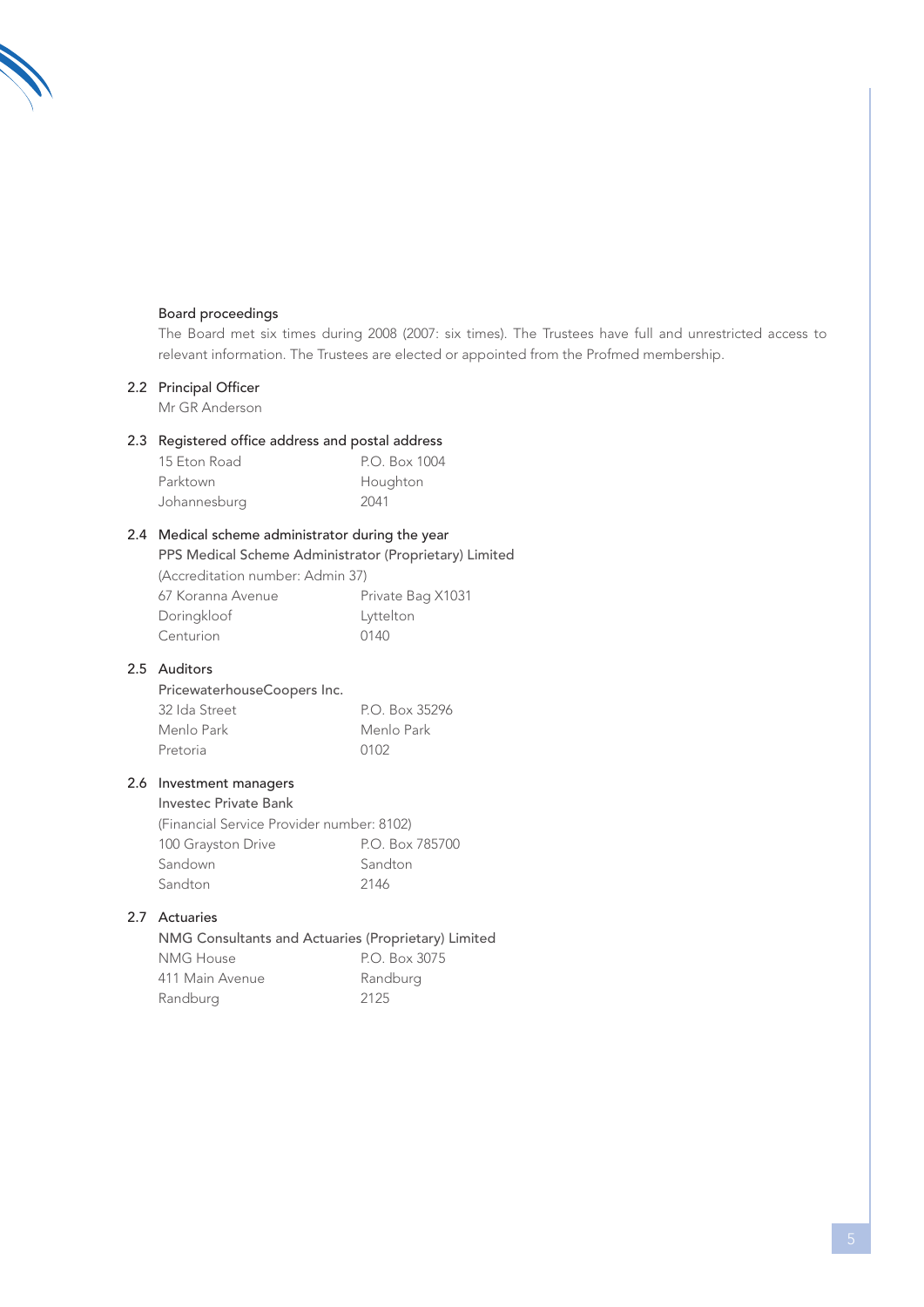# |Report| of the Board of Trustees

#### 3. Investment policy of the Scheme

The Trustees continue to invest excess funds in line with Regulation 30 of the Act as amended. The investment policy and strategy of the Scheme is regularly reviewed by the Board of Trustees. During the 2007 year the investment policy and strategy was changed. The Scheme appointed Investec Private Bank as the asset managers during that year. The table below summarises the current strategic asset allocation of the Scheme:

|                      | Cash     | Equities | Property   |
|----------------------|----------|----------|------------|
| Strategic parameters | 60 - 80% | 20 - 40% | $0 - 10\%$ |
| Tactical allocation  | 71.4%    | 25.6%    | $3.0\%$    |

### 4. Review of the accounting period's activities

#### 4.1 Operational statistics per benefit option

| 2008                                                                                            | ProPinnacle | ProSecure<br>Plus | ProSecure | ProActive<br>Plus | ProActive | Total<br>Scheme |
|-------------------------------------------------------------------------------------------------|-------------|-------------------|-----------|-------------------|-----------|-----------------|
| Number of members at<br>year-end                                                                | 2774        | 1927              | 7 0 8 1   | 2065              | 10 0 9 2  | 23 939          |
| Average number of<br>members for the year                                                       | 2809        | 1892              | 7 0 9 7   | 1918              | 10 177    | 23893           |
| Number of beneficiaries<br>at year-end                                                          | 6 1 3 5     | 4 2 3 6           | 18 351    | 4 6 27            | 28 207    | 61 556          |
| Average number of<br>beneficiaries for the year                                                 | 6 2 7 3     | 4 3 0 2           | 18 471    | 4316              | 28 4 9 8  | 61 860          |
| Dependant ratio at year-<br>end                                                                 | 1.21        | 1.20              | 1.59      | 1.24              | 1.79      | 1.57            |
| Average net contributions<br>per beneficiary per month                                          | R1 878      | R1 095            | R909      | <b>R550</b>       | R461      | R789            |
| Average relevant<br>healthcare expenditure<br>per beneficiary per month                         | R1 888      | R1 188            | R907      | R388              | R302      | R711            |
| Average non-healthcare<br>expenditure per<br>beneficiary per month                              | R117        | R115              | R101      | R117              | R94       | R101            |
| Relevant healthcare<br>expenditure as<br>percentage of gross<br>contributions (claims<br>ratio) | 100.52%     | 108.48%           | 99.78%    | 70.65%            | 65.61%    | 90.19%          |
| Non-healthcare<br>expenditure as a<br>percentage of gross<br>contributions                      | 6.25%       | 10.53%            | 11.08%    | 21.19%            | 20.33%    | 12.84%          |
| Average age of<br>beneficiaries per option                                                      | 47.76       | 41.29             | 39.04     | 31.67             | 32.25     | 36.40           |
| Pensioner ratio per<br>benefit option                                                           | 24.04%      | 15.63%            | 12.23%    | 4.34%             | 4.53%     | 9.52%           |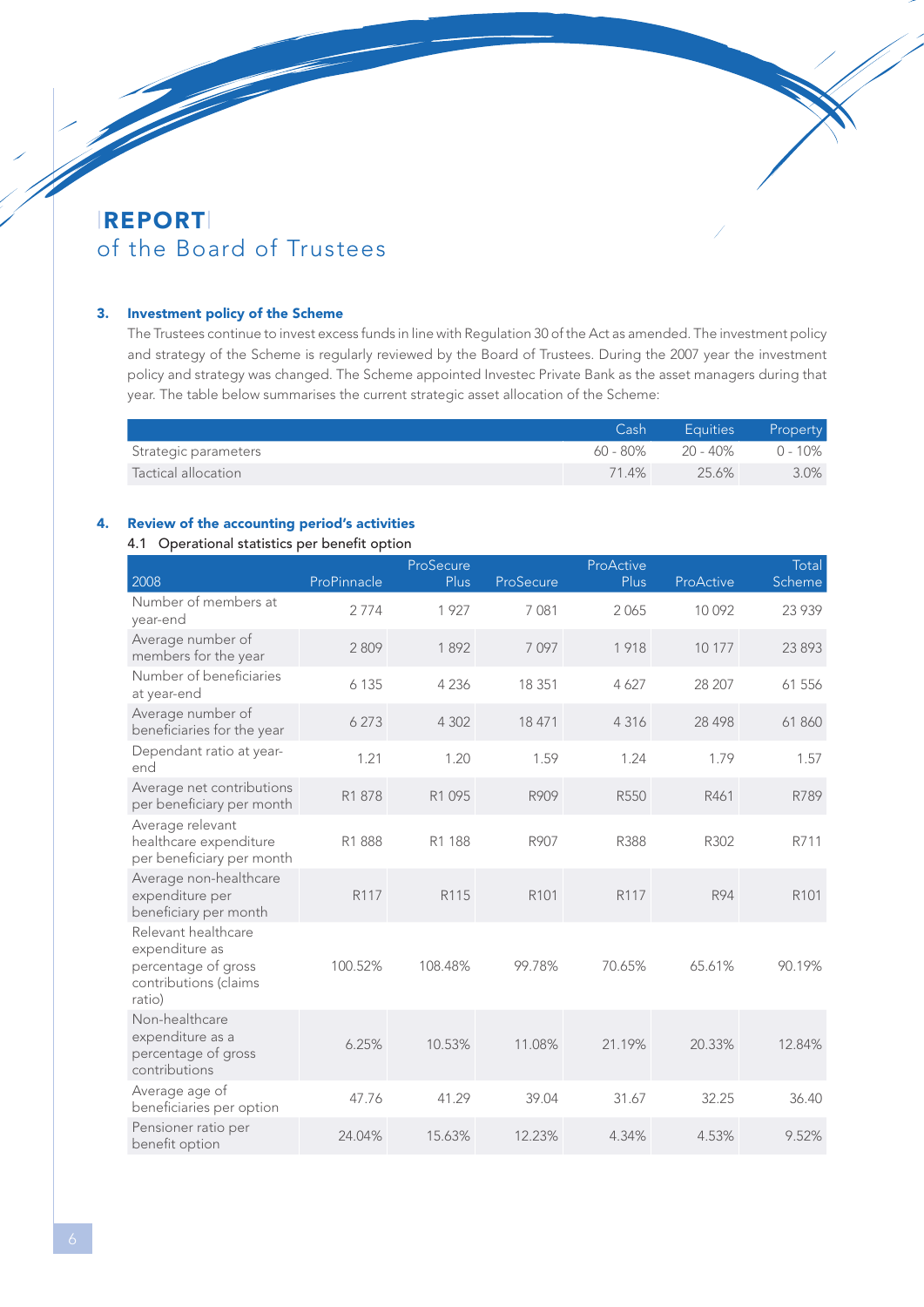| 2007                                                                                            | ProPinnacle | ProSecure<br>Plus | ProSecure        | ProActive<br>Plus | ProActive | Total<br>Scheme |
|-------------------------------------------------------------------------------------------------|-------------|-------------------|------------------|-------------------|-----------|-----------------|
| Number of members at<br>year-end                                                                | 2 900       | 1587              | 7 0 6 2          | 1 507             | 10 649    | 23 7 05         |
| Average number of<br>members for the year                                                       | 2 9 0 3     | 1 5 2 4           | 7 104            | 1 4 1 7           | 10866     | 23814           |
| Number of beneficiaries<br>at year-end                                                          | 6 507       | 3 5 4 4           | 18 6 20          | 3 4 4 1           | 29 7 9 4  | 61 906          |
| Average number of<br>beneficiaries for the year                                                 | 6532        | 3 4 0 3           | 18 680           | 3 2 5 6           | 30 145    | 62016           |
| Dependant ratio at year-<br>end                                                                 | 1.24        | 1.23              | 1.64             | 1.28              | 1.77      | 1.61            |
| Average net contributions<br>per beneficiary per month                                          | R1 633      | R1 006            | R828             | R514              | R418      | R707            |
| Average relevant<br>healthcare expenditure<br>per beneficiary per month                         | R1 708      | R1 129            | R810             | R335              | R260      | R631            |
| Average non-healthcare<br>expenditure per<br>beneficiary per month                              | R120        | R121              | R <sub>103</sub> | R118              | R97       | R104            |
| Relevant healthcare<br>expenditure as<br>percentage of gross<br>contributions (claims<br>ratio) | 104.61%     | 112.26%           | 97.82%           | 65.20%            | 62.35%    | 89.15%          |
| Non-healthcare<br>expenditure as a<br>percentage of gross<br>contributions                      | 7.35%       | 12.03%            | 12.41%           | 22.88%            | 23.28%    | 14.67%          |
| Average age of<br>beneficiaries per option                                                      | 46.74       | 40.52             | 38.47            | 32.20             | 31.60     | 35.80           |
| Pensioner ratio per<br>benefit option                                                           | 22.51%      | 15.01%            | 11.61%           | 4.74%             | 4.10%     | 8.95%           |

# 4.2 Operational statistics for the Scheme

a de la companya de la companya de la companya de la companya de la companya de la companya de la companya de

|                                                  | 2008                | 2007                |
|--------------------------------------------------|---------------------|---------------------|
| Average accumulated funds per member             | R <sub>12</sub> 661 | R <sub>12</sub> 562 |
| Investment income as a percentage of investments | 10.20%              | 6.51%               |
| Impairment losses as a percentage of investments | $(4.90\%)$          | $(0.79\%)$          |
| Realised gains as a percentage of investments    |                     | 11.37%              |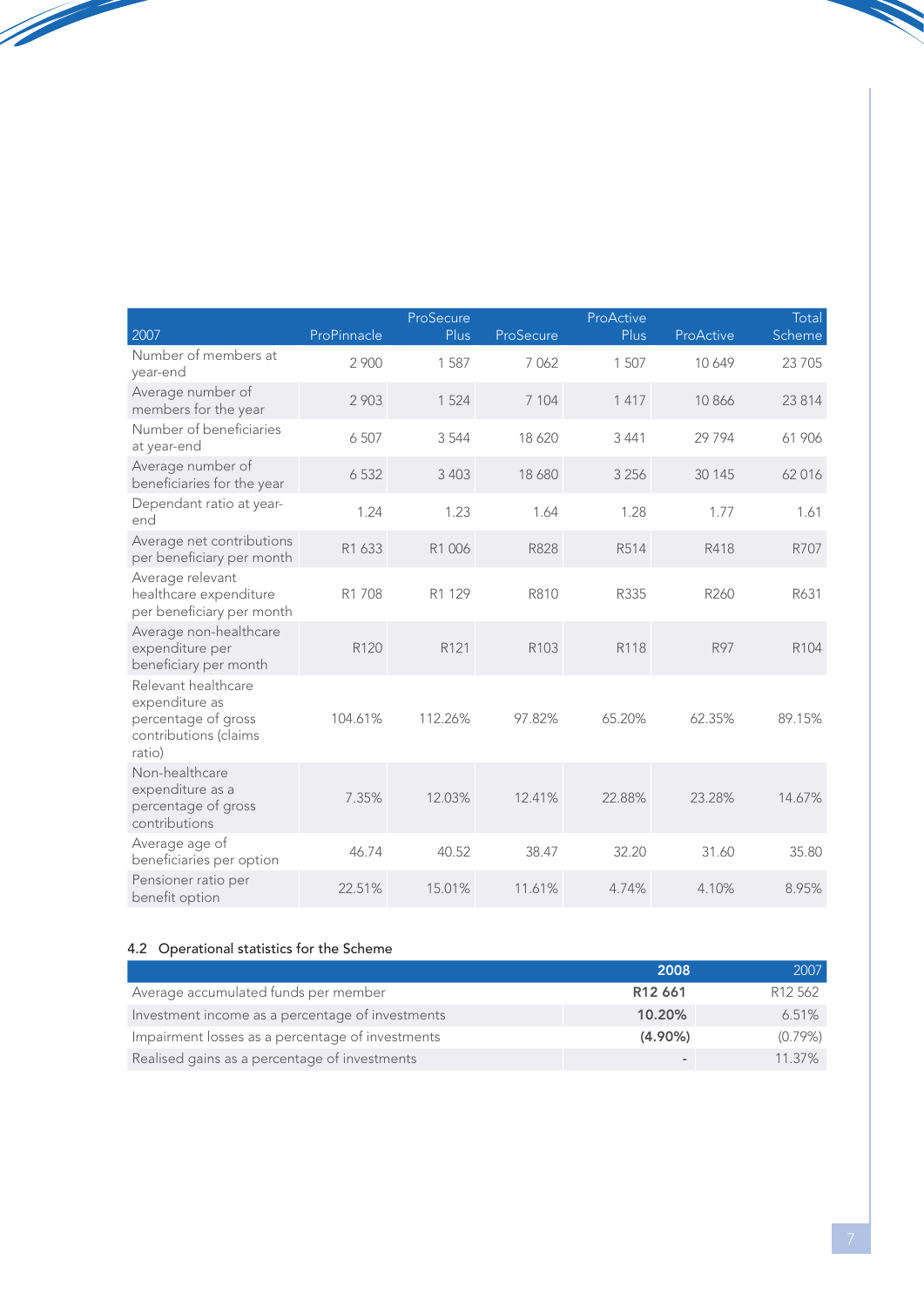# |Report| of the Board of Trustees

### 4. Review of the accounting period's activities *(continued)*

### 4.3 Results of operations

The Report of the Trustees is one of the important documents that is presented together with, and accompanies, the annual financial statements. Accordingly, references have been made directly to the page numbers, figures, notes and other statistics contained in the accompanying financial statements. In addition, the same abbreviations for certain names have been used consistently in this report and in the financial statements.

The results of the Scheme's operations are set out on page 16 of the annual financial statements.

In the period under review, the ratio of relevant healthcare expenditure as a percentage of net contribution income was 90.19% (2007: 89.15%). Managed care service expenses were 2.05% of net contribution income (2007: 1.85%), while administration expenditure (inclusive of impairment losses) was 10.29% of contribution income (2007: 12.39%).

|                                                                                                          | 2008<br><b>R'000</b> | 2007<br><b>R'000</b> |
|----------------------------------------------------------------------------------------------------------|----------------------|----------------------|
| The accumulated funds ratio is calculated as follows:                                                    |                      |                      |
| Total members' funds per Balance Sheet                                                                   | 301 528              | 299 149              |
| Less: Reserve for unrealised investment gains                                                            |                      | 1667                 |
| Accumulated funds per Regulation 29 of the Act                                                           | 301 528              | 297 482              |
|                                                                                                          |                      |                      |
| Annual contribution income per Income Statement                                                          | 585 472              | 526 133              |
|                                                                                                          |                      |                      |
| Accumulated funds ratio calculated as the ratio of accumulated<br>funds/gross annual contributions x 100 | 51.50%               | 56.54%               |
|                                                                                                          |                      |                      |
| Minimum ratio required by Regulation 29 of the Act                                                       | 25.00 %              | 25.00 %              |

#### 4.4 Accumulated funds ratio

Premium increases with effect 1 January were as follows:

|                | 2008   | 2007  |
|----------------|--------|-------|
| ProPinnacle    | 15.00% | 7.85% |
| ProSecure Plus | 14.30% | 9.00% |
| ProSecure      | 9.40%  | 7.88% |
| ProActive Plus | 9.40%  | 5.00% |
| ProActive      | 9.50%  | 5.00% |

### 4.5 Members' funds and reserve accounts

Movements in the members' funds and reserve accounts are set out in the Statement of Changes in Funds and Reserves on page 17. There were no unusual movements for the Trustees to explain.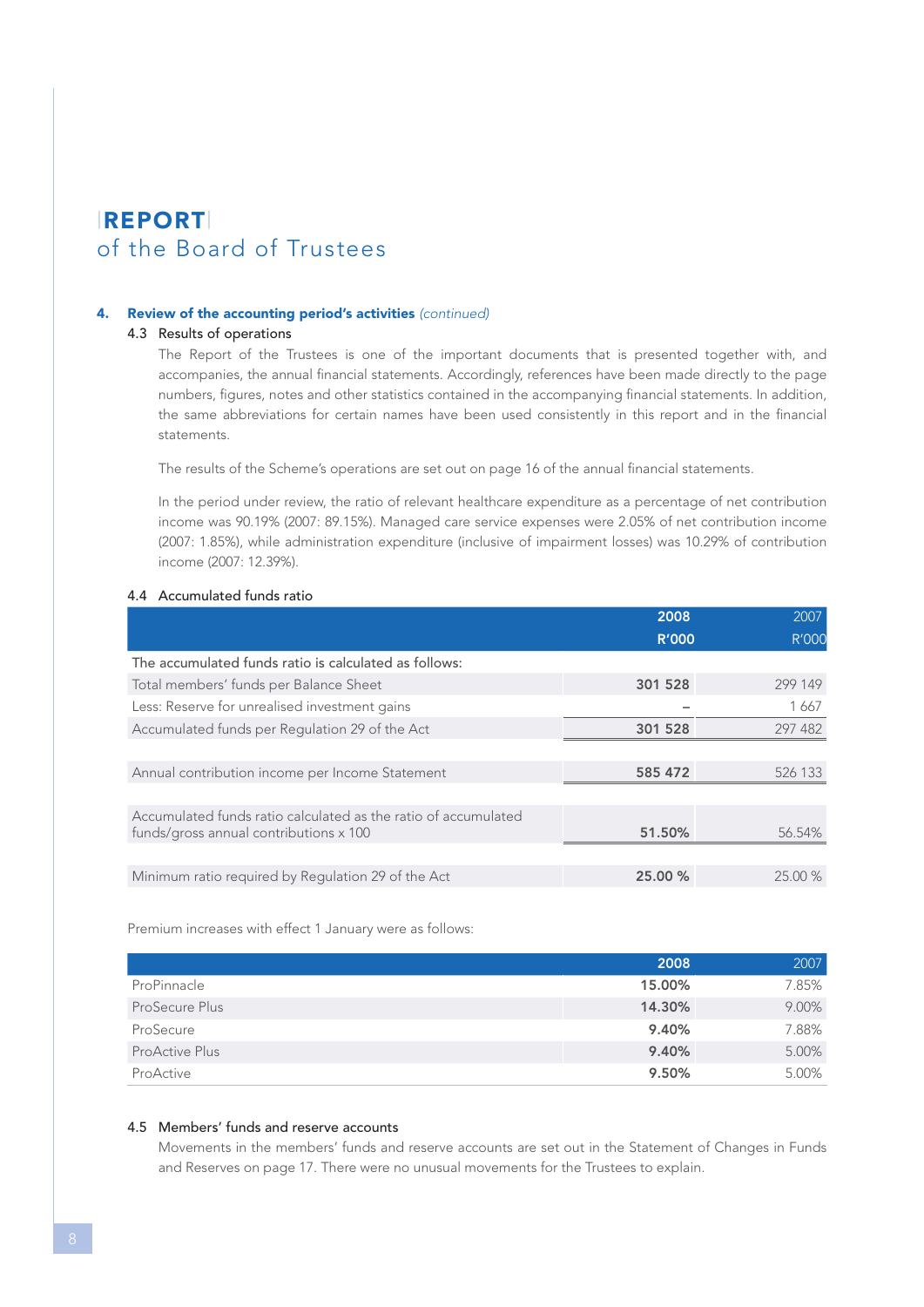#### 4.6 Outstanding claims

Movements in the outstanding claims provision are set out in Note 9 to the financial statements. The outstanding claims provision is made up of estimated claims incurred before and up to 31 December 2008 which had not been reported to the Scheme as at that date.

#### 5. Actuarial valuation

The Scheme's actuaries have been consulted regarding the determination of the contribution and benefit levels. They have also assisted in determining the assumptions used in the calculation of the outstanding claims provision noted above. This is fully explained in the notes to the financial statements.

#### 6. Outsourcing of the Scheme's administration

PPS Medical Scheme Administrator (Propriety) Limited continued to perform the administration function of the Scheme for the current year.

#### 7. Attendance at Trustee and committee meetings

The following schedule sets out Board of Trustee and committee meeting attendances. Trustee remuneration is disclosed in Note 18 to the annual financial statements.

| Name                | <b>Board</b>   | Meetings | Executive    | Committee      | Audit          | Committee      | Governance, | $\omega$<br>Committe<br>Strategy<br>and Risk | Medical        | Committee      | Remuneration | $\omega$<br>Committe | Meetings<br>Ad Hoc |
|---------------------|----------------|----------|--------------|----------------|----------------|----------------|-------------|----------------------------------------------|----------------|----------------|--------------|----------------------|--------------------|
|                     | A              | B        | A            | B              | A              | B              | A           | B                                            | A              | B              | A            | B                    | B                  |
| Dr EJ Thorburn*     | 6              | 6        | 4            | 4              | 1              | 1              | 4           | 3                                            | 4              | 4              | 3            | 3                    | 16                 |
| Ms EL Prins*        | 6              | 6        | 4            | 4              |                |                | 4           | 4                                            |                |                |              |                      | 25                 |
| Dr JB Bekker*       | $\overline{4}$ | 4        |              |                |                |                |             |                                              | $\overline{2}$ | $\overline{2}$ |              |                      | $\overline{2}$     |
| Dr MM Bhikhoo*      | 6              | 6        | 4            | 4              |                |                | 4           | 4                                            | 4              | 4              |              |                      | 34                 |
| Mr M Brown          |                |          |              |                | 3              | 3              |             |                                              |                |                | 3            | 3                    |                    |
| Dr SA Craven*       | 6              | 6        |              |                |                |                |             |                                              | 4              | 4              |              |                      | 3                  |
| Mr E Huggett*       | 6              | 6        |              |                | $\overline{2}$ | $\overline{2}$ | 1           | 1                                            |                |                |              |                      | 3                  |
| Mr KG Mockler       |                |          |              |                | 3              | $\overline{2}$ |             |                                              |                |                | 3            | 3                    | 16                 |
| Dr E Nkosi*         | 6              | 6        |              |                |                |                | 3           | 3                                            | $\overline{2}$ | $\overline{2}$ |              |                      | $\overline{4}$     |
| Dr Y Omar Carrim    |                |          |              |                | 3              | 3              |             |                                              |                |                |              |                      |                    |
| Dr RD Shuttleworth* | 6              | 6        |              |                |                |                |             |                                              | 4              | 4              |              |                      | 3                  |
| Mr RN Theunissen*   | 6              | 6        | $\mathbf{2}$ | 1              | 3              | 3              | 4           | 4                                            |                |                |              |                      | 5                  |
| Dr HS van Riet*     | 6              | 6        |              |                |                |                |             |                                              | 4              | 4              |              |                      | 4                  |
| Mr G Warrender*     | 3              | 3        | 2            | $\overline{2}$ |                | 1              | 1           | 1                                            |                |                |              |                      | 5                  |

A – Total possible number of meetings that could have been attended B – Actual number of meetings attended

\* Trustee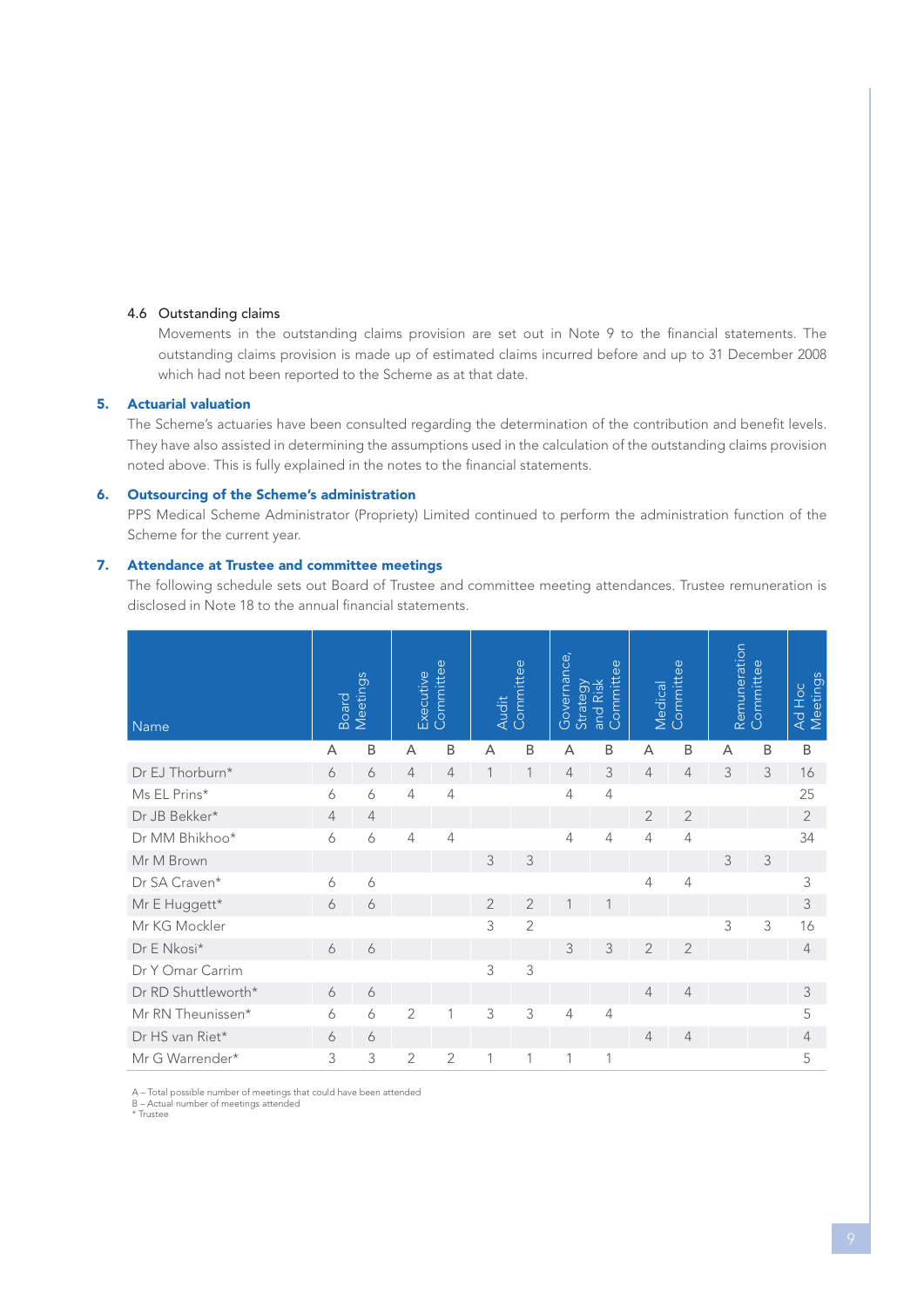# |Report| of the Board of Trustees

### 8. Non-compliance with Medical Schemes Act 131 of 1998 and Regulations

#### 8.1 Contribution income not received after three days of becoming due

In terms of Section 26(7) of the Medical Schemes Act 131 of 1998 contribution income shall be received within three days of becoming due. There were instances where the Scheme did not receive all contributions within three days of becoming due. This is mainly as a result of members paying contributions after the third day of it becoming due, members having insufficient funds in their bank accounts at the time of collection and members resigning without informing the Scheme. Contributions not received within three days are actively pursued.

#### 8.2 Financial soundness of benefit options

In terms of Section 33(2) of the Medical Schemes Act 131 of 1998 each benefit option shall be self-supporting in terms of membership and financial performance and be financially sound. For the year, three of the options had deficits. This was addressed by reviewing the contribution rates for the 2008 year, except that the Council for Medical Schemes rejected the increase proposed by the Board of Trustees for the ProPinnacle option and as a result this option incurred a significant deficit for the 2008 year. Overall, the Scheme has been profitable for the year under review and it is expected to remain profitable in the future.

#### 8.3 Broker contracts

Regulation 28(1) of the Medical Schemes Act 131 of 1998 states that "No person may be compensated by a medical scheme in terms of section 65 for acting as a broker unless such person enters into a prior written agreement with the medical scheme concerned." There were instances where contracts were not in place and the Scheme has rectified this situation.

#### 8.4 Member savings balances

In terms of Regulation 10(7) of the Medical Schemes Act 131 of 1998 the Scheme must be able to provide details of amounts paid into members' personal medical savings accounts to the Registrar. The Scheme has an unidentified savings balance at year-end and will obtain legal opinion as to how to deal with this matter.

#### 9. Audit and Governance, Strategy & Risk Committees

### 9.1 Audit Committee

The Scheme has an established Audit Committee, which was set up in accordance with Section 36 of the Medical Schemes Act 1998, as amended. The Audit Committee is mandated by the Board of Trustees by means of written terms of reference, which determine its membership, authority and duties. The main functions and responsibilities of the Audit Committee include assisting the Board of Trustees in their evaluation of the adequacy and efficiency of the internal control systems and financial reporting processes.

The members and chairman of the Committee are not officers of the Scheme or its administrators. The Committee met on three occasions during the course of the year.

The Scheme's Principal Officer, Financial Manager, Internal and External auditors attend the Committee meetings by invitation and have unrestricted access to the chairman of the Committee.

The Audit Committee discharged its responsibilities for the year under review as follows:

- • Reviewed the effectiveness of the internal control systems, accounting practices, information systems and auditing processes and was satisfied with the effectiveness of the processes and controls in place;
- Evaluated the annual financial statements accompanying this report;
- Reviewed the Scheme's compliance with the Medical Schemes Act and Regulations;
- Reviewed the performance and independence of the auditors.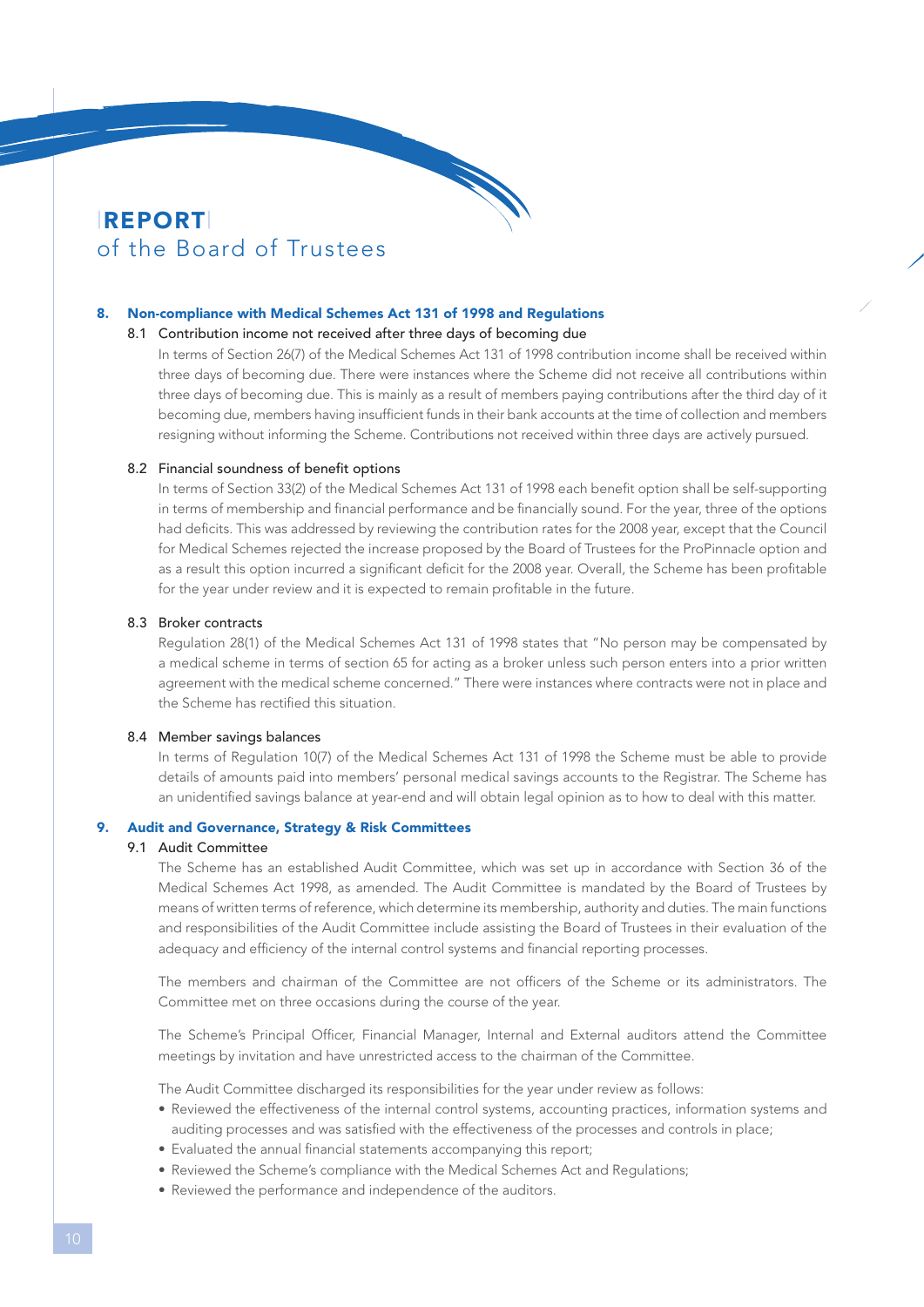The Audit Committee comprises: Mr KG Mockler (Chairman) Independent member Mr M Brown Independent member Mr E Huggett Trustee (incoming 29 May 2008) Dr Y Omar Carrim Independent member Mr RN Theunissen Trustee Mr G Warrender Trustee (outgoing 29 May 2008)

#### 9.2 Governance, Strategy and Risk Committee

**Simple Strategie** 

The Scheme has an established Governance, Strategy and Risk Committee. The Committee is mandated by the Board of Trustees by means of written terms of reference, which determine its membership, authority and duties. The main functions and responsibilities of the Committee include assisting the Board of Trustees in their implementation of governance processes, the setting of strategic intent and assessment and management of risks and the impact thereof to the Scheme.

The Governance, Strategy and Risk Committee comprises:

| Mr RN Theunissen (Chairman) | Trustee |
|-----------------------------|---------|
| Ms EL Prins                 | Trustee |
| Dr MM Bhikhoo               | Trustee |
| Dr E Nkosi                  | Trustee |

The Governance, Strategy and Risk Committee discharged its responsibilities for the year under review as follows:

- Ensured compliance with the Medical Schemes Act 131 of 1998, as amended, King II and other regulatory requirements;
- • Ensured compliance with the rules and clinical protocols of the Scheme and with accepted financial and business procedures and protocols;
- • Proposed strategic initiatives and imperatives to the Board and assisted with the compilation of an appropriate strategy;
- Identified and categorised inherent industry and other business risks and monitored level of risk;
- Managed risk, reviewed corrective initiatives and reacted to variations.

#### 10. Events after the reporting period

There have been no adjusting or non-adjusting events that have occurred between the accounting date and the date of this report which affected the 2008 results.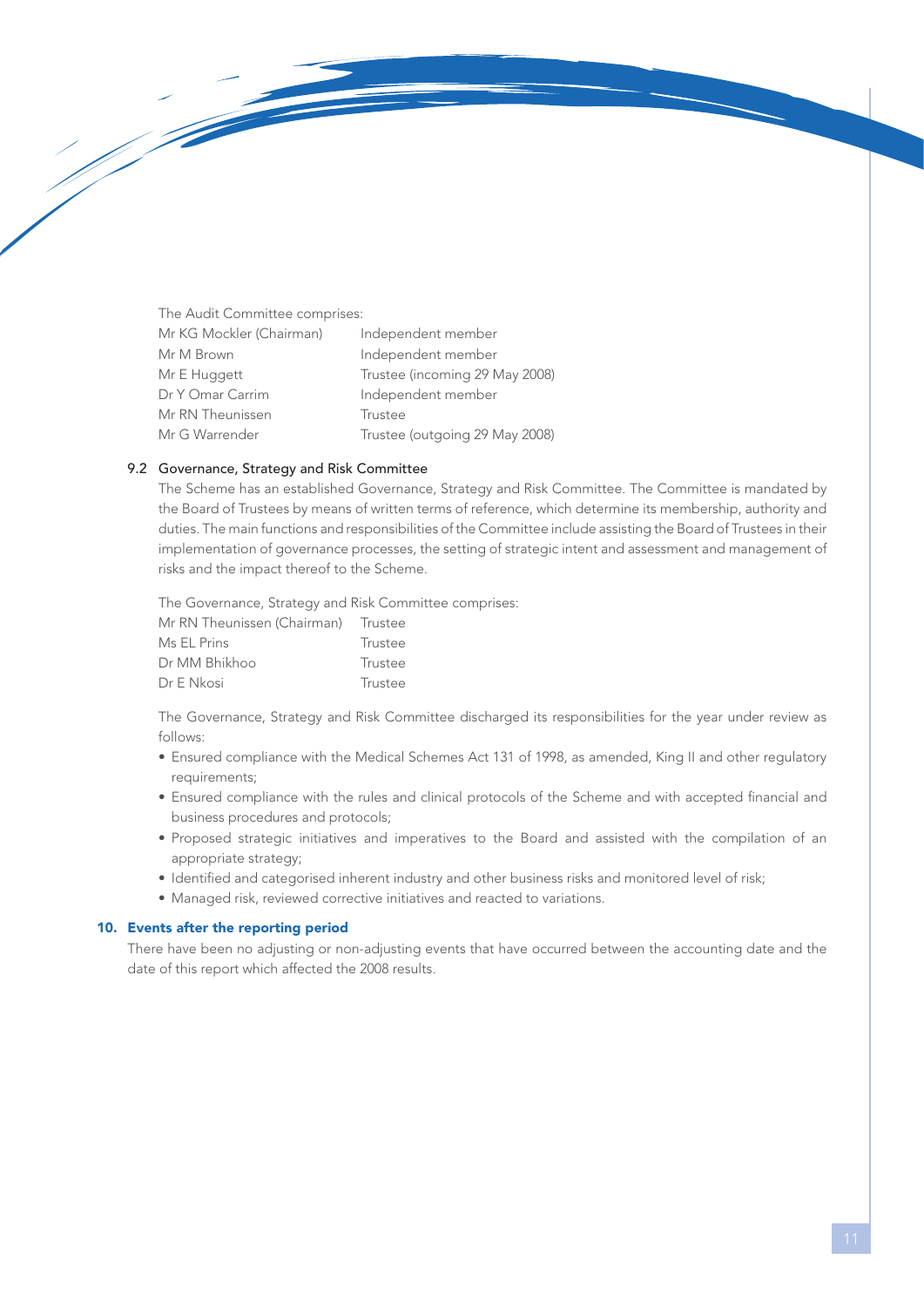# <span id="page-13-0"></span>|Statement of Responsibility| by the Board of Trustees

The Trustees are responsible for the preparation, integrity, and fair presentation of the annual financial statements of Profmed. The annual financial statements, presented on pages 15 to 51, have been prepared in accordance with International Financial Reporting Standards and the Medical Schemes Act of South Africa and include amounts based on judgements and estimates made by management.

The Trustees consider that in preparing the annual financial statements, they have used the most appropriate accounting policies, consistently applied and supported by reasonable and prudent judgements and estimates, and that all International Financial Reporting Standards that they consider to be applicable have been followed.

The Trustees are satisfied that the information contained in the annual financial statements fairly presents the results of operations for the year and the financial position of the Scheme at year-end. The Trustees are also responsible for the other information included in the annual report and are responsible for both its accuracy and its consistency with the annual financial statements.

The Trustees have responsibility for ensuring that accounting records are kept. The accounting records disclose with reasonable accuracy the financial position of the Scheme to enable the Trustees to ensure that the annual financial statements comply with the relevant legislation.

Profmed operated in a well-established control environment, which is well documented and regularly reviewed. This incorporates risk management and internal control procedures.

The going concern basis has been adopted in preparing the annual financial statements. The Trustees have no reason to believe that the Scheme will not be a going concern in the foreseeable future, based on forecasts and available cash resources. These annual financial statements support the viability of the Scheme.

The Scheme's external auditors, PricewaterhouseCoopers Inc., have audited the annual financial statements, and their report is presented on page 14.

The annual financial statements were approved by the Board of Trustees on 2 April 2009 and are signed on its behalf by:

 $\mathcal{W}^{\mathcal{F}^{\mathcal{F}^{\mathcal{F}^{\mathcal{F}^{\mathcal{F}^{\mathcal{F}^{\mathcal{F}^{\mathcal{F}^{\mathcal{F}^{\mathcal{F}^{\mathcal{F}^{\mathcal{F}^{\mathcal{F}^{\mathcal{F}^{\mathcal{F}^{\mathcal{F}^{\mathcal{F}^{\mathcal{F}^{\mathcal{F}^{\mathcal{F}^{\mathcal{F}^{\mathcal{F}^{\mathcal{F}^{\mathcal{F}^{\mathcal{F}^{\mathcal{F}^{\mathcal{F}^{\mathcal{F}^{\mathcal{F}^{\mathcal{F}^{\mathcal$ 

Chairman **Chairman** Trustee **Principal Officer** Principal Officer

2 April 2009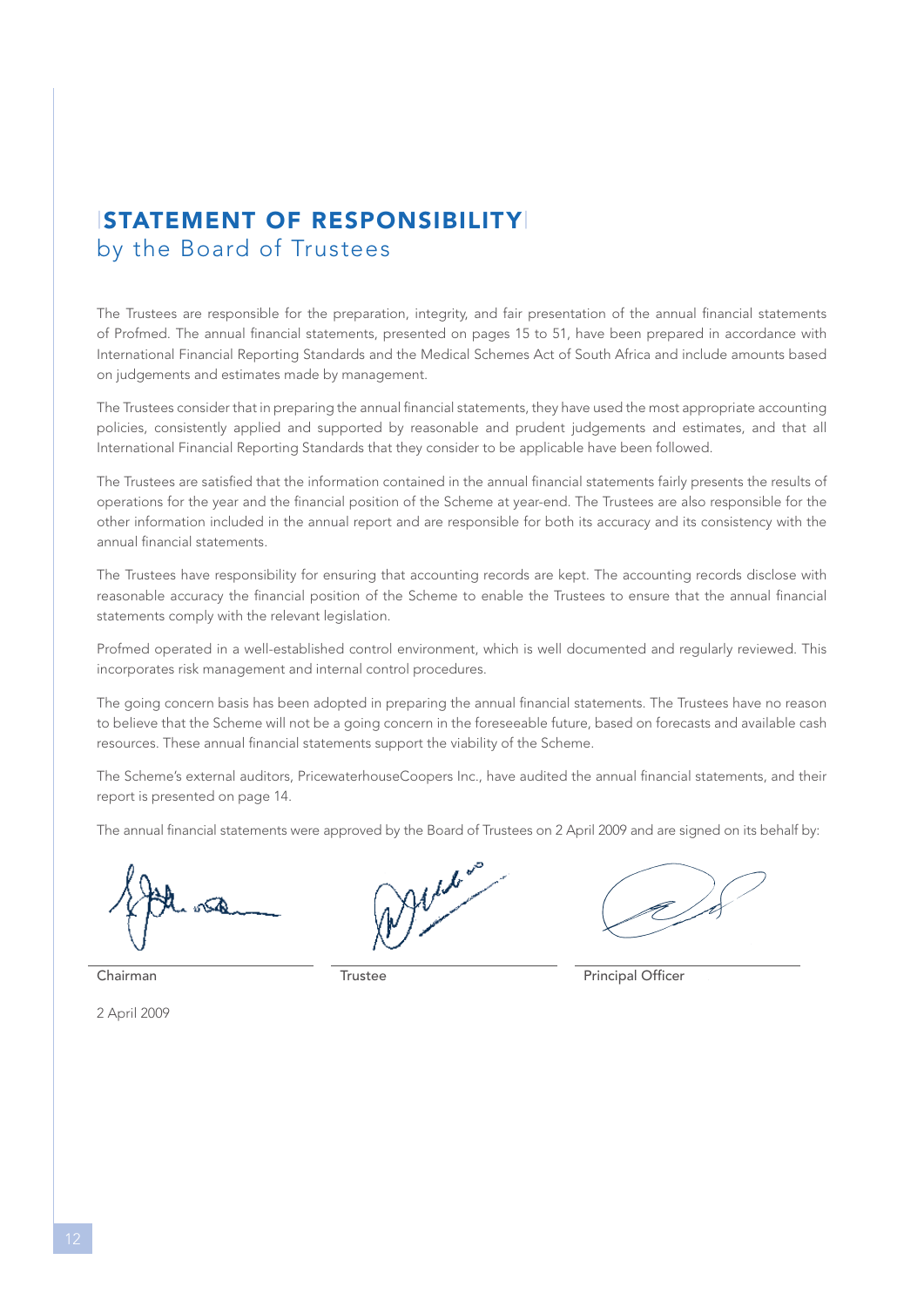# <span id="page-14-0"></span>|Statement of Corporate Governance| by the Board of Trustees

Profmed is committed to the principles and practices of fairness, openness, integrity and accountability in all dealings with its stakeholders. The Profmed Charter, which includes the Code of Conduct, has been adhered to. The Scheme is also fully committed to the principles of the Code of Corporate Practices and Conduct set out in the King Report on Corporate Governance. Five of the Trustees are elected by the members of the Scheme. The other five are appointed by the Board of Trustees.

#### Board of Trustees

The Trustees meet regularly and monitor the performance of the administrators. They address a range of key issues and ensure that discussion of items of policy, strategy and performance is critical, informed and constructive.

All Trustees have access to the advice and services of the Principal Officer and, where appropriate, may seek independent professional advice at the expense of the Scheme.

#### Internal control

The administrators of the Scheme maintain internal controls and systems designed to provide reasonable but not absolute assurance as to the integrity and reliability of the annual financial statements and to safeguard, verify and maintain accountability for its assets. Such controls are based on established policies and procedures and are implemented by trained personnel with the appropriate segregation of duties.

No event or item has come to the attention of the Board of Trustees that would indicate a material breakdown in the functioning of the key internal controls and systems which were in operation during the year under review.

West of

2 April 2009

Chairman **Trustee Chairman Chairman** Trustee **Principal Officer**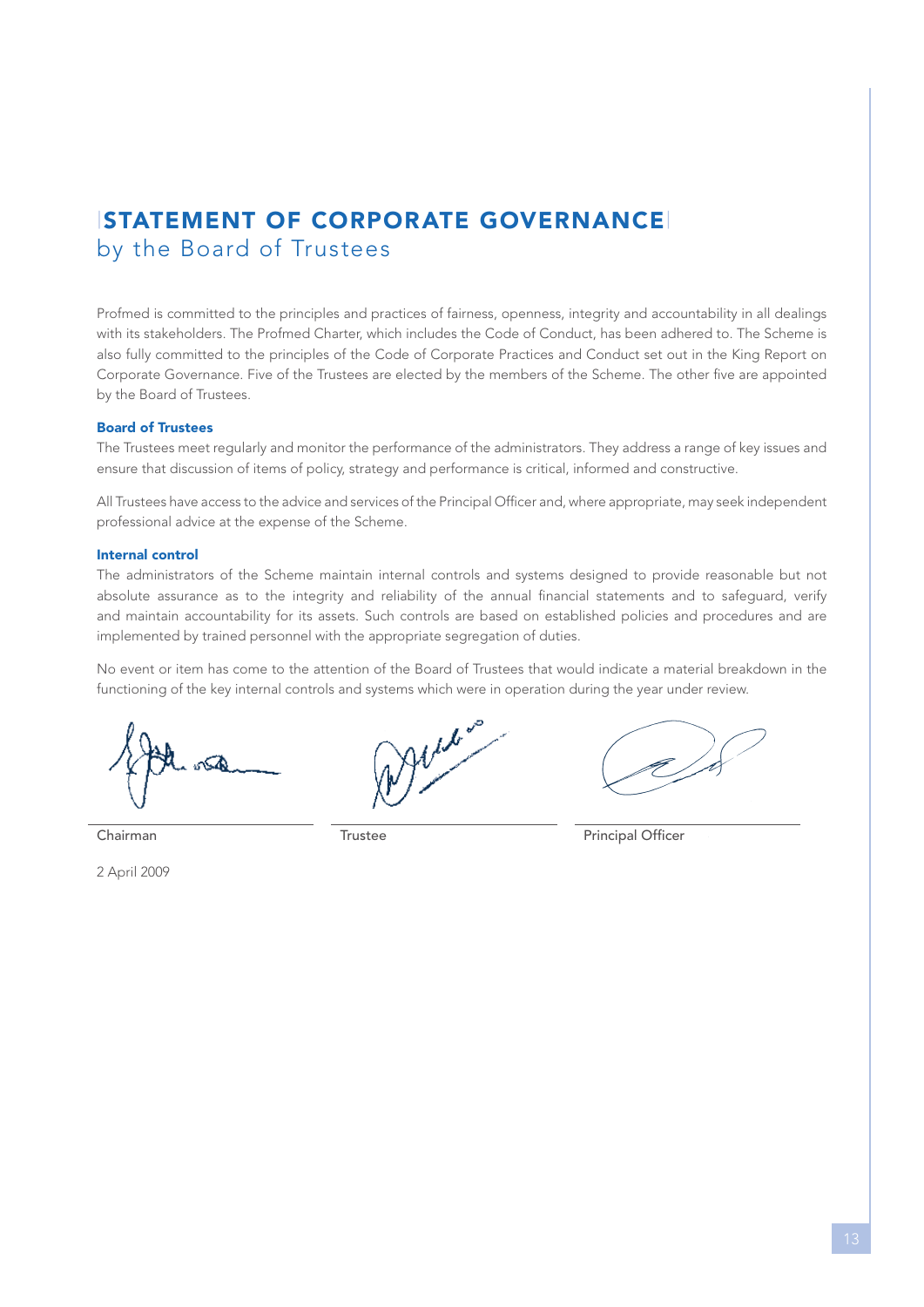# <span id="page-15-0"></span>|Report of the Independent Auditors| to the Members of Profmed

We have audited the annual financial statements of Profmed Medical Scheme, which comprise the Balance Sheet as at 31 December 2008, the Income Statement, the Statement of Changes in Funds and Reserves and the Cash Flow statement for the year then ended, and a summary of significant accounting policies and other explanatory notes, as set out on pages 15 to 51.

#### Trustees' responsibility for the financial statements

The Scheme's Trustees are responsible for the preparation and fair presentation of these financial statements in accordance with International Financial Reporting Standards, and in the manner required by the Medical Schemes Act of South Africa. This responsibility includes designing, implementing and maintaining internal control relevant to the preparation and fair presentation of financial statements that are free from material misstatement, whether due to fraud or error; selecting and applying appropriate accounting policies; and making accounting estimates that are reasonable in the circumstances.

#### Auditor's responsibility

Our responsibility is to express an opinion on these financial statements based on our audit. We conducted our audit in accordance with International Standards on Auditing. Those standards require that we comply with ethical requirements and plan and perform the audit to obtain reasonable assurance whether the financial statements are free from material misstatement.

An audit involves performing procedures to obtain audit evidence about the amounts and disclosures in the financial statements. The procedures selected depend on the auditor's judgement, including the assessment of the risks of material misstatement of the financial statements, whether due to fraud or error. In making those risk assessments, the auditor considers internal control relevant to the entity's preparation and fair presentation of the financial statements in order to design audit procedures that are appropriate in the circumstances, but not for the purpose of expressing an opinion on the effectiveness of the entity's internal control. An audit also includes evaluating the appropriateness of accounting policies used and the reasonableness of accounting estimates made by the Trustees, as well as evaluating the overall presentation of the financial statements.

We believe that the audit evidence we have obtained is sufficient and appropriate to provide a basis for our audit opinion.

#### **Opinion**

In our opinion, the financial statements present fairly, in all material respects, the financial position of the Scheme as at 31 December 2008, and of the financial performance and cash flows for the year then ended in accordance with International Financial Reporting Standards, and in the manner required by the Medical Schemes Act of South Africa.

#### Emphasis of matter

Without qualifying our opinion we draw attention to Note 29 in the financial statements which indicates that the Scheme did not comply with Section 33(2), of the Medical Schemes Act 131 of 1998, as three of the benefit options were not self-supporting in terms of membership and financial performance.

Pricewaterhouse Coopers Lc.

PricewaterhouseCoopers Inc. Director: J Prinsloo Registered Auditor Pretoria 20 April 2009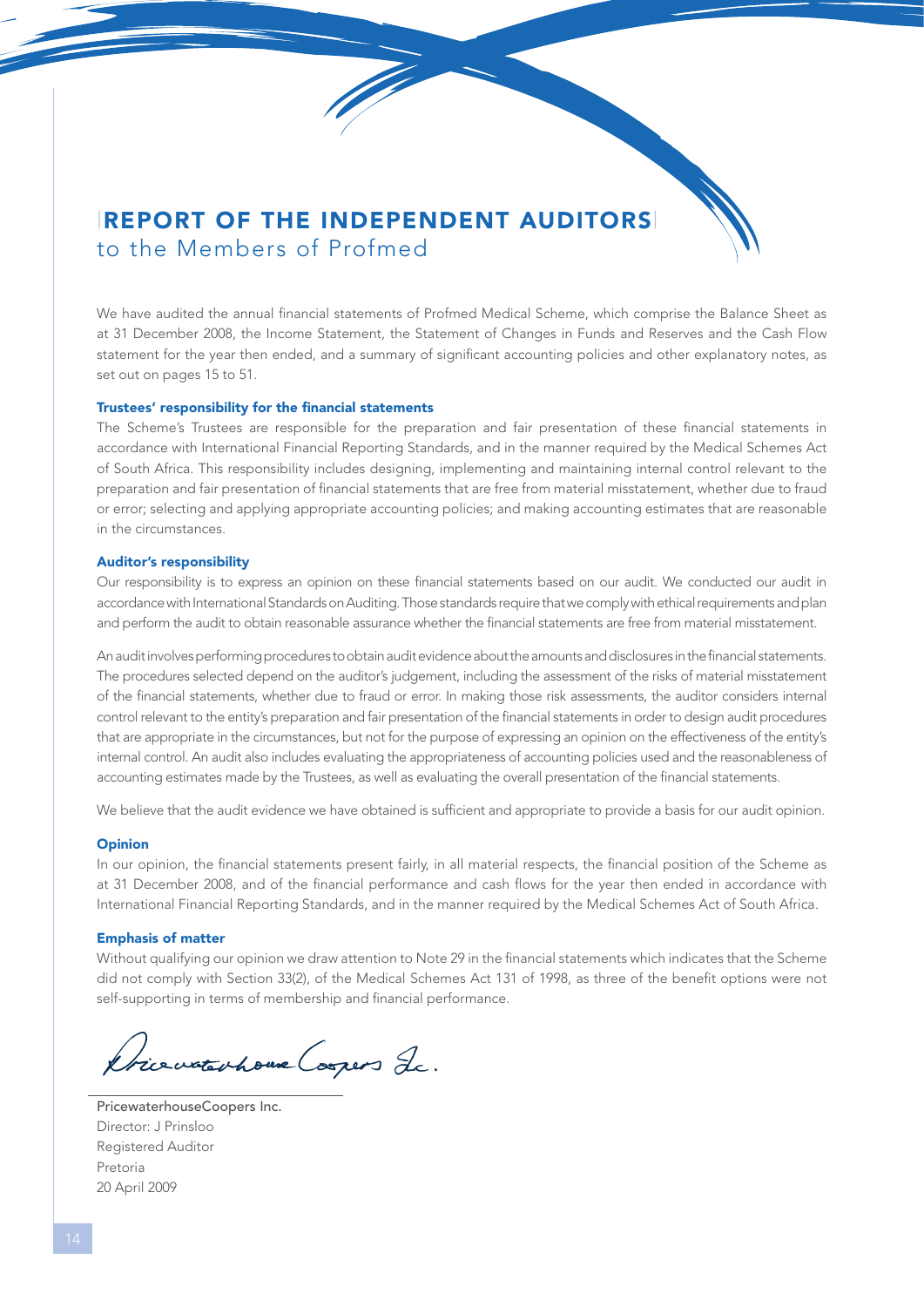# <span id="page-16-0"></span>|Balance Sheet|

| As at 31 December                   | <b>Notes</b>   | 2008<br><b>R'000</b> | 2007<br><b>R'000</b> |
|-------------------------------------|----------------|----------------------|----------------------|
| <b>Assets</b>                       |                |                      |                      |
| Non-current assets                  |                | 80 454               | 95 521               |
|                                     |                |                      |                      |
| Office furniture and equipment      | $\overline{2}$ | 1 1 3 1              | 283                  |
| Available-for-sale financial assets | 4              | 79 323               | 95 238               |
|                                     |                |                      |                      |
| <b>Current assets</b>               |                | 277 154              | 260 322              |
|                                     |                |                      |                      |
| Available-for-sale financial assets | $\overline{4}$ | 121 993              | 153782               |
| Accounts receivable                 | 5              | 3763                 | 2654                 |
| Cash and cash equivalents           | 6              | 151 398              | 103 886              |
|                                     |                |                      |                      |
| <b>Total assets</b>                 |                | 357 608              | 355 843              |
|                                     |                |                      |                      |
| <b>Funds and liabilities</b>        |                |                      |                      |
| Members' funds and reserves         |                | 301 528              | 299 149              |
|                                     |                |                      |                      |
| Accumulated funds                   |                | 301 528              | 297 482              |
| Revaluation reserve                 |                |                      | 1667                 |
|                                     |                |                      |                      |
| <b>Current liabilities</b>          |                | 56 080               | 56 694               |
|                                     |                |                      |                      |
| Member savings plan accounts        | 7              | 275                  | 275                  |
| Accounts payable                    | 8              | 22 031               | 22 3 19              |
| Outstanding claims provision        | 9              | 33 7 7 4             | 34 100               |
|                                     |                |                      |                      |
| <b>Total funds and liabilities</b>  |                | 357 608              | 355 843              |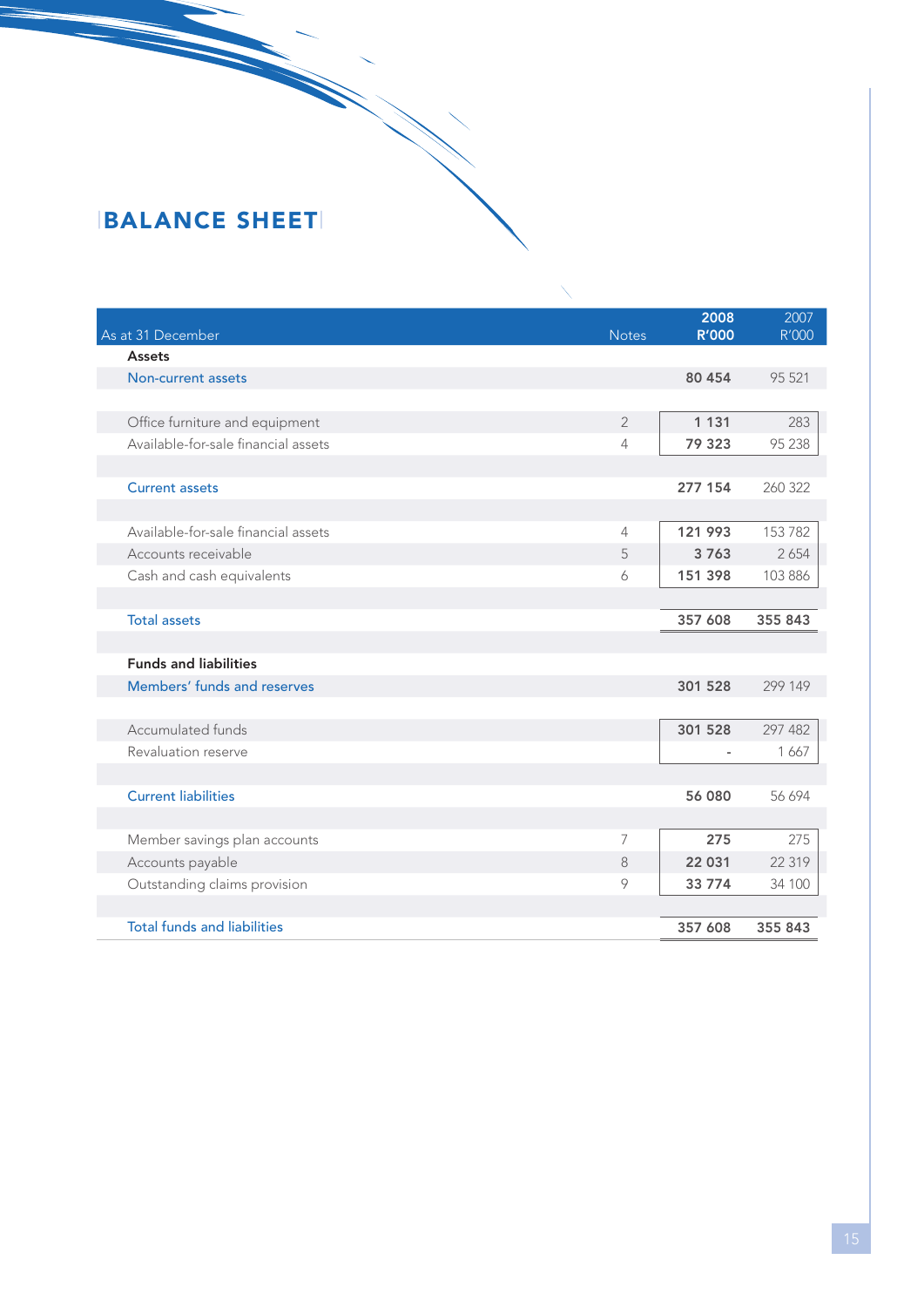# <span id="page-17-0"></span>|Income Statement|

|                                                                |                | 2008         | 2007     |
|----------------------------------------------------------------|----------------|--------------|----------|
| For the year ended 31 December 2008                            | <b>Notes</b>   | <b>R'000</b> | R'000    |
| Net contribution income                                        | 10             | 585 472      | 526 133  |
|                                                                |                |              |          |
| Relevant healthcare expenditure                                | 11             | (528010)     | (469056) |
| Net claims incurred                                            |                | (528010)     | (469056) |
| Claims incurred                                                | 11             | (528 252)    | (470117) |
| Third party claim recoveries                                   | 11             | 242          | 1 0 6 1  |
|                                                                |                |              |          |
|                                                                |                |              |          |
| Gross healthcare result                                        |                | 57 462       | 57 077   |
|                                                                |                |              |          |
| Managed care: Management services                              | 12             | (12008)      | (9724)   |
| Administration expenditure                                     | 13             | (60289)      | (65408)  |
| Broker service fees                                            | 14             | (2934)       | (2316)   |
| Net impairment losses on healthcare receivables                | 25.3           | (28)         | (5)      |
| Reduction in the provision for impaired healthcare receivables | 25.3           | 70           | 250      |
|                                                                |                |              |          |
| Net healthcare result                                          |                | (17727)      | (20 126) |
|                                                                |                |              |          |
| Other income                                                   |                | 39 7 7 6     | 65 24 2  |
| Investment income                                              | 15             | 38 0 34      | 64 610   |
| Sundry income                                                  | 16             | 1742         | 632      |
|                                                                |                |              |          |
| Other expenditure                                              |                | (18003)      | (3585)   |
| Net impairment losses on available-for-sale financial assets   | $\overline{4}$ | (17168)      | (2746)   |
| Asset management fees                                          | 17             | (835)        | (839)    |
|                                                                |                |              |          |
| Net surplus for the year                                       |                | 4 0 4 6      | 41 531   |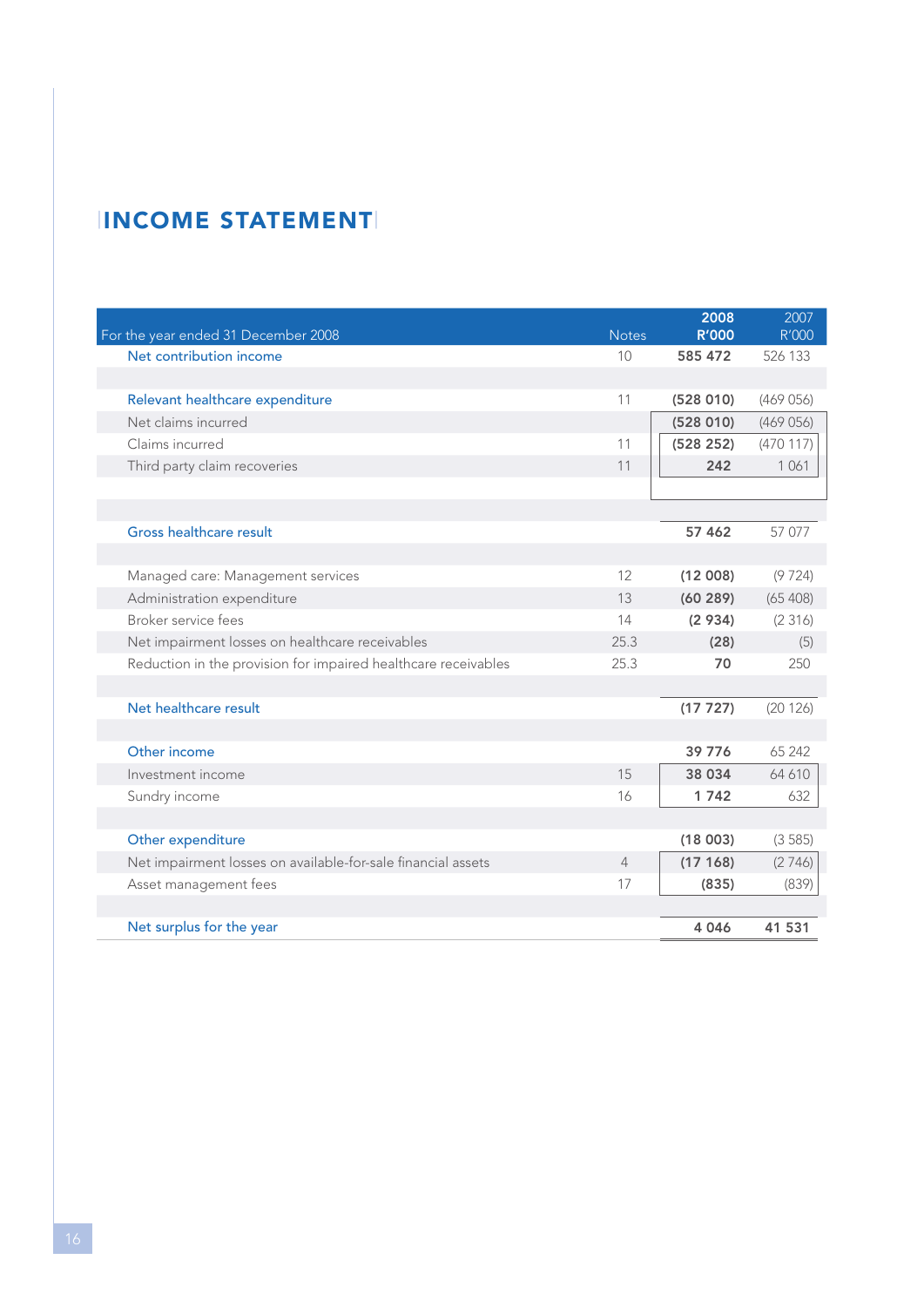# <span id="page-18-0"></span>|Statement of Changes in Funds and Reserves|

| For the year ended 31 December 2008                    | Accumulated<br>funds<br>R'000 | Revaluation<br>reserve for<br>available-for-<br>sale financial<br>assets<br>R'000 | Total<br>members'<br>funds and<br>reserves<br><b>R'000</b> |
|--------------------------------------------------------|-------------------------------|-----------------------------------------------------------------------------------|------------------------------------------------------------|
| Balance at 1 January 2007                              | 255 951                       | 28769                                                                             | 284 720                                                    |
|                                                        |                               |                                                                                   |                                                            |
| Surplus for the year                                   | 41 531                        |                                                                                   | 41 531                                                     |
| Brought forward gains realised during the year         |                               | (28769)                                                                           | (28769)                                                    |
| Realised gains on investments acquired during the year |                               | (10952)                                                                           | (10952)                                                    |
| Net change in available-for-sale financial assets      |                               | 12619                                                                             | 12619                                                      |
| Balance at 31 December 2007                            | 297 482                       | 1667                                                                              | 299 149                                                    |
|                                                        |                               |                                                                                   |                                                            |
| Surplus for the year                                   | 4046                          |                                                                                   | 4046                                                       |
| Net change in available-for-sale financial assets      |                               | (1667)                                                                            | (1667)                                                     |
| Balance at 31 December 2008                            | 301 528                       |                                                                                   | 301 528                                                    |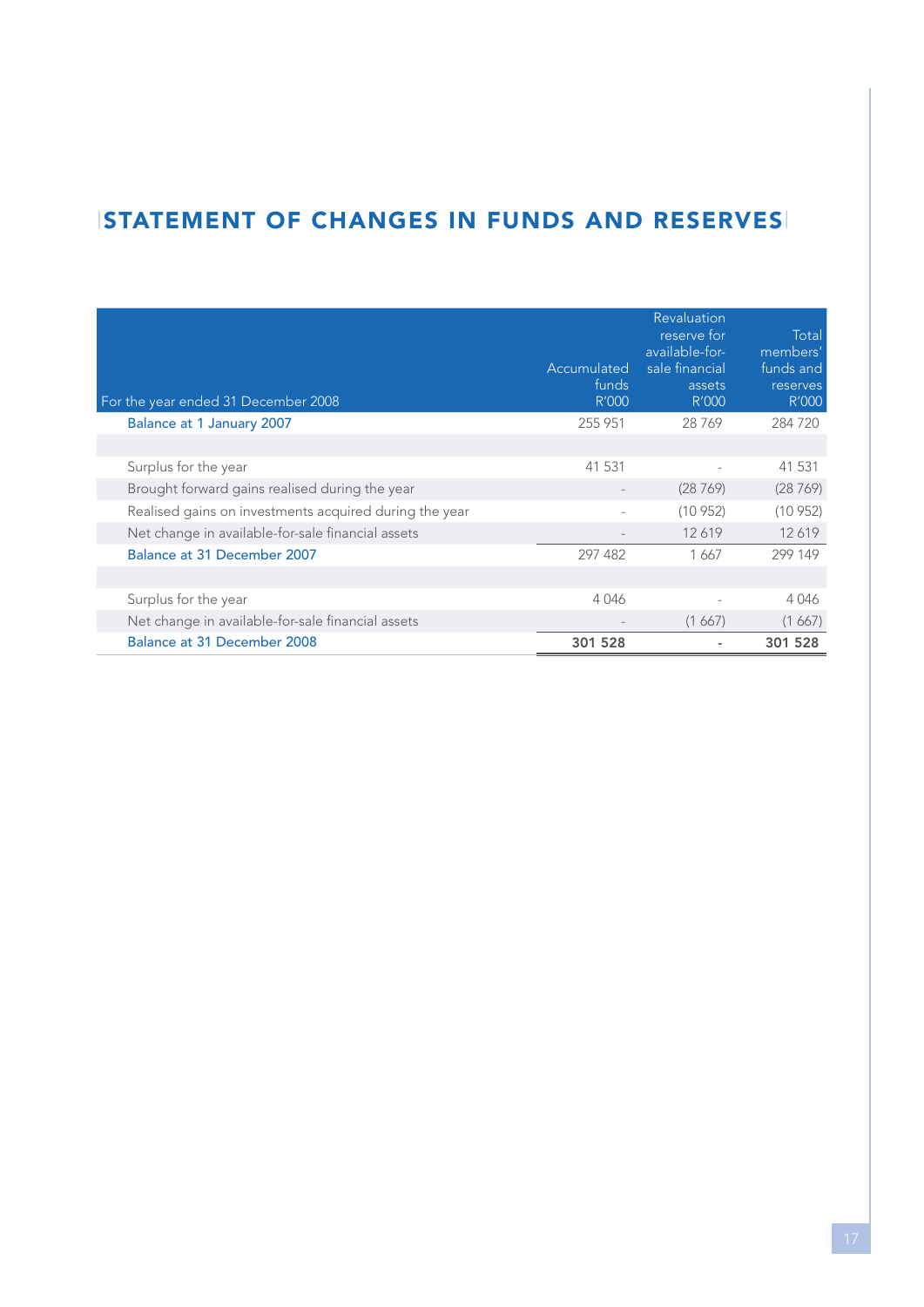# <span id="page-19-0"></span>|Cash Flow Statement|

| For the year ended 31 December 2008                          | <b>Notes</b>   | 2008<br><b>R'000</b>     | 2007<br>R'000 |
|--------------------------------------------------------------|----------------|--------------------------|---------------|
| Cash flow from operating activities                          |                |                          |               |
| Cash generated from operations                               | 19             | (35641)                  | (10426)       |
| Net cash generated/(utilised) from operating activities      |                | (35641)                  | (10426)       |
|                                                              |                |                          |               |
| Cash flow from investing activities                          |                |                          |               |
| Acquisition of office furniture and equipment                | $\overline{2}$ | (1 009)                  | (4)           |
| Acquisition of financial assets                              |                | $\overline{\phantom{a}}$ | (347 182)     |
| Proceeds on sale of financial assets                         | 4              | 15 2 9 6                 | 387 334       |
| Reclassification of investments to cash and cash equivalents |                | 30 832                   |               |
| Interest                                                     | 15             | 36 014                   | 23976         |
| Dividends                                                    | 15             | 2 0 2 0                  | 913           |
| Net cash generated/(utilised) from investing activities      |                | 83 153                   | 65 037        |
|                                                              |                |                          |               |
| Net (decrease)/increase in cash and cash equivalents         |                | 47 512                   | 54 611        |
|                                                              |                |                          |               |
| Cash and cash equivalents at beginning of year               |                | 103 886                  | 49 275        |
|                                                              |                |                          |               |
| Cash and cash equivalents at end of year                     | 6              | 151 398                  | 103886        |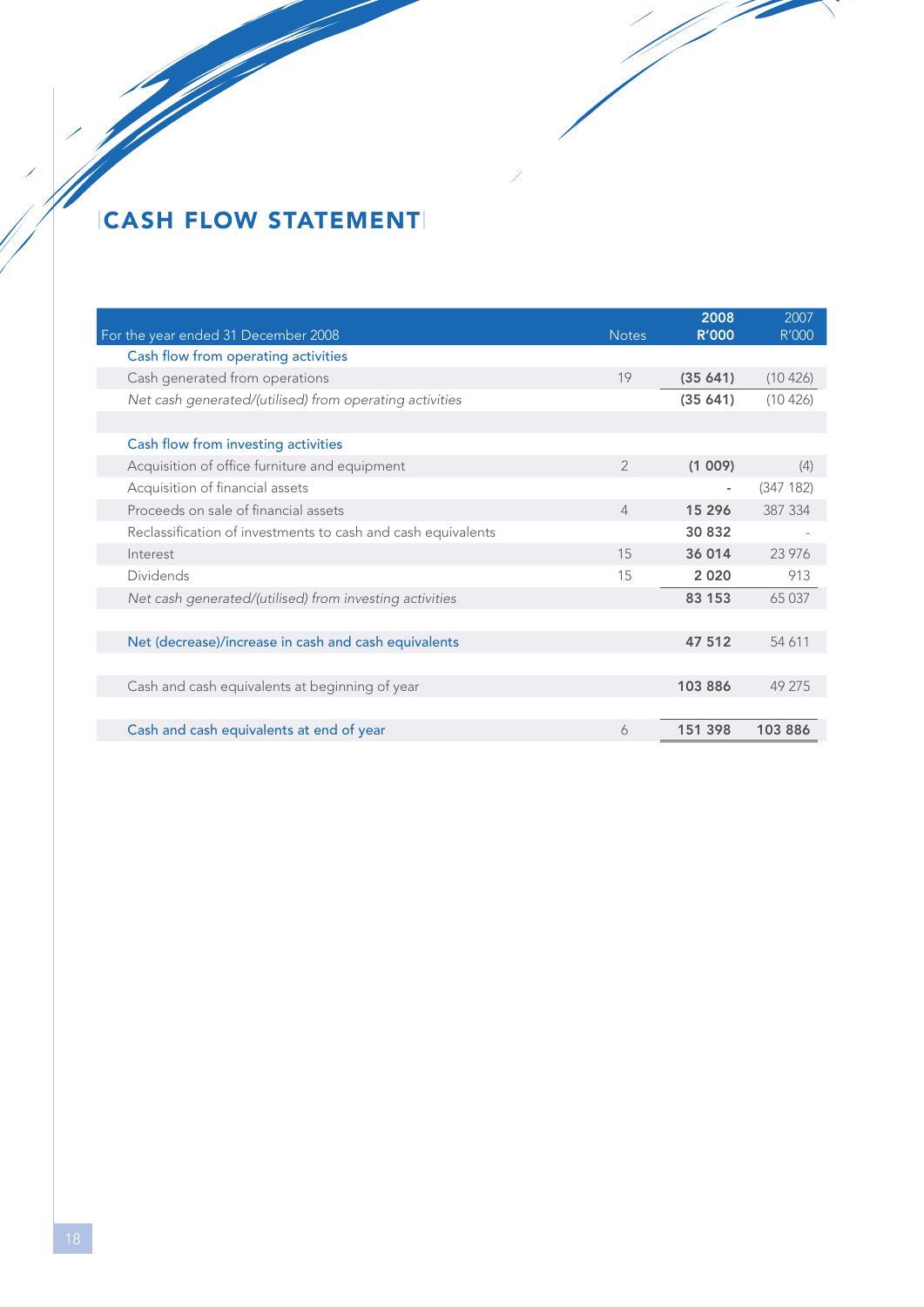

# <span id="page-20-0"></span>|Notes to the Annual Financial Statements| for the year ended 31 December 2008

#### 1. Summary of significant accounting policies

The principal accounting policies applied in the preparation of these financial statements are set out below. These policies have been consistently applied to all the years presented, unless otherwise stated.

#### 1.1 Basis of preparation

The financial statements of the Scheme have been prepared in accordance with International Financial Reporting Standards (IFRS) and the Medical Schemes Act of South Africa. The financial statements have been prepared under the historical cost convention, as modified by the revaluation of available-for-sale financial assets to fair values.

The preparation of financial statements in conformity with IFRS requires the use of certain critical accounting estimates. It also requires the Scheme's management to exercise judgement in the process of applying the Scheme's accounting policies. The areas involving a higher degree of judgement or complexity, or areas where assumptions and estimates are significant to the financial statements are disclosed in Note 9.

#### *(a) Standards, amendments and interpretations effective in the 2008 year-end but not relevant*

The following standards, amendments and interpretations to published standards are mandatory for accounting periods beginning on or after 1 January 2008 but they are not relevant to the Scheme's operations:

- IFRIC 12, 'Service Concession Arrangements';
- IFRIC 13, 'Customer Loyalty Programmes'.

### *(b) Interpretations to existing standards that are not yet effective and not relevant for the Scheme's operations*

- • IAS 1, 'Presentation of Financial Statements Revised'. The changes made to IAS 1 are to require information in financial statements to be aggregated on the basis of shared characteristics and to introduce a statement of comprehensive income. This will enable readers to analyse changes in a scheme's equity resulting from transactions with owners in their capacity as owners separately from 'non-owner' changes. The revisions include changes in the titles of some of the financial statements to reflect their function more clearly. The new titles are not mandatory for use in financial statements.
- • IAS 27, 'Consolidated and Separate Financial Statements Revised'. IAS 27 (revised) requires the effects of all transactions with non-controlling interests to be recorded in equity if there is no change in control. They will no longer result in goodwill or gains and losses. The standard also specifies the accounting when control is lost. Any remaining interest in the entity is re-measured to fair value and a gain or loss is recognised in profit or loss.
- IFRS 3, 'Business Combinations Revised'. The new standard continues to apply the acquisition method to business combinations, with some significant changes. For example, all payments to purchase a business are to be recorded at fair value at the acquisition date, with some contingent payments subsequently re-measured at fair value through income. Goodwill may be calculated based on the parent's share of net assets or it may include goodwill related to the minority interest. All transaction costs will be expensed.
- • Amendment to IFRS 2, 'Amendment to IFRS 2 Share-Base Payment: Vesting Conditions and Cancellations'. The amendment deals with two matters. It clarifies that vesting conditions are service conditions and performance conditions only. Other features of a share-based payment are not vesting conditions. It also specifies that all cancellations, whether by the entity or by other parties, should receive the same accounting treatment.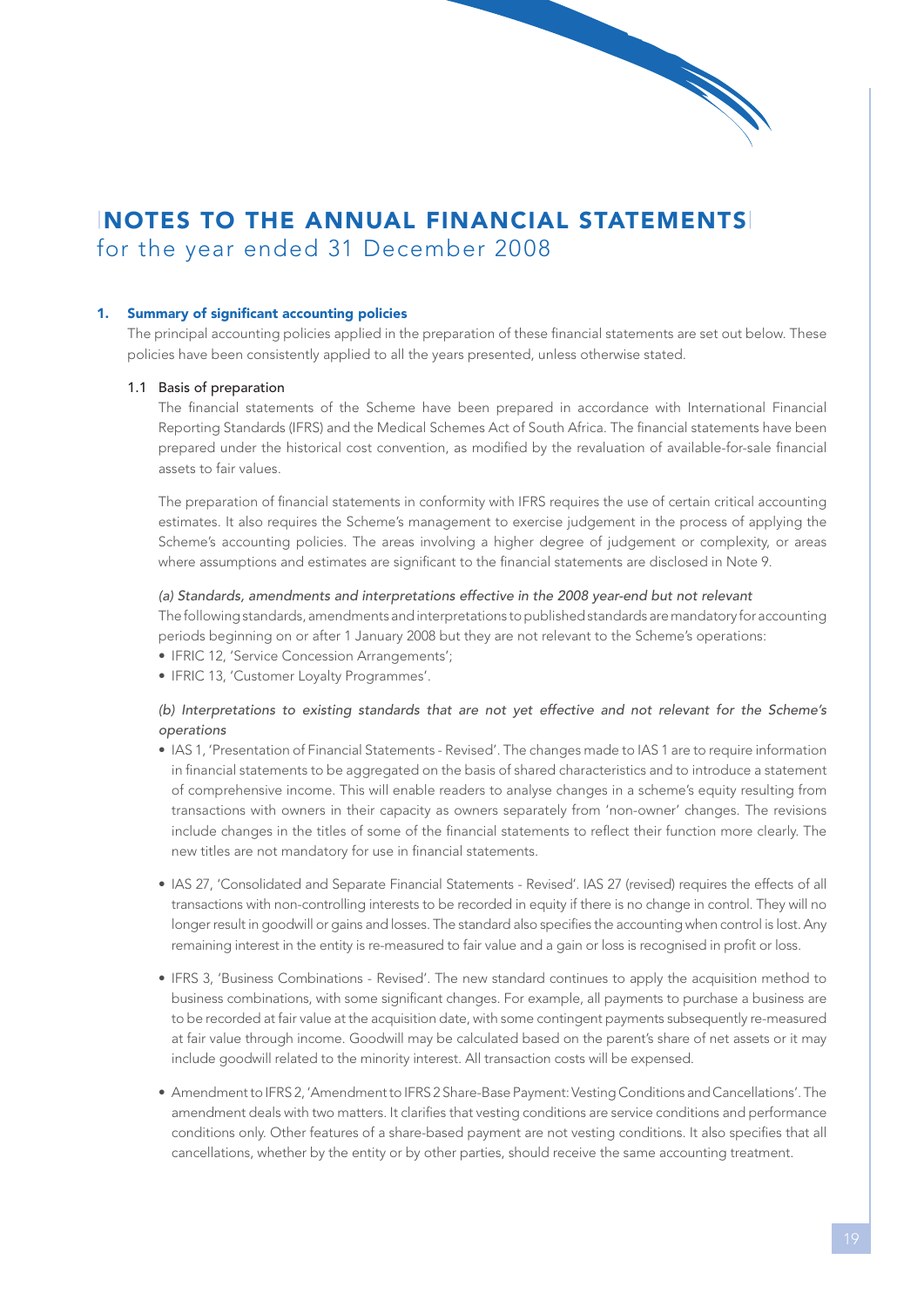#### 1.1 Basis of preparation *(continued)*

- • Amendment to IAS 32 and IAS 1, 'Amendment to IAS 32 Financial Instruments: Presentation and IAS 1 Presentation of Financial Statements - Puttable Financial Instruments and Obligations Arising on Liquidation'. The amendments require entities to classify the following types of financial instruments as equity, provided they have particular features and meet specific conditions: a) puttable financial instruments (for example, some shares issued by co-operative entities); b) instruments, or components of instruments, that impose on the entity an obligation to deliver to another party a pro rata share of the net assets of the entity only on liquidation (for example, some partnership interests and some shares issued by limited life entities). Additional disclosures are required about the instruments affected by the amendments.
- • Improvements to IFRSs. This is a collection of amendments to IFRSs. These amendments are the result of conclusions the IASB reached on proposals made in its annual improvements project. The annual improvements project provides a vehicle for making non-urgent but necessary amendments to IFRSs. Some amendments involve consequential amendments to other IFRSs.
- Amendments to IAS 39, 'Amendments to IAS 39 Financial Instruments: Recognition and Measurement Exposures Qualifying for Hedge Accounting'. The amendment makes two significant changes. It prohibits designating inflation as a hedgeable component of a fixed rate debt. It also prohibits including time value in the one-sided hedged risk when designating options as hedges.
- • IFRIC 15, 'Agreements for the Construction of Real Estate'. IFRIC 15 addresses diversity in accounting for real estate sales. IFRIC 15 clarifies how to determine whether an agreement is within the scope of IAS 11 - Construction Contracts or IAS 18 - Revenue and when revenue from construction should be recognised. The guidance replaces example 9 in the appendix to IAS 18.
- • IFRIC 16, 'Hedges of a Net Investment in a Foreign Operation'. IFRIC 16 provides guidance on identifying the foreign currency risks that qualify as a hedged risk (in the hedge of a net investment in a foreign operation). It secondly provides guidance on where, within a company, hedging instruments that are hedges of a net investment in a foreign operation can be held to qualify for hedge accounting. Thirdly, it provides guidance on how an entity should determine the amounts to be reclassified from equity to profit or loss for both the hedging instrument and the hedged item.
- • IFRIC 13, 'Customer Loyalty Programmes' (effective from 1 July 2008). IFRIC 13 clarifies that where goods or services are sold together with a customer loyalty incentive (for example, loyalty points or free products), the arrangement is a multiple-element arrangement and the consideration receivable from the customer is allocated between the components of the arrangement using fair values.
- IAS 23 (Amendment), 'Borrowing Costs' (effective from 1 January 2009). It requires an entity to capitalise borrowing costs directly attributable to the acquisition, construction or production of a qualifying asset (one that takes a substantial period of time to get ready for use or sale) as part of the cost of that asset. The option of immediately expensing those borrowing costs will be removed.
- • IFRS 8, 'Operating Segments' (effective from 1 January 2009). IFRS 8 replaces IAS 14 and aligns segment reporting with the requirements of the US standard SFAS 131, 'Disclosures about Segments of an Enterprise and Related Information'. The new standard requires a 'management approach', under which segment information is presented on the same basis as that used for internal reporting purposes.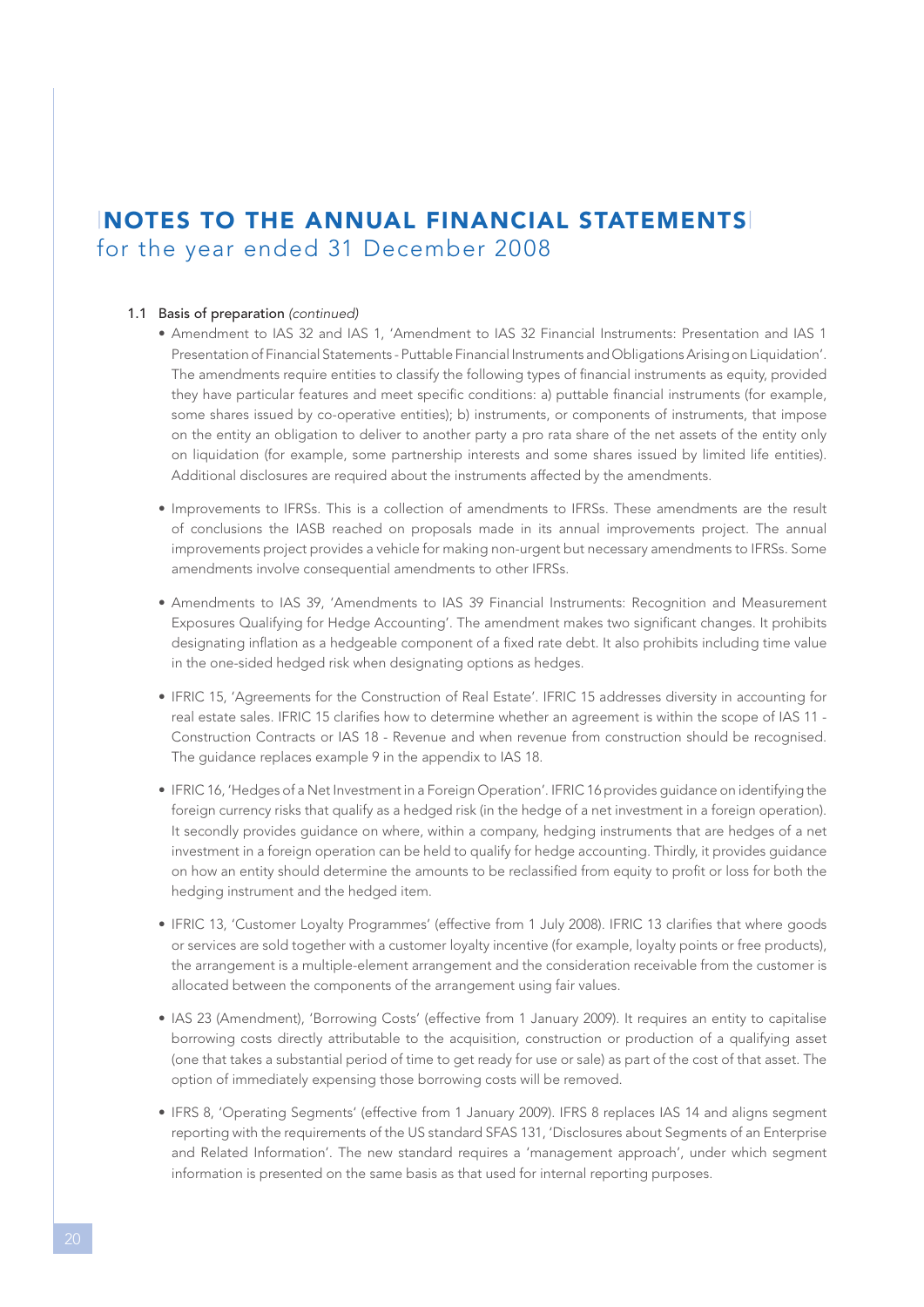#### 1.2 Office furniture, equipment and leasehold improvements

Office furniture, equipment and leasehold improvements are stated at historical cost less accumulated depreciation and accumulated impairment losses. Historical cost includes expenditure that is directly attributable to the acquisition of the items. Subsequent costs are included in the carrying amount when it is probable that future economic benefits associated with the asset will flow to the Scheme and the cost of the item can be measured reliably. All other repairs and maintenance are charged to the Income Statement during the financial period in which they are incurred.

Depreciation on furniture and equipment is calculated using the straight-line method to allocate their cost over their estimated useful lives. Depreciation on leasehold improvements is calculated using the straight-line method to allocate their cost over the period of the lease agreement.

The estimated maximum useful lives of the assets:

| Office furniture       | 10 years |
|------------------------|----------|
| Office equipment       | 3 years  |
| Leasehold improvements | 3 years. |

The assets' residual values and useful lives are reviewed, and adjusted if appropriate, at each balance sheet date. Gains and losses on disposals are determined by comparing realisable proceeds with carrying amounts. These are included in the Income Statement as Sundry income.

Where components of an item of furniture and equipment have different useful lives they are accounted for as separate items. There were no changes in the useful lives from prior years.

#### 1.3 Financial instruments

Financial assets and liabilities are recognised when the Scheme becomes party to the contractual provisions of the instrument (the trade date). The Scheme classifies its financial assets into the following categories: Accounts receivable and Available-for-sale financial assets. The classification depends on the purpose for which the financial assets were acquired. The Scheme determines the classification of its financial assets at initial recognition and re-evaluates this designation at every reporting date.

#### *Initial recognition of financial instruments*

All financial instruments are initially recognised at fair value, which represents the consideration receivable or given, plus direct transaction costs. Regular purchases and sales of financial instruments are recognised on trade-date, which is the date on which the Scheme commits to purchase or sell the instruments. Subsequent to initial recognition, financial instruments are measured as set out in the following paragraphs.

#### *Accounts receivable*

Accounts receivable are non-derivative financial assets that arise from transactions with members and suppliers, and have fixed or determinable payments that are not quoted in an active market. Subsequent to initial recognition, they are measured at amortised cost, using the effective interest rate method. A provision for impairment is raised when there is objective evidence that the Scheme will not be able to collect all amounts due according to the original terms of receivables.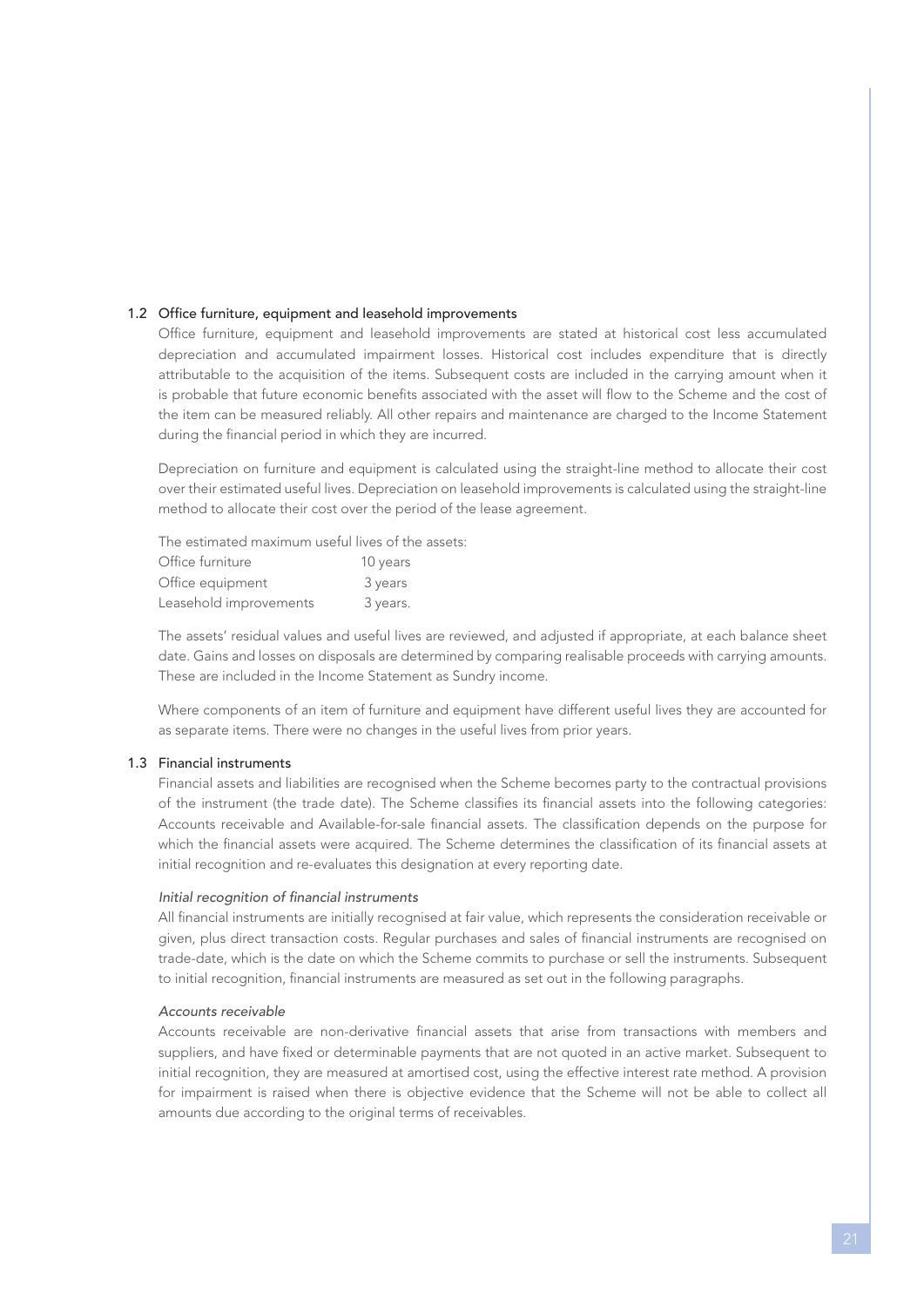#### 1.3 Financial instruments *(continued)*

### *Accounts receivable from the Road Accident Fund*

The timing and monetary value of Road Accident Fund recoveries are considered to be uncertain and therefore debtors are only raised for amounts subsequently received after year-end. Amounts received during the year are deducted from Relevant healthcare expenditure (Note 11) as part of Third party claim recoveries.

#### *Available-for-sale financial assets*

Available-for-sale financial assets are non-derivative financial assets that are either designated in this category or not classified in any of the other categories. They are included in non-current assets unless the Scheme intends to dispose of them within twelve months of the balance sheet date. Subsequent to initial recognition, available-for-sale financial assets are carried at fair values. Changes in the fair values of financial assets classified as available-for-sale are recognised directly in the Scheme's revaluation reserve. When securities classified as available-for-sale are sold or impaired, the accumulated fair value adjustments previously recognised in accumulated funds are transferred to the Income Statement and disclosed as realised gains on disposal of 'available-for-sale investments'. Interest on available-for-sale financial assets, calculated using the effective interest method, is recognised as investment income in the income statement. Dividends on available-for-sale equity instruments are recognised as Investment income in the Income Statement when the Scheme's right to receive payments is established.

The fair values of quoted financial assets are based on bid prices at balance sheet date as quoted daily on a regulated exchange. Investments in collective investment schemes are valued at the unit price at year-end. If the market for a financial asset is not active, the Scheme establishes fair value by using valuation techniques. The Scheme did not have any financial assets that did not trade in an active market for the period under review.

#### 1.4 Impairment of financial assets

The Scheme assesses at each balance sheet date whether there is objective evidence that a financial asset or a group of financial assets is impaired. A financial asset is impaired if, and only if, there is objective evidence of impairment as a result of one or more events that occurred after the initial recognition of the asset (loss event) and that loss event has an adverse impact on the estimated cash flows from the asset that can be reliably measured.

An asset is impaired if its carrying amount is greater than its recoverable amount. The recoverable amount of all assets, excluding available-for-sale investments, is the greater of the selling price and value in use. In assessing value in use, the estimated future cash flows are discounted to their present value using a pre-tax discount rate that reflects current market assessments of the time value of money and the risks specific to the asset.

#### *Impairment of available-for-sale financial assets*

In the case of equity securities classified as available-for-sale, a significant or prolonged decline in the fair value of a security below its cost is considered as objective evidence that the financial assets are impaired. If any such evidence exists for available-for-sale financial assets, the cumulative loss, measured as the difference between the acquisition cost and the current fair value, less any impairment loss on that financial asset previously recognised in profit or loss, is removed from reserves and recognised in the Income Statement.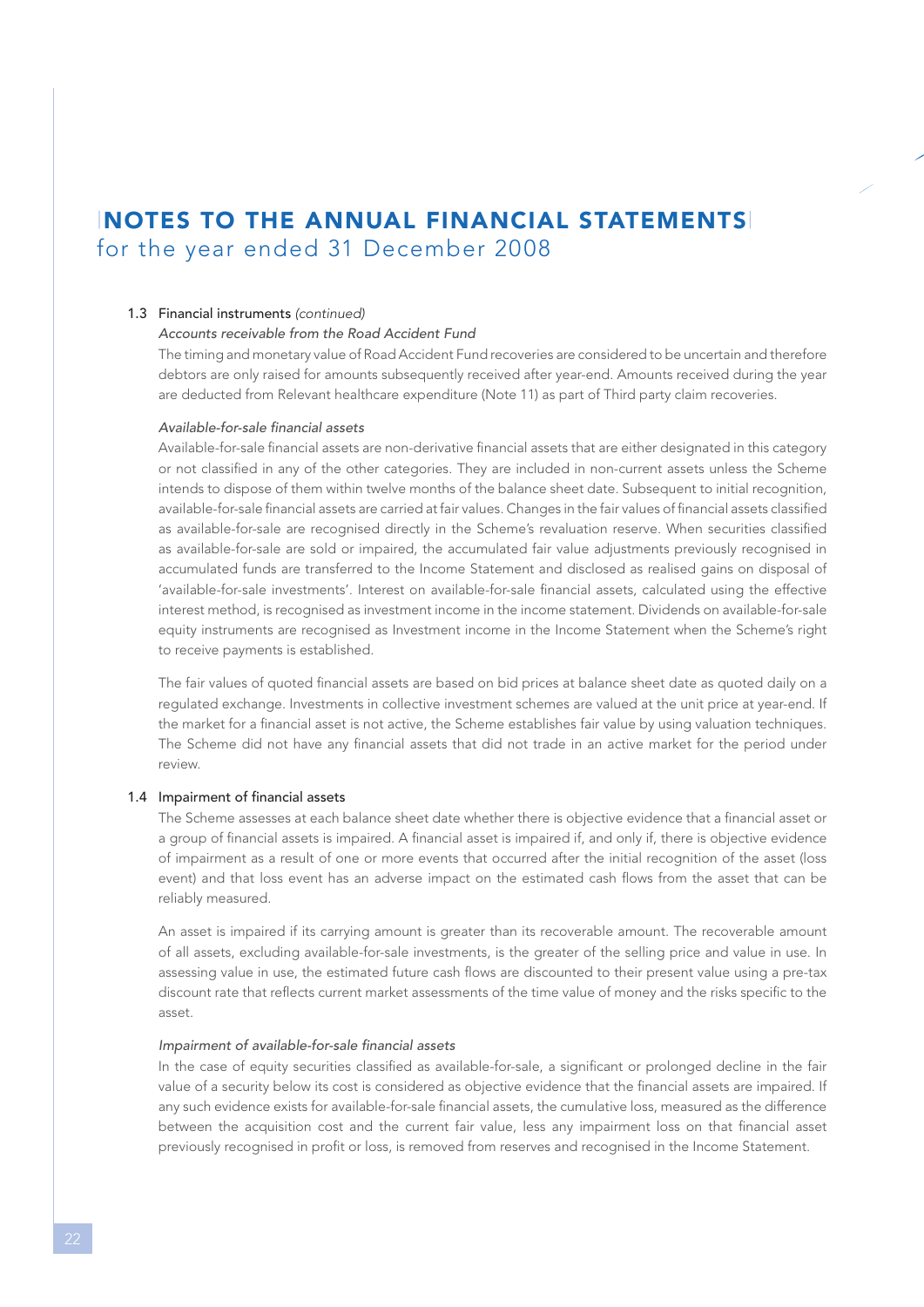### *Impairment of receivables and other financial assets carried at amortised cost*

Objective evidence that a financial asset (or group of financial assets) carried at amortised cost is impaired includes observable data that comes to the attention of the Scheme regarding the following loss events:

- Significant difficulty of service provider or member debtors;
- Breach of contract, such as non-payment of member contributions when due and if these remain unpaid for extended periods;
- Default or delinguency in payments due by service providers and other debtors;
- The absence of an active market for that financial asset due to financial difficulties:
- Observable data indicating that there is a measurable decrease in the estimated future cash flows from other Scheme assets since the initial recognition of those assets, although the decrease cannot yet be identified with the individual financial assets in the Scheme;
- Adverse changes in the payment status of members of the Scheme; or
- • National or local economic conditions that correlate with non-payment of debtor contributions.

If there is objective evidence that an impairment loss on receivables carried at amortised cost has been incurred, the amount of the loss is measured as the difference between the carrying amount and the present value of estimated cash flows, discounted at the asset's effective interest rate. The carrying amount of the asset is reduced through the use of an allowance account, and the amount of the loss is recognised in the Income Statement within net impairment losses on receivables.

### *Reversal of impairment*

Impairment losses are reversed when there has been a change in the estimates used to determine the recoverable amount. An impairment loss is reversed only to the extent that the asset's carrying amount does not exceed the carrying amount that would have been determined, net of depreciation or amortisation, if no impairment loss had been recognised. Subsequent recoveries of receivables previously impaired are recognised through the Income Statement, in net impairment losses on receivables.

### 1.5 Derecognition of financial instruments

Financial assets are derecognised when the rights to receive cash flows from the financial assets have expired or have been transferred or when, on transfer, the Scheme retains the contractual rights to receive the cash flows of the financial asset, but assumes a corresponding liability to transfer these contractual rights to another party and consequently transfers substantially all the risks and benefits associated with the asset.

Where the Scheme retains substantially all the risks and rewards of ownership of the financial asset, the Scheme continues to recognise the financial asset.

If a transfer does not result in derecognition because the Scheme has retained substantially all the risks and rewards of ownership of the transferred asset, the Scheme continues to recognise the transferred asset in its entirety and recognises a financial liability for the consideration received. In subsequent periods, the Scheme recognises any income on the transferred asset and any expense incurred on the financial liability.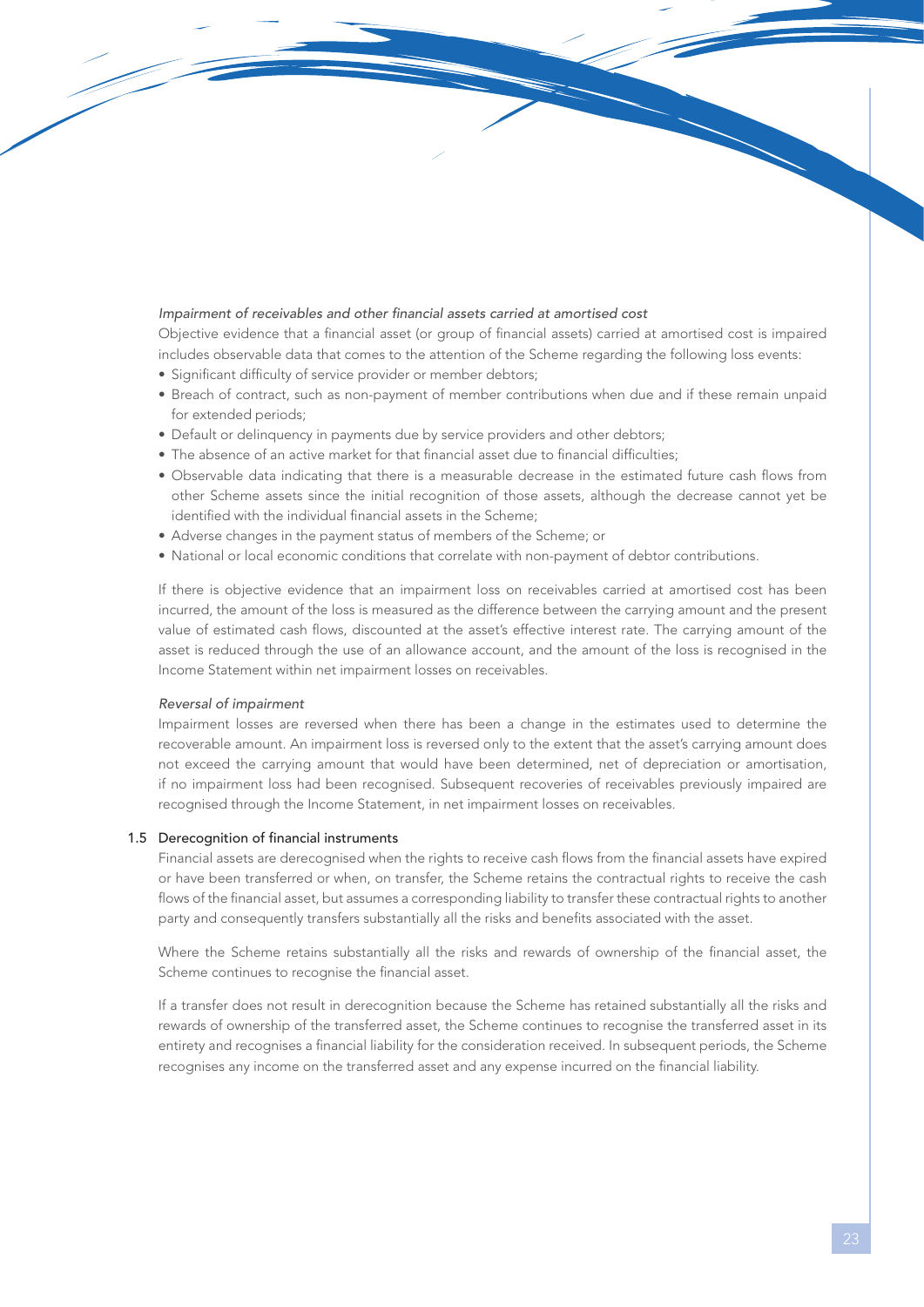Where the Scheme neither transfers nor retains substantially all the risks and rewards of ownership of the financial asset, the Scheme determines whether it has retained control of the financial asset. In this case:

- (i) if the Scheme has not retained control, it derecognises the financial asset and recognises separately as assets or liabilities any rights and obligations created or retained in the transfer;
- (ii) if the Scheme has retained control, it continues to recognise the financial asset to the extent of its continuing involvement in the financial asset.

Financial liabilities are derecognised when the contractual obligations are discharged or cancelled or expire.

#### 1.6 Offsetting of financial instruments

Where a legally enforceable right of offset exists for recognised financial assets and financial liabilities, and there is an intention to settle the liability and realise the asset simultaneously or to settle on a net basis, all related financial effects are offset.

#### 1.7 Cash and cash equivalents

Cash and cash equivalents include cash in hand, deposits held on call with banks, other short-term highly liquid investments with original maturities of three months or less which are readily convertible to a known amount of cash and are subject to insignificant risk of change in value.

### 1.8 Provisions

Provisions are recognised when the Scheme has a present legal or constructive obligation as a result of past events, it is more likely than not that an outflow of resources embodying economic benefits will be required to settle the obligation, and a reliable estimate of the amount of the obligation can be made.

Provisions are measured at the present value of the Scheme's best estimate of the cash flows to settle the present obligation for claims (excluding claims from members and providers) and other expenses incurred and notified to the Scheme as at the balance sheet date.

Where there are a number of similar obligations, the likelihood that an outflow will be required in settlement is determined by considering the class of obligations as a whole. A provision is recognised even if the likelihood of an outflow with respect to any one item included in the same class of obligations may be small.

Provisions are measured at the present value of expenditure expected to be required to settle the obligation using a pre-tax rate that reflects current market assessments of the time value of money and the risks specific to the obligation. The increase in the provision due to passage of time is recognised as an interest expense.

#### *Outstanding claims provision*

The outstanding claims provision comprises of provisions for the Scheme's estimate of the ultimate cost of settling all claims incurred but not yet reported as at the balance sheet date. Claims outstanding are determined as accurately as possible based on a number of factors, which include previous experience in claims patterns, claims settlement patterns, changes in the nature and number of members according to gender and age, trends in claims frequency, changes in the claims processing cycle and variations in the nature and average cost incurred per claim.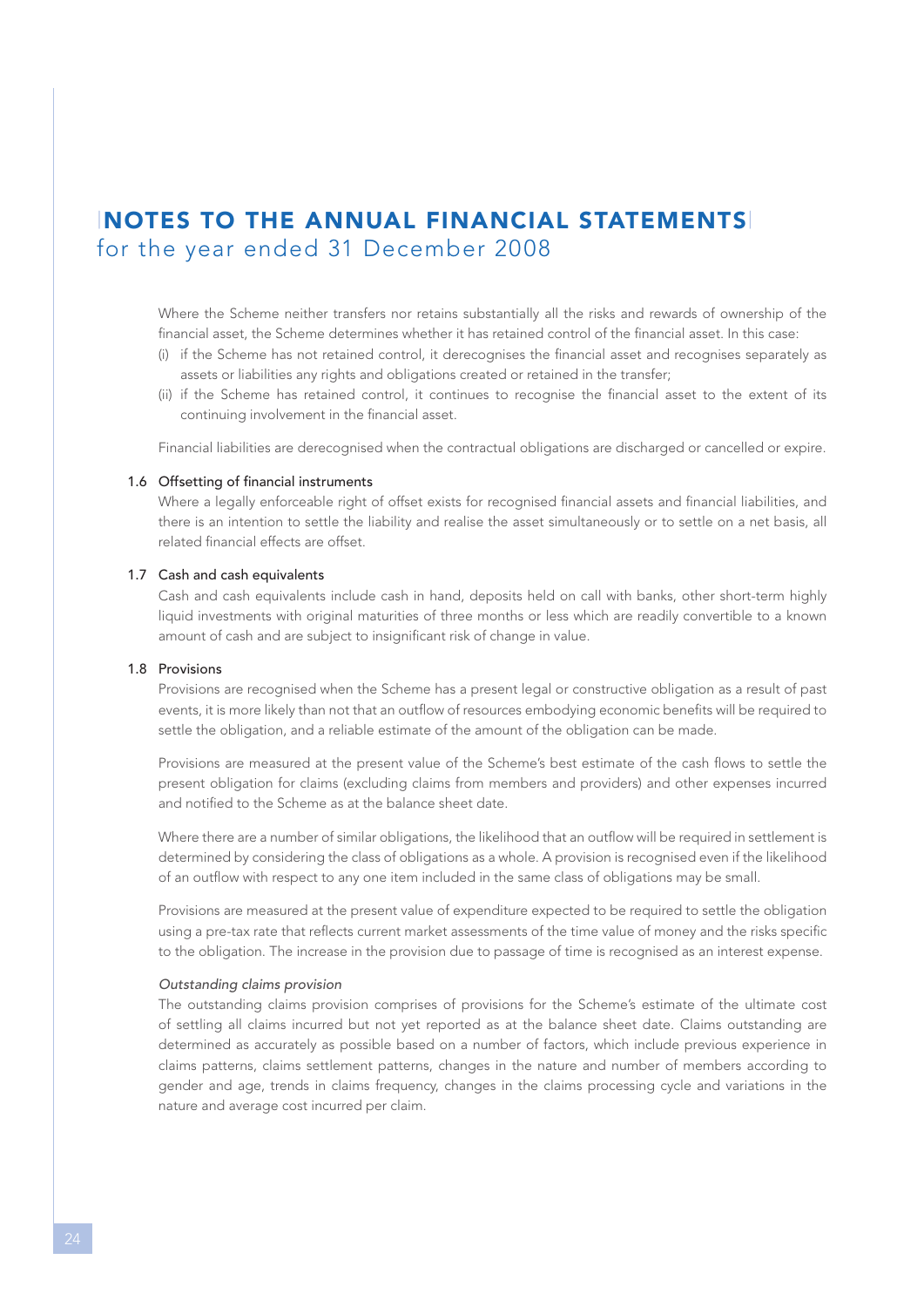Estimated co-payments are deducted in calculating the outstanding claims provision. The Scheme does not discount its provision for outstanding claims since the effect of the time value of money is not considered material.

#### *Liability adequacy test on outstanding claims provision*

At balance sheet date, liability adequacy tests are performed to ensure the adequacy of the member insurance contract liabilities. The outstanding claims provision is tested for adequacy by discounting current estimates of all future contractual cash flows and comparing this amount to the carrying value of the liability (i.e. the value of business acquired). Where a shortfall is identified, an additional provision is made and the Scheme recognises the deficiency through the Income Statement.

#### 1.9 Member insurance contracts

Contracts under which the Scheme accepts significant insurance risk from members by agreeing to compensate the member or other beneficiary if a specified uncertain future event (the insured event) adversely affects the member or other beneficiary are classified as insurance contracts. The contracts issued compensate the Scheme's members for healthcare expenses incurred.

#### 1.10 Contribution income

Contributions on member insurance contracts are accounted for monthly when their collection in terms of the member insurance contracts are reasonably certain. The earned portion of net contributions receivable is recognised as revenue. Net contributions are earned from the date of attachment of insurance risk, over the indemnity period on a straight-line basis. Net contributions are shown before the deduction of broker service fees and similar costs.

#### 1.11 Relevant healthcare expenditure

Relevant healthcare expenditure incurred comprises the total estimated cost of settling all claims arising from healthcare events that have occurred in the year and for which the Scheme is responsible, whether or not reported by the end of year.

Net risk claims incurred comprise:

- claims submitted and accrued for services rendered during the year;
- over or under provisions relating to prior year claims accruals;
- amounts paid or to be paid under service provider contracts for services rendered to members; and
- claims incurred but not yet reported.

Net of:

- recoveries from members for co-payments;
- recoveries from third parties; and
- discount received from service providers.

#### 1.12 Expenses for the acquisition of member insurance contracts

These expenses comprise commissions or fees paid to brokers on new member insurance contracts as well as renewal commissions and any other expenses related thereto. These expenses are accounted for on an accrual basis when they become due and payable.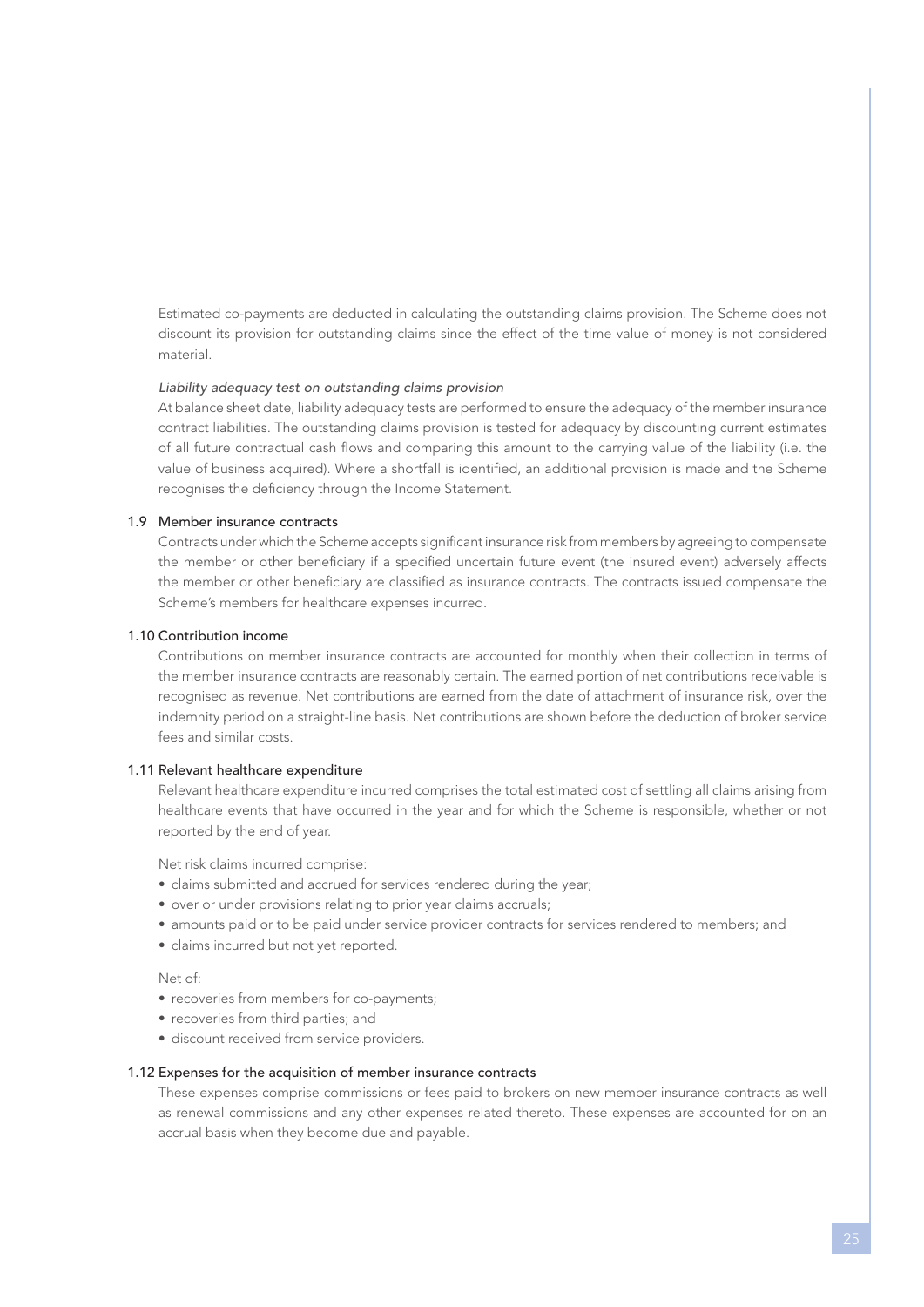#### 1.13 Investment income

Investment income comprises dividends and interest on cash and cash equivalents and other available-forsale financial assets.

Interest income is recognised using the effective interest rate method, taking into account the principal amount outstanding and the effective rate over the period to maturity, when it is determined that such income will accrue to the Scheme.

Dividend income on available-for-sale equity investments is recognised when the right to receive payment has been established – this is the ex-dividend date for equity securities. Capitalisation shares received in terms of a capitalisation issue from reserves, other than share premium or a reduction in share capital, are treated as dividend income.

#### 1.14 Retirement benefits

#### *Defined contribution plan*

The Scheme's employee pension fund is funded through payments to insurance companies. The Scheme has a defined contribution plan which is a pension plan, governed by the Pensions Fund Act, where the Scheme pays fixed contributions into a separate entity. Once the contributions have been paid, the Scheme has no legal or constructive obligations to pay further contributions if the pension fund does not hold sufficient assets to pay all employees their entitlement. The pension contributions are recognised as staff remuneration when they are due and payable.

#### 1.15 Unallocated funds

Unallocated funds arise on the receipt of unidentified deposits in favour of the Scheme. Unallocated funds that have legally prescribed, that is funds older than three years, are written back and are included in the Income Statement.

### 1.16 Segment reporting

No segmental business information is presented as the entire Scheme's business is considered to be one business segment.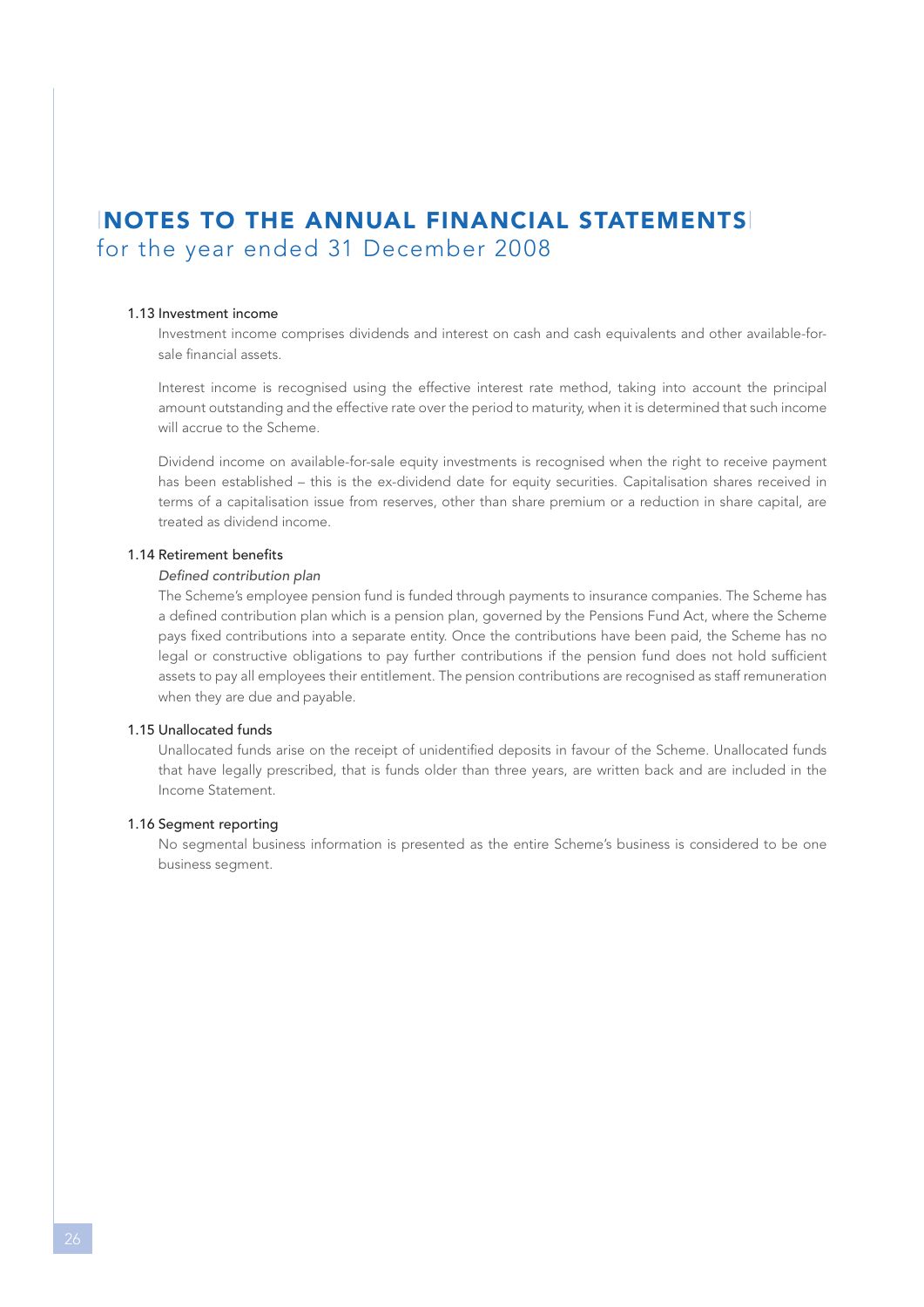|  |  |  |  |  |  | 2. Office furniture, equipment and leasehold improvements |
|--|--|--|--|--|--|-----------------------------------------------------------|
|--|--|--|--|--|--|-----------------------------------------------------------|

|                             | Office<br>equipment<br><b>R'000</b> | Office<br>furniture<br><b>R'000</b> | Leasehold<br>improve-<br>ments<br>R'000 | Total<br>R'000 |
|-----------------------------|-------------------------------------|-------------------------------------|-----------------------------------------|----------------|
| Year ended 31 December 2008 |                                     |                                     |                                         |                |
| Opening carrying amount     | 157                                 | 126                                 | $\overline{0}$                          | 283            |
| Acquired during the year    | 356                                 | 338                                 | 315                                     | 1 0 0 9        |
| Disposal of assets          | (21)                                | $\Omega$                            | $\Omega$                                | (21)           |
| Depreciation charge         | (93)                                | (25)                                | (22)                                    | (140)          |
| Closing carrying amount     | 399                                 | 439                                 | 293                                     | 1 1 3 1        |
|                             |                                     |                                     |                                         |                |
| Cost or valuation           | 682                                 | 520                                 | 315                                     | 1517           |
| Accumulated depreciation    | (283)                               | (81)                                | (22)                                    | (386)          |
| Carrying amount             | 399                                 | 439                                 | 293                                     | 1 1 3 1        |
|                             |                                     |                                     |                                         |                |
| Year ended 31 December 2007 |                                     |                                     |                                         |                |
| Opening carrying amount     | 251                                 | 144                                 | $\Omega$                                | 395            |
| Acquired during the year    | 4                                   | $\overline{0}$                      | $\overline{0}$                          | $\overline{4}$ |
| Depreciation charge         | (98)                                | (18)                                | $\overline{0}$                          | (116)          |
| Closing carrying amount     | 157                                 | 126                                 | $\pmb{0}$                               | 283            |
|                             |                                     |                                     |                                         |                |
| Cost or valuation           | 326                                 | 182                                 | $\Omega$                                | 508            |
| Accumulated depreciation    | (169)                               | (56)                                | $\circ$                                 | (225)          |
| Carrying amount             | 157                                 | 126                                 | $\mathbf 0$                             | 283            |
|                             |                                     |                                     |                                         |                |
| Year ended 31 December 2006 |                                     |                                     |                                         |                |
| Cost or valuation           | 344                                 | 182                                 | 0                                       | 526            |
| Accumulated depreciation    | (93)                                | (38)                                | $\overline{0}$                          | (131)          |
| Carrying amount             | 251                                 | 144                                 | $\mathbf 0$                             | 395            |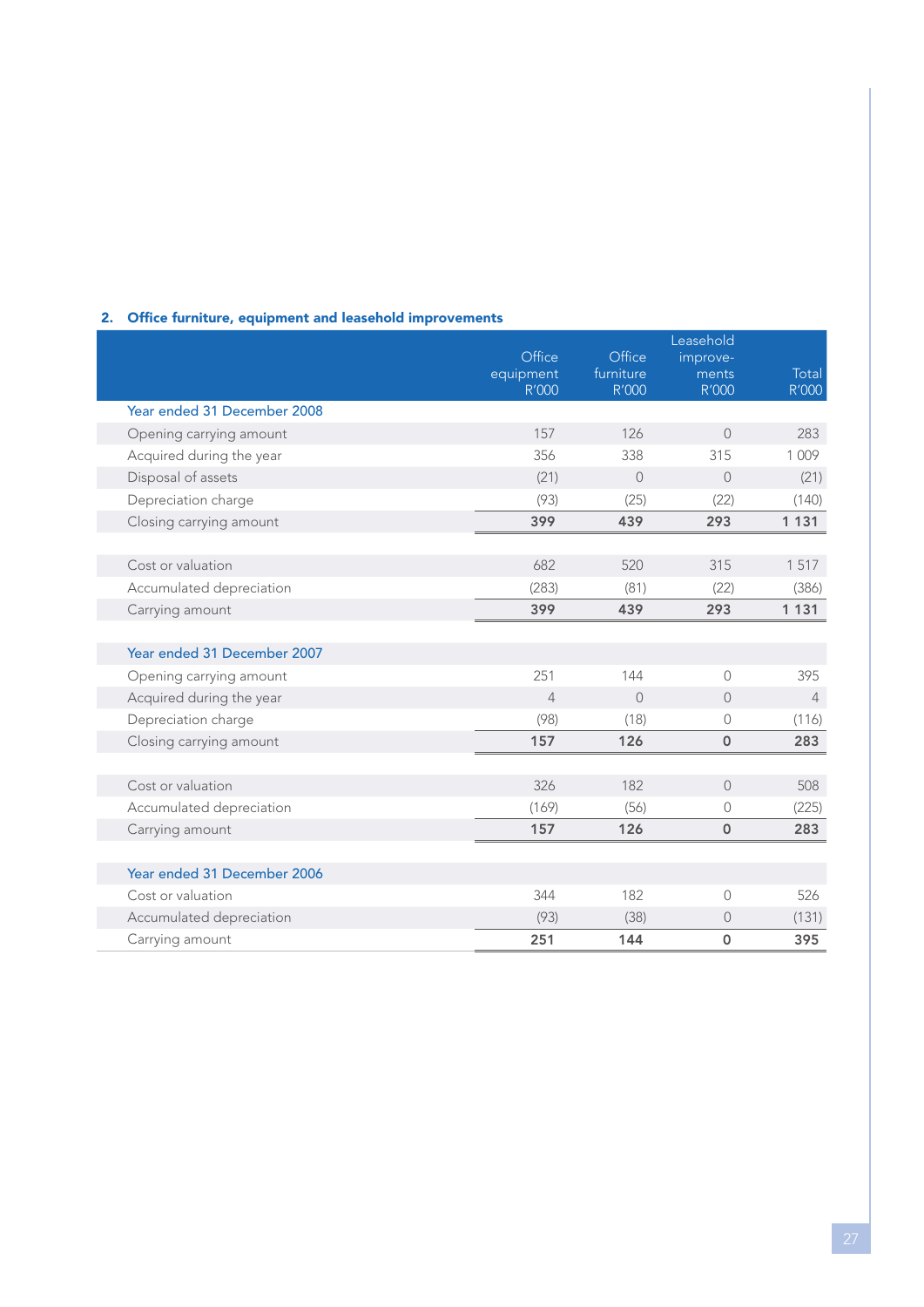# |NOTES TO THE ANNUAL FINANCIAL STATEMENTS|

for the year ended 31 December 2008

## 3. Analysis of carrying amounts of financial assets and liabilities per category

|                                                    | 2008<br><b>R'000</b> | 2007<br>R'000 |
|----------------------------------------------------|----------------------|---------------|
| Available-for-sale financial assets                |                      |               |
| - Non-current                                      | 79 323               | 95 238        |
| - Current                                          | 121 996              | 153782        |
|                                                    |                      |               |
| Cash and cash equivalents                          | 151 398              | 103 886       |
|                                                    |                      |               |
| Accounts receivable                                |                      |               |
| - Loans and receivables                            | 3 2 2 3              | 2 2 4 4       |
| - Insurance receivables                            | 540                  | 410           |
|                                                    |                      |               |
| Accounts payable                                   |                      |               |
| - Financial liabilities measured at amortised cost | 4 2 6 1              | 9996          |
| - Insurance payables                               | 51 544               | 46 4 23       |
| - Member saving plan accounts                      | 275                  | 275           |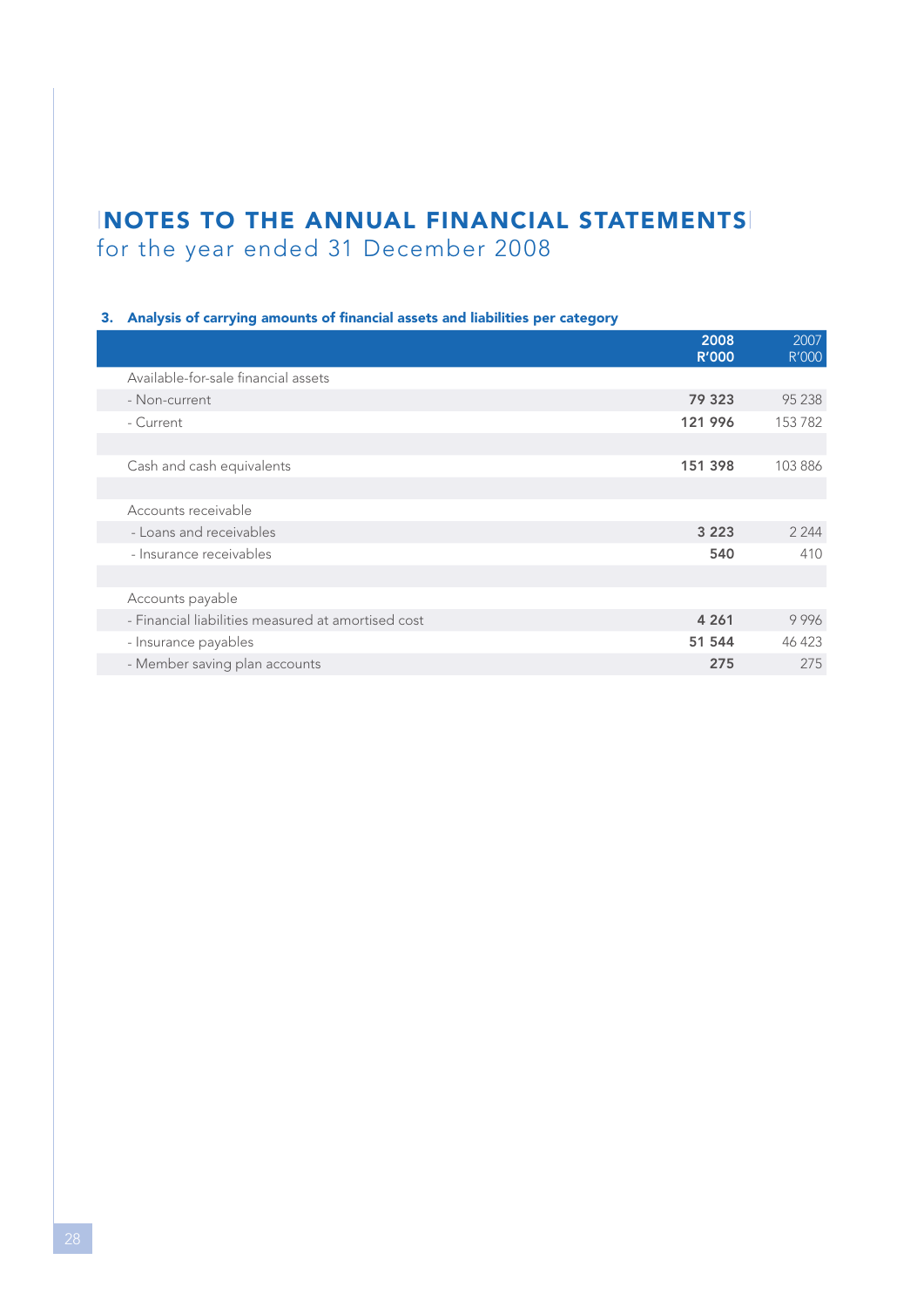|  | 4. | <b>Available-for-sale financial assets</b> |  |  |
|--|----|--------------------------------------------|--|--|
|--|----|--------------------------------------------|--|--|

|                                                            | <b>Notes</b> | 2008<br><b>R'000</b> | 2007<br>R'000 |
|------------------------------------------------------------|--------------|----------------------|---------------|
| Beginning of the year                                      |              | 349 306              | 321 383       |
| Capital contribution                                       |              |                      |               |
| Withdrawals                                                |              |                      |               |
| - Day-to-day cash management                               |              | (15296)              | (3848)        |
| - Change of asset managers                                 |              |                      | (347 182)     |
| Acquisitions                                               |              |                      | 347 182       |
|                                                            |              |                      |               |
| Net realised gains                                         | 15           | $\overline{a}$       | 39721         |
| Brought forward realised gains                             |              | $\overline{a}$       | 28769         |
| Realised gains on investments acquired during current year |              |                      | 10 952        |
|                                                            |              |                      |               |
| Asset management fees                                      | 17           | (835)                | (839)         |
| Unrealised fair value loss: Revaluation reserve            |              | (1667)               | (27102)       |
| Net impairment losses: Income Statement                    |              | (17168)              | (2746)        |
|                                                            |              |                      |               |
| Investment income                                          |              |                      |               |
| - Interest                                                 | 15           | 33 687               | 21 824        |
| - Dividends                                                | 15           | 2 0 2 0              | 913           |
|                                                            |              |                      |               |
| Fair value at the end of the year                          |              | 350 047              | 349 306       |
|                                                            |              |                      |               |
| Less: Classified as cash and cash equivalents              | 6            | (148731)             | (100 286)     |
| Less: Available-for-sale financial assets - current        |              | (121993)             | (153782)      |
|                                                            |              |                      |               |
| Available-for-sale financial assets                        |              | 79 323               | 95 238        |
|                                                            |              |                      |               |
| <b>Classified as:</b>                                      |              |                      |               |
| Available-for-sale financial assets                        |              |                      |               |
| - Non-current                                              |              |                      |               |
| - Listed equities                                          |              | 79 323               | 95 238        |
|                                                            |              |                      |               |
| Available-for-sale financial assets                        |              | 79 323               | 95 238        |

Available-for-sale financial instruments are denominated in RSA Rand. Money market instruments redeemable in three months or less are classified as cash and cash equivalents. None of the available-for-sale financial assets are past due. At the end of the financial year there was objective evidence of impairment of the equity investments and it had an impact on the estimated future cash flows of these investments. Impairment losses were recognised in the Income Statement.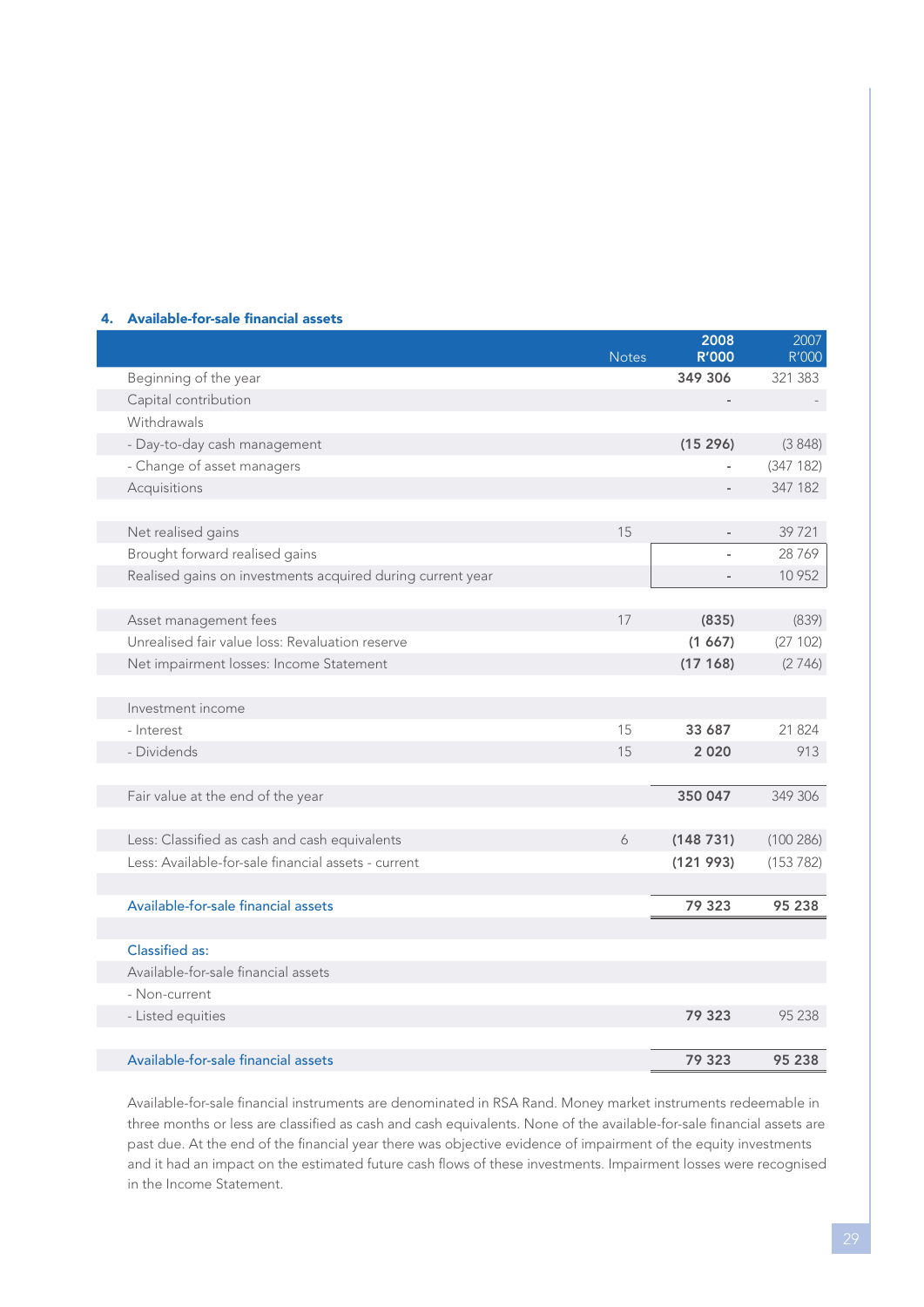# |NOTES TO THE ANNUAL FINANCIAL STATEMENTS|

for the year ended 31 December 2008

#### 5. Accounts receivable

| Contributions outstanding<br>540<br>410         |
|-------------------------------------------------|
|                                                 |
| Receivable from service providers<br>304<br>340 |
| Recoveries from members<br>85<br>115            |
| Deposits and prepaid expenses<br>131            |
| Accrued interest<br>2 8 1 3<br>2029             |
|                                                 |
| Impairment provision<br>(210)<br>(140)          |
| 2 6 5 4<br>Current portion<br>3763              |

As at 31 December 2008, the carrying amounts of accounts receivable approximated their fair value. Interest is not charged on overdue balances.

### 6. Cash and cash equivalents

|                          | <b>Notes</b> | 2008<br><b>R'000</b> | 2007<br>R'000 |
|--------------------------|--------------|----------------------|---------------|
| Cash at bank and on hand |              | 2 5 0 9              | 3467          |
| Short term bank deposits |              | 158                  | 133           |
| Money market instruments | 4            | 148 731              | 100 286       |
|                          |              | 151 398              | 103 886       |

The weighted average effective interest rate on money market instruments was 12.58% (2007: 8.96%) and 8.70% (2007: 6.98%) on current and call account balances.

### 7. Member savings plan accounts

|                                              | <b>Notes</b> | 2008<br><b>R'000</b>     | 2007<br>R'000 |
|----------------------------------------------|--------------|--------------------------|---------------|
| Balance at beginning of the year             |              | 275                      | 275           |
| Payments made on behalf of members           | 11           | $\overline{\phantom{a}}$ |               |
|                                              |              | 275                      | 275           |
| Repayment with termination of savings option |              | $\overline{\phantom{a}}$ |               |
| Balance due to members as at 31 December     |              | 275                      |               |

The member savings accounts contained a demand feature, which arises from the fact that Regulation 10 of the Medical Schemes Act 131 of 1998, as amended, requires any credit balance on a member's savings account to be taken as a cash benefit when the member terminates his or her membership of the Scheme or membership option, and enrols in another benefit option or medical scheme without a savings account or does not enrol in another medical scheme. For this reason, as required by paragraph 49 of IAS 39, the fair values of the savings accounts are not less than the amounts payable on demand. The amounts were not discounted, due to the demand features.

From 2006 the Scheme no longer had member savings accounts and the identifiable credit balances were repaid four months after year-end when the December 2005 claims were settled. The balance is due to unclaimed credit balances. The Scheme will obtain a legal opinion before a final decision is made with regards to the unclaimed credit balance.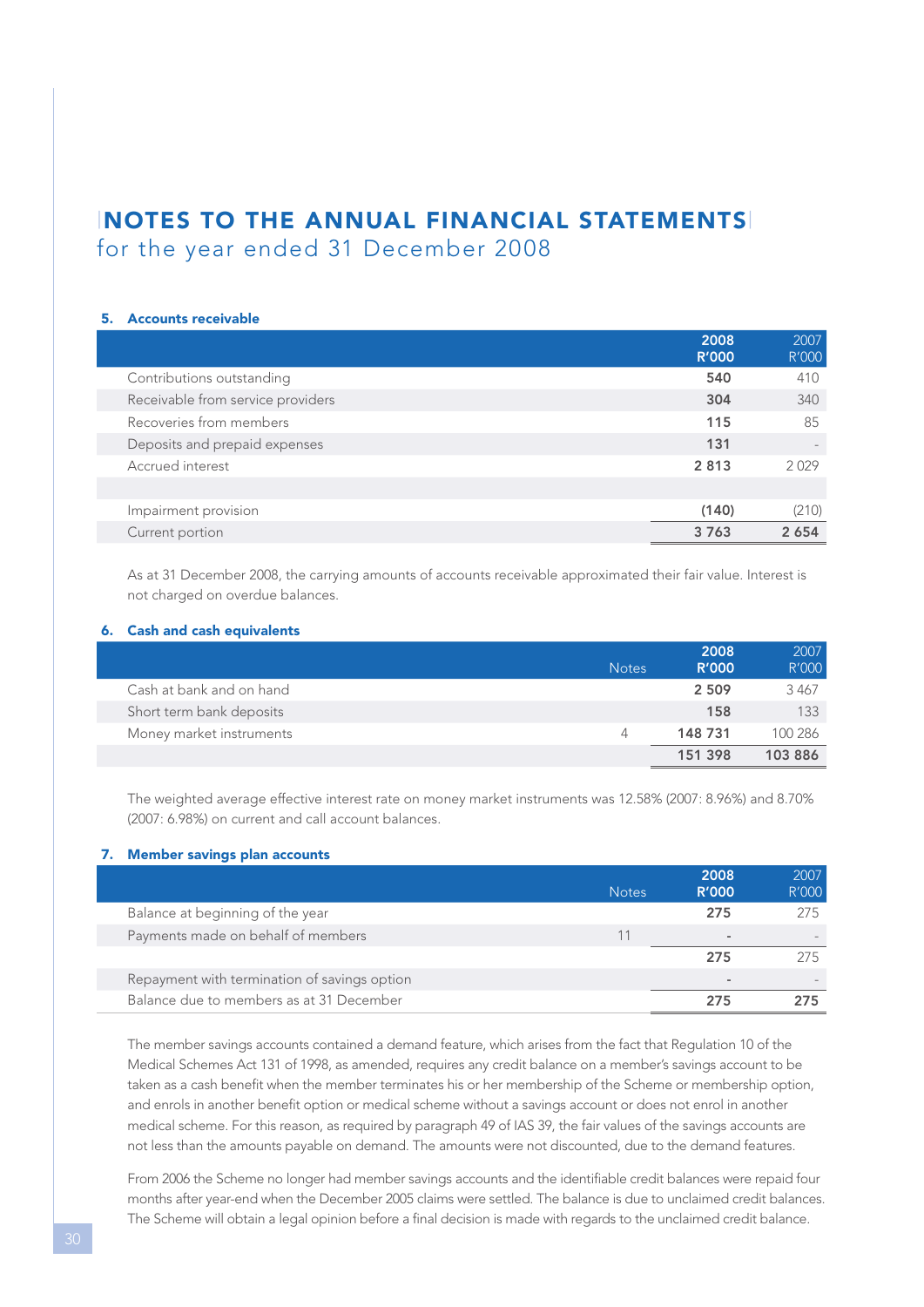## 8. Accounts payable

|                                       | 2008<br><b>R'000</b> | 2007<br>R'000 |
|---------------------------------------|----------------------|---------------|
| Net contributions received in advance | 905                  | 1 0 2 7       |
| Reported claims not yet paid          | 17 770               | 12 323        |
| Member and provider credit balances   | 42                   | 49            |
| Sundry accounts payable               | 3 3 1 4              | 8920          |
|                                       | 22 031               | 22319         |

As at 31 December 2008, the carrying amounts of accounts payable approximated their fair value because of the short-term maturities of these liabilities.

## 9. Outstanding claims provision

|                                             |              | 2008         | 2007     |
|---------------------------------------------|--------------|--------------|----------|
|                                             | <b>Notes</b> | <b>R'000</b> | R'000    |
| Analysis of movements in outstanding claims |              |              |          |
| Balance at beginning of year                |              | 34 100       | 26765    |
| Payments in respect of prior year           | 11           | (35, 486)    | (27 197) |
| Under-provision in prior year written back  | 11           | 1 3 8 6      | 432      |
| Adjustment for current year                 |              | 33 7 7 4     | 34 100   |
| Balance at end of year                      |              | 33 774       | 34 100   |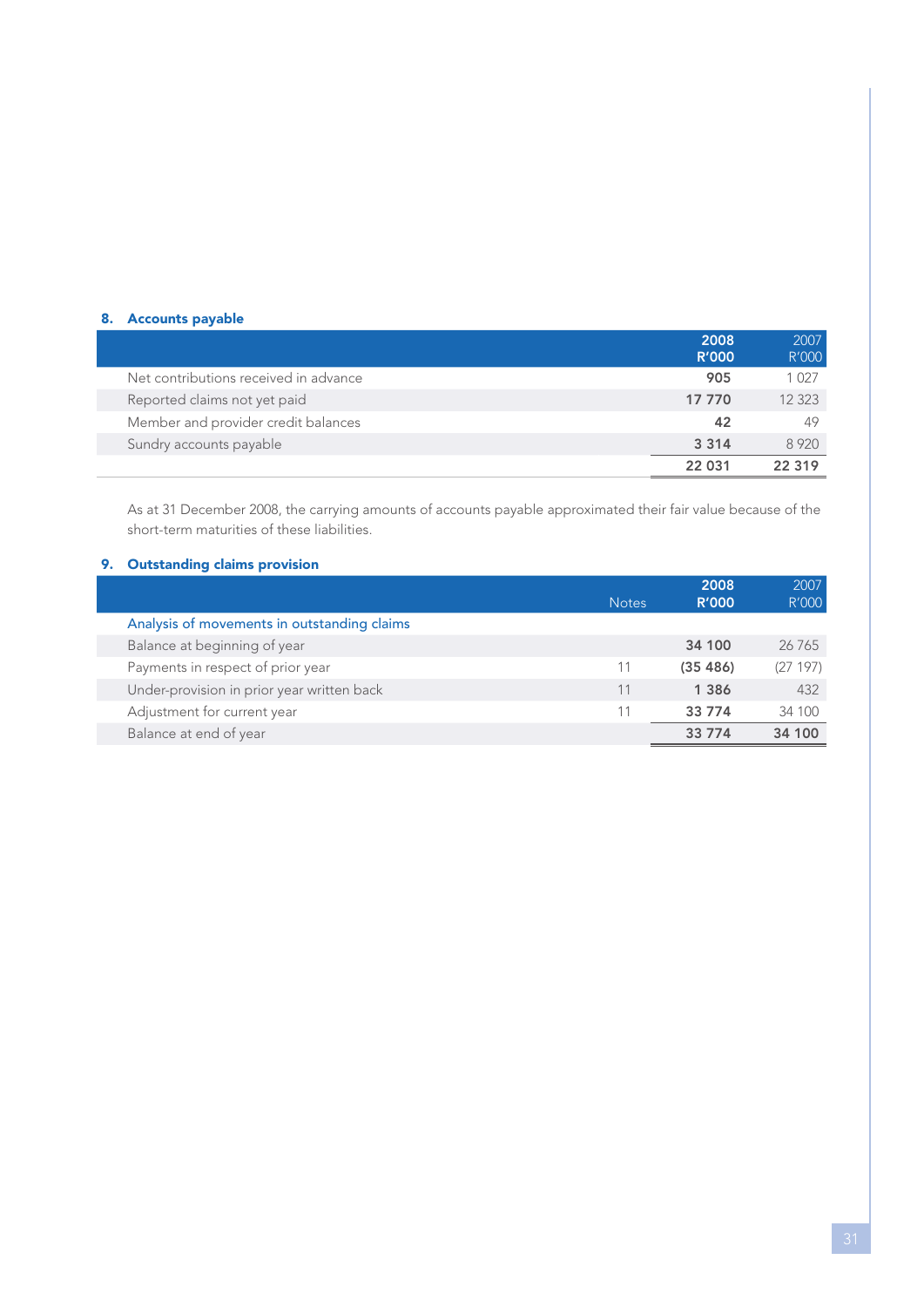### 9. Outstanding claims provision *(continued)*

### Analysis of movements in provision arising from liability adequacy test

The liability adequacy test was performed and no additional provision was required.

There are some sources of uncertainty that need to be considered in the estimate of the liability that the Scheme will ultimately pay for claims made under insurance contracts. Initial estimates are made relating to the best calculations on reported claims and derived as the claims process develops. All estimates are revised and adjusted at year-end by management.

#### Process used to determine the assumptions

The process used to determine the assumptions is intended to result in realistic estimates of the most likely or expected outcome. The sources of data used as inputs for the assumptions are internal, using detailed studies that are carried out annually. There is more emphasis on current trends, and where in early years there is insufficient information to make a reliable best estimate of claims development, prudent assumptions are used.

Notified claims are assessed with due regard to the claim circumstances, medical discipline, anticipated development, expected seasonal fluctuations, information available from managed care: management services and historical evidence of the size of similar claims. The provisions are best estimates, based on the most recent information available, and may be affected by the different claims run-off periods of the various medical disciplines. However, the ultimate liabilities may vary as a result of subsequent developments. The impact of many of the items affecting the ultimate costs of the loss is difficult to estimate. The process of estimation also differs by category of claims such as in-hospital, chronic and day-to-day benefits due to differences in the underlying insurance contracts, claim complexity, the volume of claims, individual severity of claims, determining the occurrence date of a claim, and reporting lags.

The cost of outstanding claims is estimated using the Chain Ladder method. This model extrapolates the development of incurred claims for each benefit year based upon observed development of earlier years and expected loss ratios. Run-off triangles are used in situations where it takes time after the treatment date for the full extent of the claims to become known. It is assumed that payments will emerge in a similar way in each service month. The proportional increase in known cumulative payments from one development month to the next can then be used to calculate payments for future development months.

The actual method or blend of methods used varies by benefit year being considered, categories of claims and observed historical claims development. To the extent that these methods use historical claims development information they assume that the historical claims development pattern will occur again in the future. There are reasons why this may not be the case, which, insofar as they can be identified, have been allowed for by modifying the methods. Such reasons include:

- • changes in processes that affect the development/recording of claims paid and incurred;
- • economic, legal, political and social trends (resulting in different than expected levels of inflation and/or minimum medical benefits to be provided);
- changes in composition of members and their dependants; and
- random fluctuations, including the impact of large losses.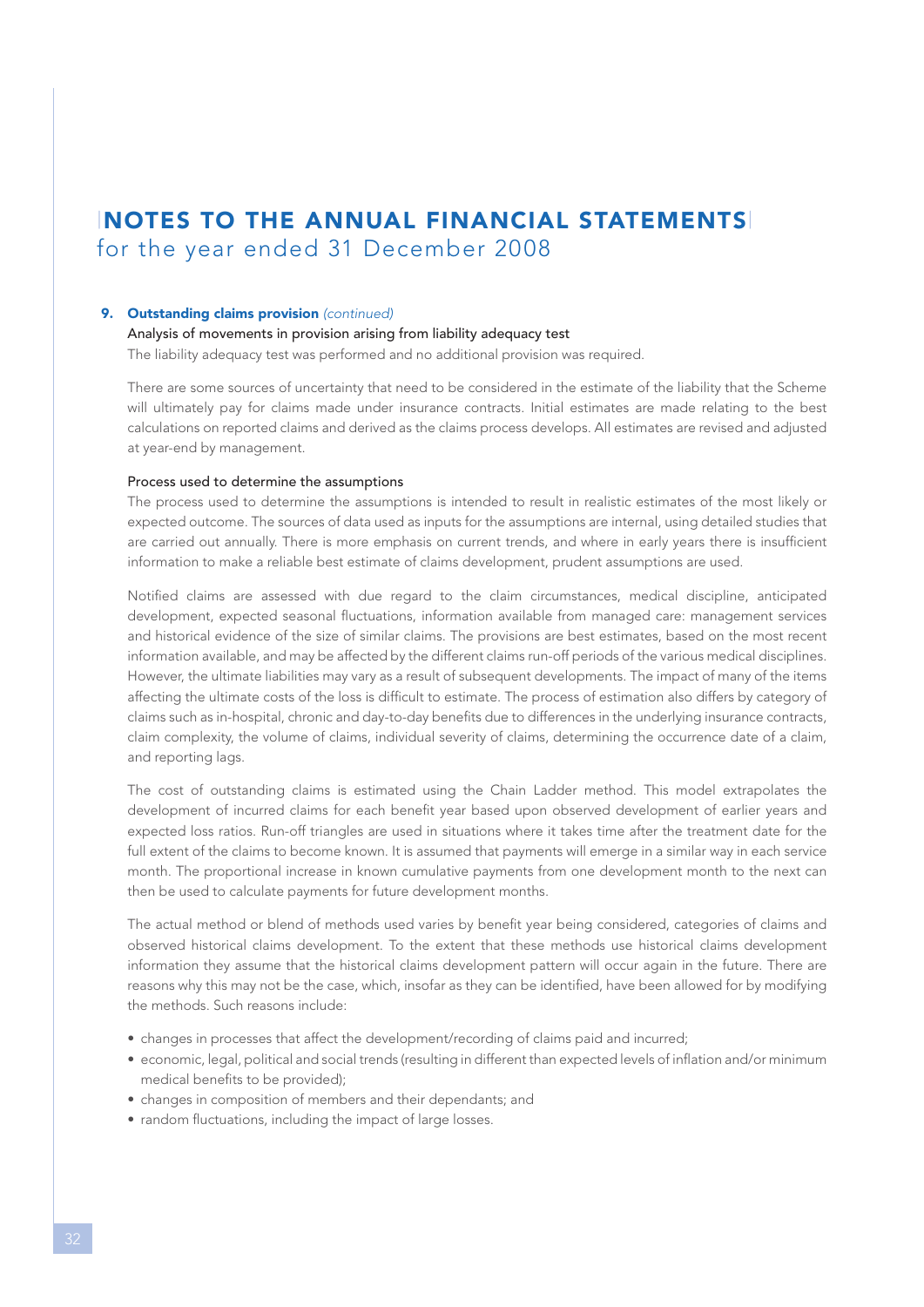#### Assumptions

The outstanding claims provision is calculated based on claim processing patterns over the previous 24 months. Due to the large size of the Scheme membership base, no adjustment to the data is made for outliers or large claims. The assumptions that have the greatest effect on the measurement of the outstanding claims provision are the expected claims ratios for the most recent benefit years for the in-hospital, chronic and day-to-day categories of claims. These are used for assessing the outstanding claims provision for the 2008 benefit year. Due to the fact that 94% of claims are paid within three months of the date of service, no allowance for discounting of claims costs is made.

#### Changes in assumptions and sensitivities to changes in key variables

The table below outlines the sensitivity of insured liability estimates to particular movements in assumptions used in the estimation process. It should be noted that this is a deterministic approach with no correlations between the key variables. For each sensitivity illustrated, all other assumptions have been left unchanged.

Where variables are considered to be immaterial, no impact has been assessed for insignificant changes to these variables. Particular variables may not be considered material at present. However, should the materiality level of an individual variable change, assessment of changes to that variable in the future may be required.

An analysis of sensitivity around various scenarios for the general medical insurance business provides an indication of the adequacy of the Scheme's estimation process. The Scheme believes that the liability for claims reported in the balance sheet is adequate. However, it recognises that the process of estimation is based upon certain variables and assumptions which could differ when claims arise. Consequently, if for example the estimates of the outstanding portion of claims costs for the year was 1% inaccurate, the impact on the provision would be as follows:

|                    |                    | <b>Change in liability</b> | Change in liability |
|--------------------|--------------------|----------------------------|---------------------|
|                    | Change in variable | 2008                       | 2007                |
|                    |                    | <b>R'000</b>               | R'000               |
| Hospitalisation    | 1% slower          | 1 3 7 5                    | 1 9.30              |
| Chronic medication | 1% slower          | 222                        | 261                 |

This analysis has been prepared for a change in run-off factors with other assumptions remaining constant. The change in liability also represents the absolute change in surplus/(deficit) for the period. It should be noted that increases in liabilities will result in decreases in surplus and vice versa. These reasonable possible changes in key variables do not result in any changes directly in reserves.

### 10. Net contribution income

|                         | 2008         | 2007    |
|-------------------------|--------------|---------|
|                         | <b>R'000</b> | R'000   |
| Net contribution income | 585 472      | 526 133 |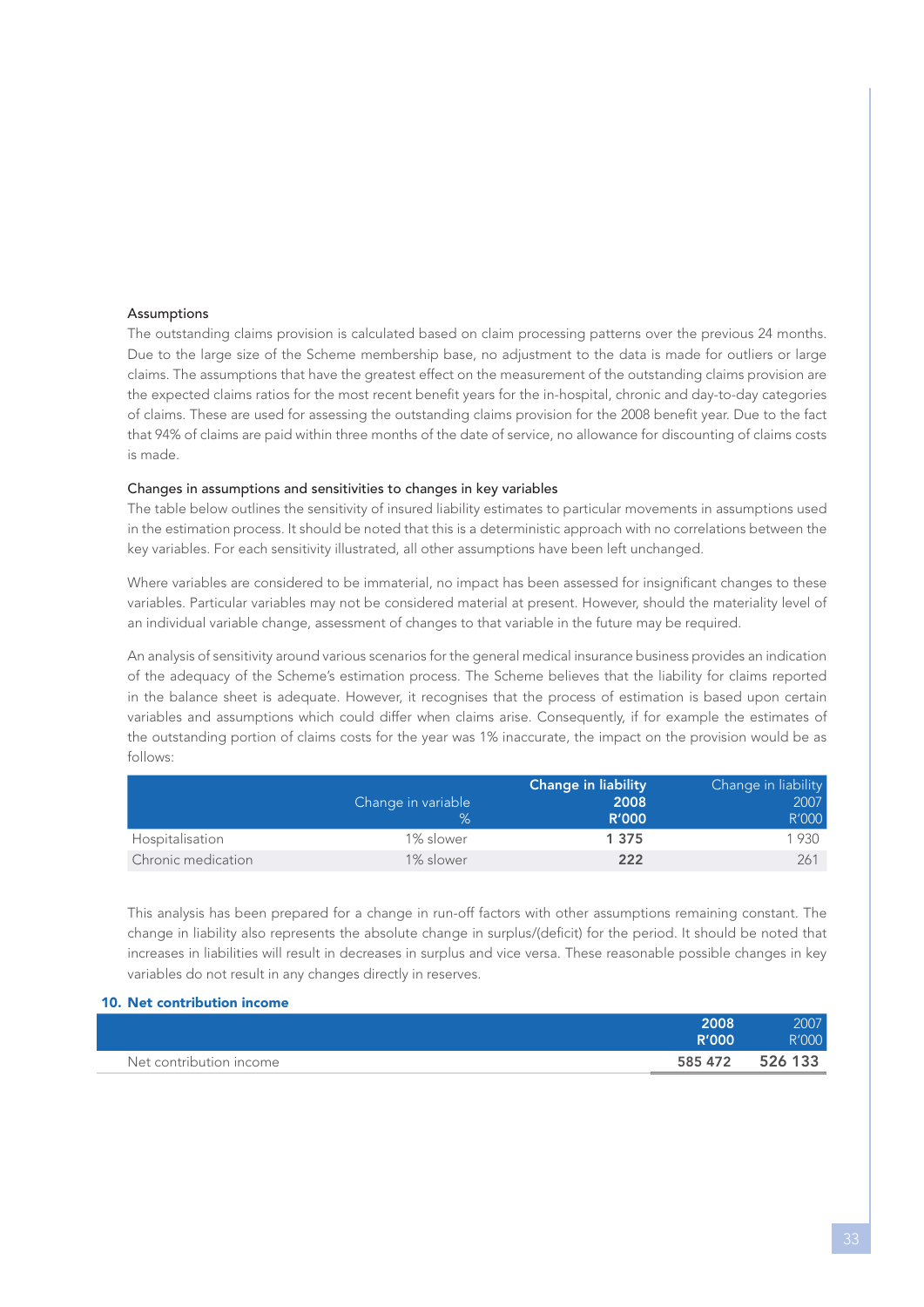# |NOTES TO THE ANNUAL FINANCIAL STATEMENTS|

for the year ended 31 December 2008

### 11. Relevant healthcare expenditure

|                                          | <b>Notes</b> | 2008<br><b>R'000</b> | 2007<br>R'000 |
|------------------------------------------|--------------|----------------------|---------------|
| Current year claims paid                 |              | 528 578              | 462782        |
|                                          |              |                      |               |
| Movement in outstanding claims provision |              | (326)                | 7 3 3 5       |
| Payments in respect of prior year        | 9            | (35 486)             | (27 197)      |
| Under/(over) provision in prior year     | 9            | 1 3 8 6              | 432           |
| Adjustment for current year              | 9            | 33 7 7 4             | 34 100        |
|                                          |              |                      |               |
| Claims incurred                          |              | 528 252              | 470 117       |
| Less: Third party claim recoveries       |              | (242)                | (1061)        |
|                                          |              | 528 010              | 469 056       |

## 12. Managed care: Management services

|                                                         | 2008<br><b>R'000</b> | 2007<br><b>R'000</b> |
|---------------------------------------------------------|----------------------|----------------------|
| Hospital pre-authorisation, case and disease management | 6 5 2 6              | 5043                 |
| Pharmacy benefit and clinical risk management services  | 3 9 2 7              | 3686                 |
| Emergency medical transportation service                | 248                  | 257                  |
| Travel insurance                                        | 511                  | 434                  |
| Optical management                                      | 333                  | 304                  |
| Dental benefit management                               | 346                  |                      |
| Pathology management                                    | 117                  |                      |
|                                                         | 12 008               |                      |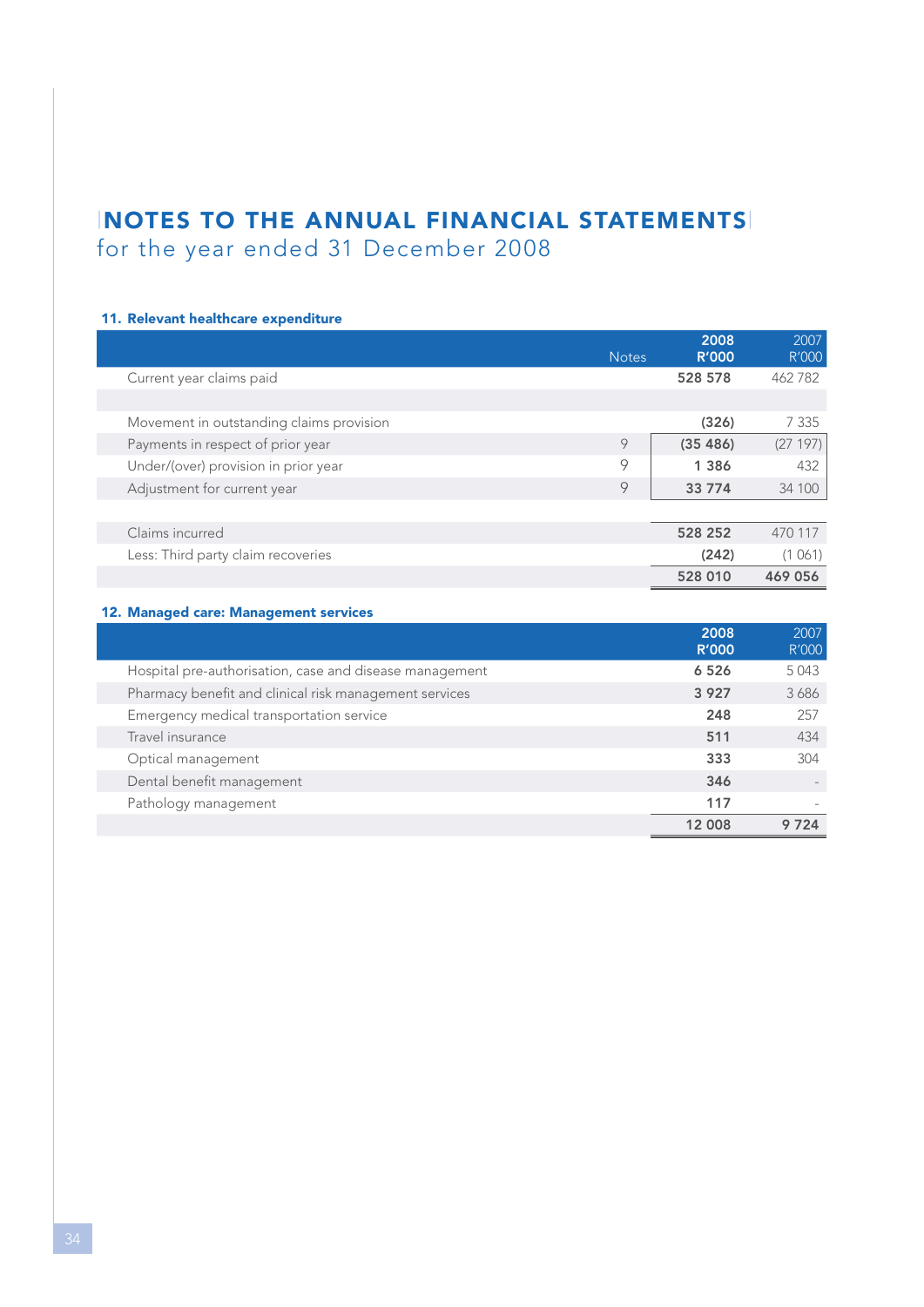## 13. Administration expenditure

|                                                             | 2008<br><b>R'000</b> | 2007<br>R'000 |
|-------------------------------------------------------------|----------------------|---------------|
| Core administration fee                                     |                      |               |
| PPS Medical Scheme Administrator (Pty) Ltd                  | 38 113               | 37 199        |
|                                                             |                      |               |
| Expenses incurred on change of administrators               |                      |               |
| PPS Medical Scheme Administrator (Pty) Ltd                  | 798                  | 7980          |
|                                                             |                      |               |
| Other administration expenses                               |                      |               |
| Audit fees                                                  | 549                  | 608           |
| Actuarial fees                                              | 536                  | 359           |
| Association fees                                            | 162                  | 58            |
| Bank charges                                                | 538                  | 560           |
| Internal broker consultancy                                 | 2913                 |               |
| Computer expenses                                           | 103                  | 83            |
| Council for Medical Schemes expenses                        | 330                  | 304           |
| Depreciation                                                | 140                  | 116           |
| Entertainment                                               | 17                   | 21            |
| Internal audit fees                                         | 33                   | 65            |
| Legal fees                                                  | 419                  | 685           |
| Marketing expenses                                          | 4 7 5 1              | 1871          |
| Office rental                                               | 409                  |               |
| Principal Officer remuneration                              | 1 1 9 5              | 1 0 6 2       |
| Printing and stationery                                     | 1863                 | 1922          |
| Professional fees                                           | 202                  | 228           |
| Professional indemnity insurance premiums                   | 213                  | 137           |
| PPS Insurance - other services                              | 760                  | 7837          |
| PPS Medical Scheme Administrator (Pty) Ltd - other services | 701                  |               |
| Repairs and maintenance                                     | 17                   |               |
| Staff remuneration                                          | 2878                 | 1780          |
| Telephone, postage and fax                                  | 736                  | 414           |
| Travel, accommodation and conferences                       | 93                   | 230           |
| Trustees' remuneration and considerations                   | 1619                 | 1719          |
| Other expenses                                              | 201                  | 170           |
|                                                             | 60 289               | 65 408        |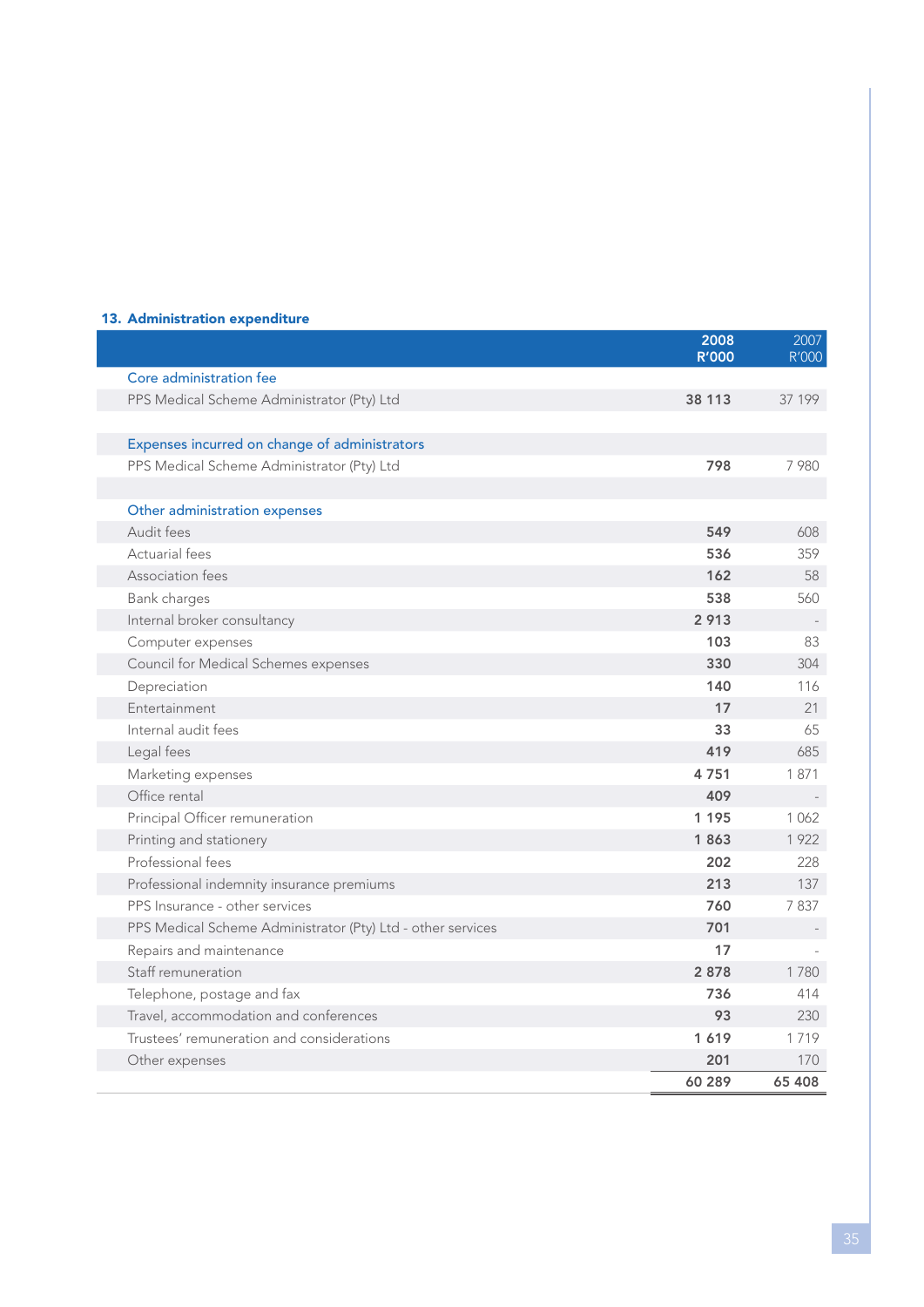# |NOTES TO THE ANNUAL FINANCIAL STATEMENTS|

for the year ended 31 December 2008

### 14. Broker service fees

|                                          | 2008<br><b>R'000</b> | 2007<br>R'000                   |
|------------------------------------------|----------------------|---------------------------------|
| <b>Brokers</b> fees                      | 2934                 | 2316                            |
| Other distribution costs paid to brokers | $\qquad \qquad$      | $\hspace{0.1mm}-\hspace{0.1mm}$ |
|                                          | 2934                 | 2 3 1 6                         |

### 15. Investment income

|                                                           | 2008<br><b>R'000</b> | 2007<br>R'000 |
|-----------------------------------------------------------|----------------------|---------------|
| Dividend income                                           | 2 0 2 0              | 913           |
| Interest income                                           | 36 014               | 23976         |
| - Available-for-sale financial assets                     | 33 687               | 21 824        |
| - Call and current bank accounts                          | 2 3 2 7              | 2 1 5 2       |
|                                                           |                      |               |
| Net realised gains on available-for-sale financial assets | $\qquad \qquad$      | 39 7 21       |
|                                                           | 38 034               | 64 610        |

### 16. Sundry income

|                                      | 2008<br><b>R'000</b>     | 2007<br>R'000 |
|--------------------------------------|--------------------------|---------------|
| Prescribed amounts written to income | 1 742                    |               |
| Profit on the sale of equipment      | $\overline{\phantom{a}}$ | 15            |
|                                      | 1 742                    |               |

#### 17. Asset management fees

|                      | 2008         | 2007  |
|----------------------|--------------|-------|
|                      | <b>R'000</b> | R'000 |
| Current year expense | 835          | 839   |

This expense is charged as a percentage of the total value of investments managed by the asset management company.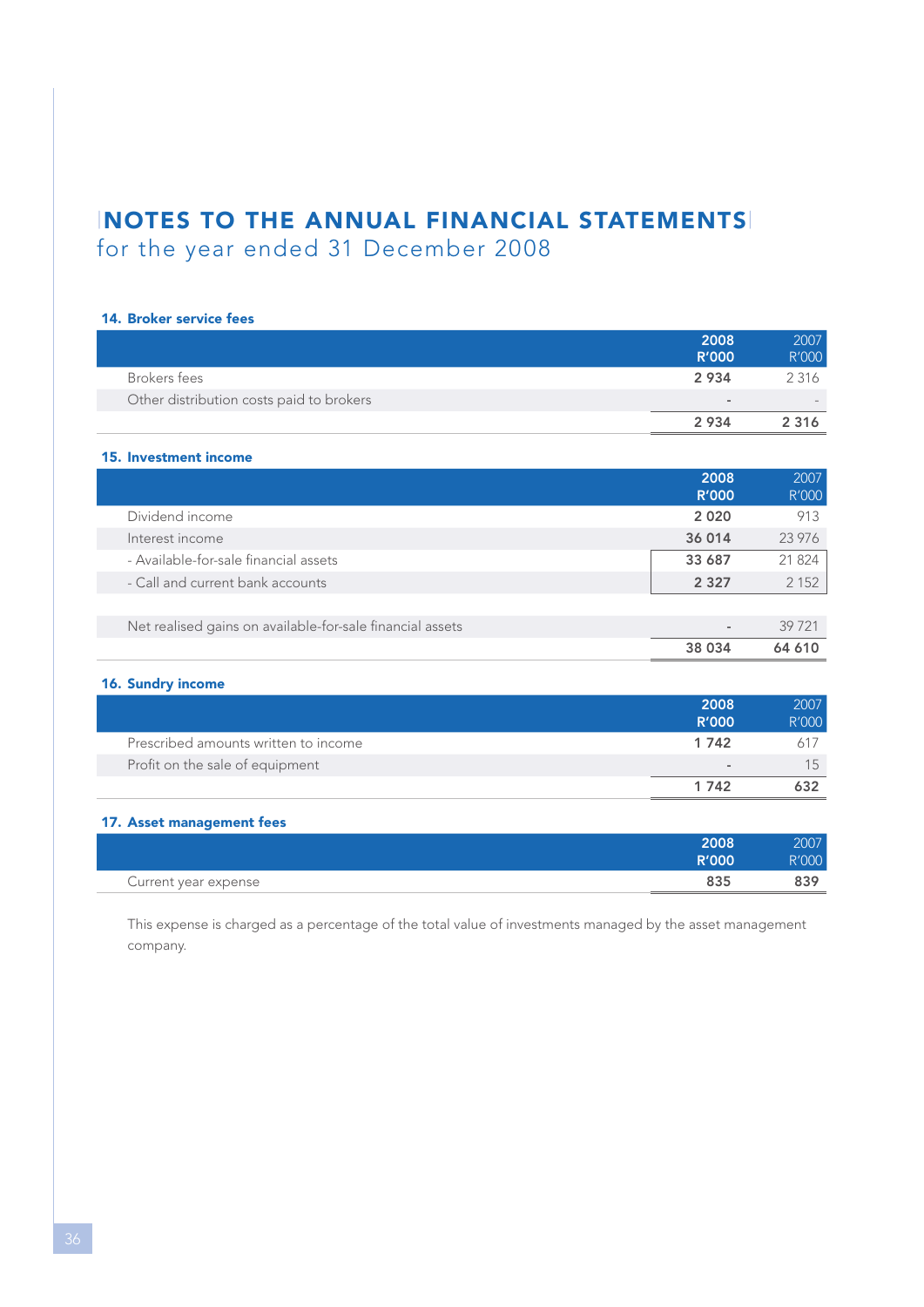### 18. Trustee and committee remuneration

The following table records the remuneration and consideration paid to Trustees and other committee members during 2008:

| December 2008<br>$\overline{\mathcal{E}}$ | meeting<br>attendance<br>for<br>Fees <sup>-</sup> | Fees for holding of<br>office | consultancy<br>Fees for<br>services | Allowances | Total remuneration | Training | Conference fees | accommodation<br>Travel and | Other disbursements<br>and reimbursements | Total considerations |
|-------------------------------------------|---------------------------------------------------|-------------------------------|-------------------------------------|------------|--------------------|----------|-----------------|-----------------------------|-------------------------------------------|----------------------|
|                                           | Rand                                              | Rand                          | Rand                                | Rand       | Rand               | Rand     | Rand            | Rand                        | Rand                                      | Rand                 |
| Dr JB Bekker*                             | 36 500                                            |                               |                                     |            | 36 500             |          |                 | 23 839                      |                                           | 60 339               |
| Dr MM Bhikhoo*                            | 175 425                                           |                               |                                     |            | 175 425            |          |                 | 8867                        |                                           | 184 292              |
| Mr M Brown                                | 28 000                                            |                               |                                     |            | 28 000             |          |                 | 3 8 8 8                     |                                           | 31888                |
| Dr SA Craven*                             | 73 400                                            |                               |                                     |            | 73 400             |          |                 | 33 959                      |                                           | 107 359              |
| Mr E Huggett*                             | 68 400                                            |                               |                                     |            | 68 400             |          |                 | 8 3 8 0                     |                                           | 76780                |
| Mr KG Mockler                             | 34 500                                            |                               | 31 480                              |            | 65 980             |          |                 | 13 304                      |                                           | 79 284               |
| Dr E Nkosi*                               | 80 900                                            |                               |                                     |            | 80 900             |          |                 | 4 3 6 7                     |                                           | 85 267               |
| Dr Y Omar Carrim                          | 13 500                                            |                               |                                     |            | 13 500             |          |                 | 2 1 5 6                     |                                           | 15 6 5 6             |
| Ms EL Prins*                              | 172 105                                           | 38 500                        |                                     |            | 210 605            | 490      | 4515            | 33 245                      |                                           | 248 855              |
| Dr RD Shuttleworth*                       | 74 400                                            |                               |                                     |            | 74 400             |          |                 | 37 770                      |                                           | 112 170              |
| Mr RN Theunissen*                         | 113 980                                           |                               |                                     |            | 113 980            |          |                 | 4585                        |                                           | 118 565              |
| Dr EJ Thorburn*                           | 222 530                                           | 55 000                        |                                     |            | 277 530            |          | 4515            | 33 965                      |                                           | 316010               |
| Dr HS van Riet*                           | 75 900                                            |                               |                                     |            | 75 900             |          |                 | 44 5 54                     |                                           | 120 454              |
| Mr G Warrender*                           | 58 900                                            |                               |                                     |            | 58 900             |          |                 | 3 1 9 2                     |                                           | 62 092               |
| Total                                     | 1 228 440                                         | 93 500                        | 31 480                              |            | 1 353 420          | 490      | 9030            | 256 071                     |                                           | 1619011              |

\* Members of the Board of Trustees in office during the year. Trustee appointment, election and resignation dates are disclosed in the Report of the Board of Trustees.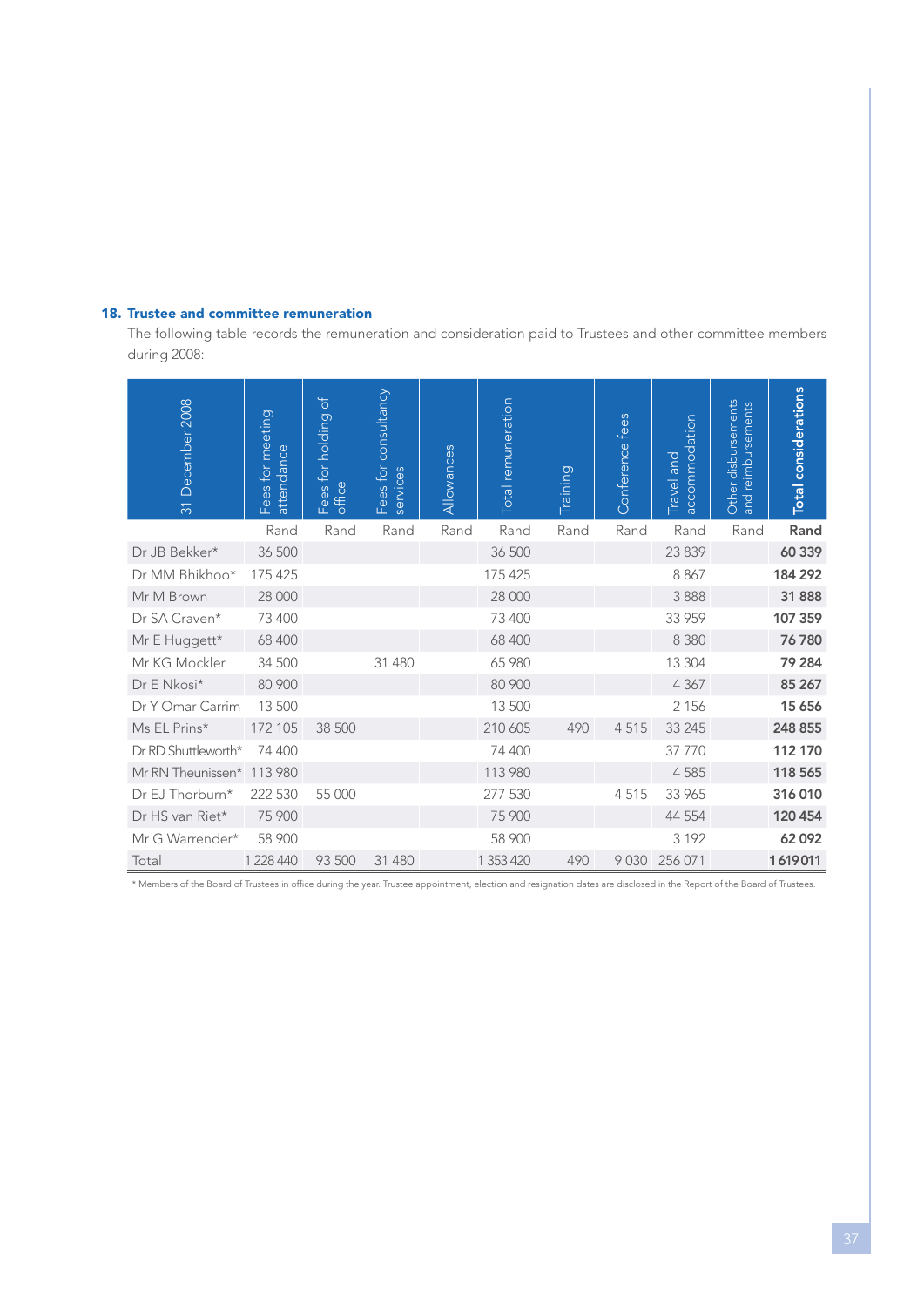### 18. Trustees and committee remuneration *(continued)*

The following table records the remuneration and consideration paid to Trustees and other committee members during 2007:

| December 2007<br>$\overline{\mathfrak{D}}$ | meeting<br>attendance<br>Fees for | Fees for holding of<br>office | consultancy<br>Fees for<br>services | Allowances | Total remuneration | Training | Conference fees | accommodation<br>Travel and | Other disbursements<br>and reimbursements | <b>Total considerations</b> |
|--------------------------------------------|-----------------------------------|-------------------------------|-------------------------------------|------------|--------------------|----------|-----------------|-----------------------------|-------------------------------------------|-----------------------------|
|                                            | Rand                              | Rand                          | Rand                                | Rand       | Rand               | Rand     | Rand            | Rand                        | Rand                                      | Rand                        |
| Dr MM Bhikhoo*                             | 182 000                           |                               |                                     |            | 182 000            |          | 4843            | 20 5 9 2                    |                                           | 207 435                     |
| Mr M Brown                                 | 15 9 25                           |                               |                                     |            | 15 9 25            |          |                 | 1570                        |                                           | 17 495                      |
| Dr SA Craven*                              | 79 600                            |                               |                                     |            | 79 600             |          |                 | 58 196                      |                                           | 137796                      |
| Ms G Ho-Tong                               | 5 0 0 0                           |                               |                                     |            | 5 0 0 0            |          |                 | 144                         |                                           | 5 1 4 4                     |
| Mr E Huggett*                              | 46700                             |                               |                                     |            | 46700              |          |                 | 18 2 28                     |                                           | 64 928                      |
| Mr KG Mockler                              | 36 900                            |                               | 22 200                              |            | 59 100             |          |                 | 9932                        |                                           | 69 032                      |
| Dr E Nkosi*                                | 44 900                            |                               |                                     |            | 44 900             |          |                 | 15708                       |                                           | 60 608                      |
| Dr Y Omar Carrim*                          | 24 100                            |                               |                                     |            | 24 100             |          |                 | 2 8 2 0                     |                                           | 26 9 20                     |
| Ms EL Prins*                               | 166 380                           | 17 500                        |                                     |            | 183 880            |          | 19 990          | 27 633                      |                                           | 231 503                     |
| Ms FK Robertson*                           | 30 600                            | 15 000                        |                                     |            | 45 600             |          |                 | 2 3 0 4                     |                                           | 47 904                      |
| Dr RD Shuttleworth*                        | 67 300                            |                               |                                     |            | 67 300             |          |                 | 56 880                      |                                           | 124 180                     |
| Mr R Stoutjesdyk*                          | 22 400                            |                               |                                     |            | 22 400             |          |                 | 1651                        |                                           | 24 051                      |
| Mr RN Theunissen*                          | 57 150                            |                               |                                     |            | 57 150             |          |                 | 15 348                      |                                           | 72 498                      |
| Dr EJ Thorburn*                            | 204 680                           | 49 500                        |                                     |            | 254 180            | 1800     | 11 2 20         | 34 296                      |                                           | 301 496                     |
| Dr HS van Riet*                            | 90 050                            |                               |                                     |            | 90 050             |          |                 | 72 522                      |                                           | 162 572                     |
| Mr G Warrender*                            | 145 000                           |                               |                                     |            | 145 000            |          |                 | 20 664                      |                                           | 165 664                     |
| Total                                      | 1 218 685                         | 82000                         | 22 200                              |            | 1 322 885          | 1800     | 36053           | 358 488                     |                                           | 1719226                     |

\* Members of the Board of Trustees in office during the year. Trustee appointment, election and resignation dates are disclosed in the Report of the Board of Trustees.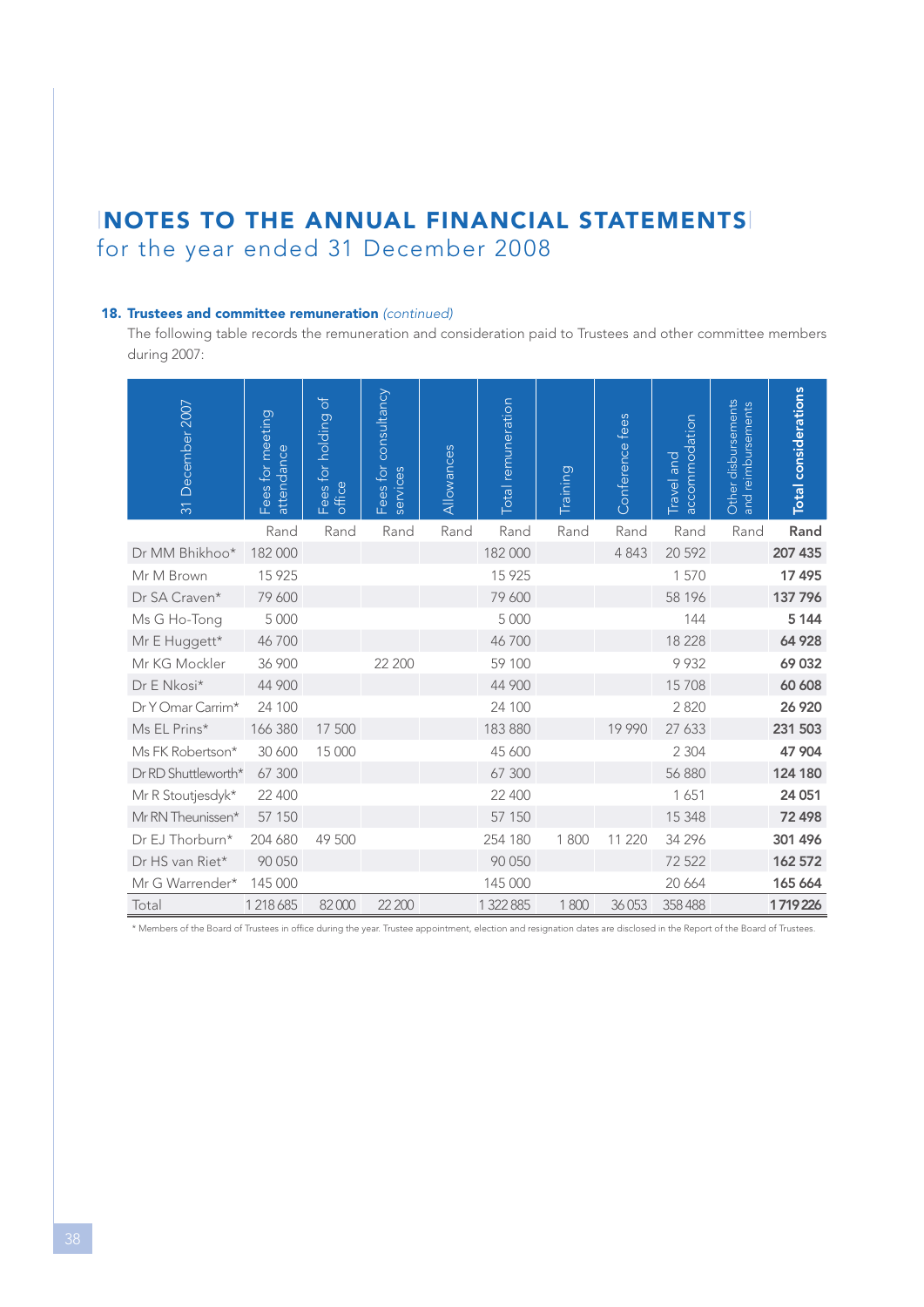|  |  |  |  | 19. Cash generated from operations per Cash Flow Statement |  |  |  |  |
|--|--|--|--|------------------------------------------------------------|--|--|--|--|
|--|--|--|--|------------------------------------------------------------|--|--|--|--|

|                                                                    | <b>Notes</b> | 2008<br><b>R'000</b> | 2007<br>R'000 |
|--------------------------------------------------------------------|--------------|----------------------|---------------|
| Net surplus for the year                                           |              | 4 0 4 6              | 41 531        |
| Adjustments for:                                                   |              |                      |               |
| - Depreciation                                                     | 13           | 140                  | 116           |
| - Interest received                                                | 15           | (36014)              | (23976)       |
| - Dividend income                                                  | 15           | (2020)               | (913)         |
| - Realised gain on disposal of available-for-sale financial assets | 15           |                      | (39721)       |
| - Profit on the sale of equipment                                  | 16           | $\blacksquare$       | 15            |
| - Decrease in provision for impairment                             |              | (70)                 | (250)         |
| - (Decrease)/increase in outstanding claims provision              |              | (326)                | 7 3 3 4       |
| Cash flows from operations before working capital changes          |              | (34 244)             | (15864)       |
|                                                                    |              |                      |               |
| Changes in working capital                                         |              | (1397)               | 5438          |
| (Increase)/decrease in accounts receivable                         | 5            | (1109)               | (506)         |
| (Decrease)/increase in accounts payable                            | 8            | (288)                | 5944          |
|                                                                    |              |                      |               |
| Cash (utilised)/generated in operations                            |              | (35641)              | (10 426)      |
|                                                                    |              |                      |               |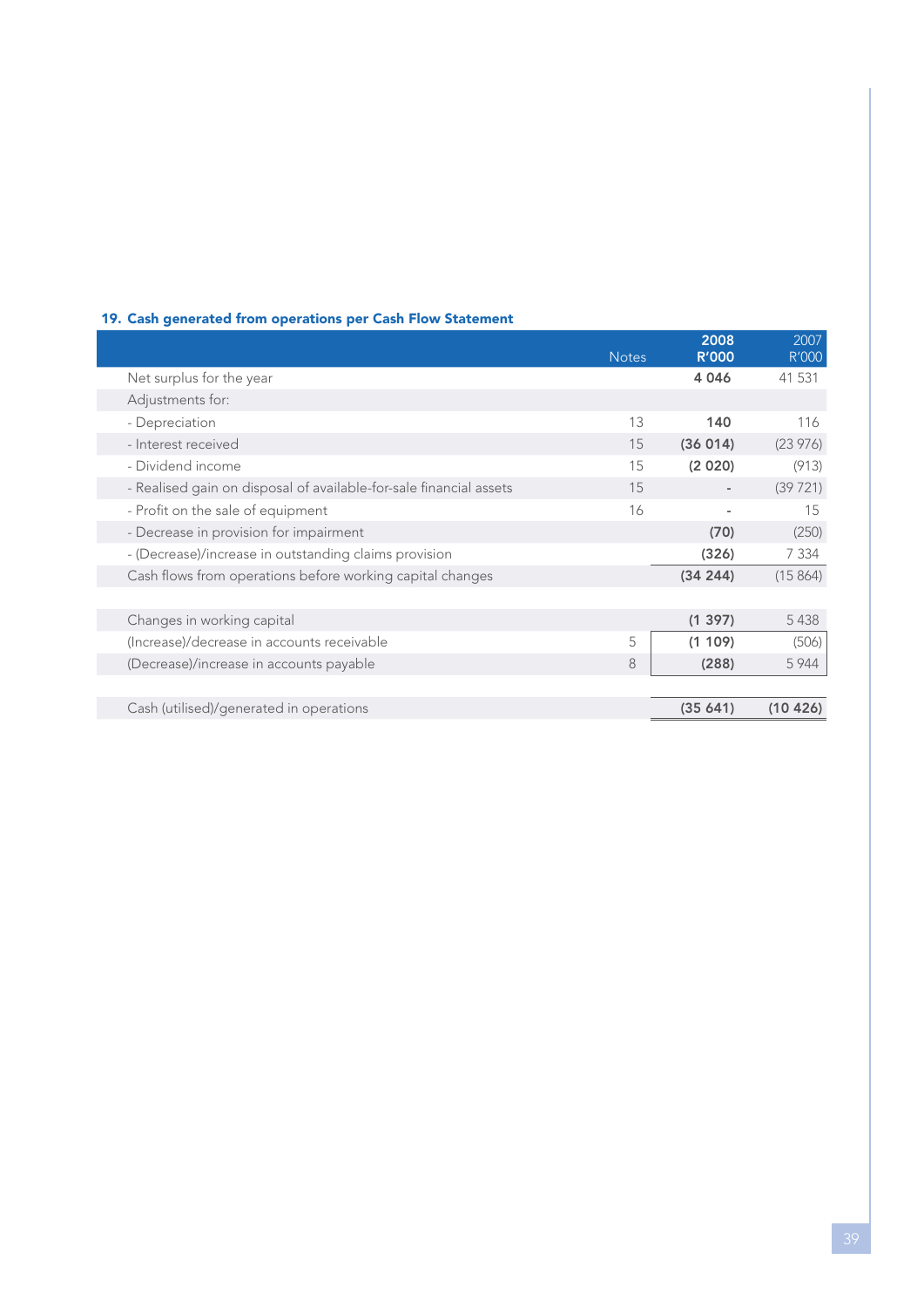# |NOTES TO THE ANNUAL FINANCIAL STATEMENTS|

for the year ended 31 December 2008

### 20. Surplus/(deficit) from operations per benefit option

The Scheme offers five benefit options which have the following principal features:

- ProPinnacle Comprehensive in-hospital cover in private wards, and comprehensive chronic and day-to-day cover. GP and specialist costs covered at Profmed Premium Tariff rates (300% of NHRPL\*).
- ProSecure Plus Comprehensive in-hospital cover and private ward rates for maternity (post-delivery). Chronic and day-to-day medical expenses and cover over and above the prescribed minimum benefits. In-hospital GP and specialist costs covered at Profmed Premium Tariff rates (300% of NHRPL\*).
- • ProSecure Comprehensive in-hospital cover, and chronic and day-to-day medical expenses and cover over and above the prescribed minimum benefits.
- • ProActive Plus Comprehensive in-hospital benefits, and cover for prescribed minimum benefits. In-hospital GP and specialist costs covered at Profmed Premium Tariff rates (300% of NHRPL\*).

• ProActive – Comprehensive in-hospital benefits, and cover for prescribed minimum benefits. \*National Health Reference Price List

|                                                    |             | ProSecure |            | ProActive |           | Total     |
|----------------------------------------------------|-------------|-----------|------------|-----------|-----------|-----------|
| 2008                                               | ProPinnacle | Plus      | ProSecure  | Plus      | ProActive | R'000     |
| Net contribution income                            | 141 342     | 56 506    | 201 575    | 28 4 8 2  | 157 567   | 585 472   |
| Relevant healthcare<br>expenditure                 | (142076)    | (61 299)  | (201136)   | (20 121)  | (103378)  | (528010)  |
| Claims incurred                                    | (142119)    | (61303)   | (201 289)  | (20121)   | (103 420) | (528 252) |
| Third party claim recoveries                       | 43          | 4         | 153        |           | 42        | 242       |
|                                                    |             |           |            |           |           |           |
| Gross healthcare result                            | (734)       | (4793)    | 439        | 8 3 6 1   | 54 189    | 57 4 62   |
|                                                    |             |           |            |           |           |           |
| Managed care: Management<br>services               | (1412)      | (950)     | $(3\,567)$ | (964)     | (5115)    | (12008)   |
| Administration expenditure                         | (7088)      | (4773)    | (17906)    | (4839)    | (25683)   | (60289)   |
| Broker service fees                                | (345)       | (232)     | (872)      | (236)     | (1249)    | (2934)    |
| Net impairment losses on<br>healthcare receivables | 5           | 3         | 13         | 3         | 18        | 42        |
|                                                    |             |           |            |           |           |           |
| Net healthcare result                              | $(9\;574)$  | (10745)   | (21893)    | 2 3 2 5   | 22 160    | (17727)   |
|                                                    |             |           |            |           |           |           |
| Average number of members<br>during the year       | 2809        | 1892      | 7097       | 1918      | 10 177    | 23893     |

The allocation of the non-healthcare expenses across the options is based on the average number of principal members per option during the year.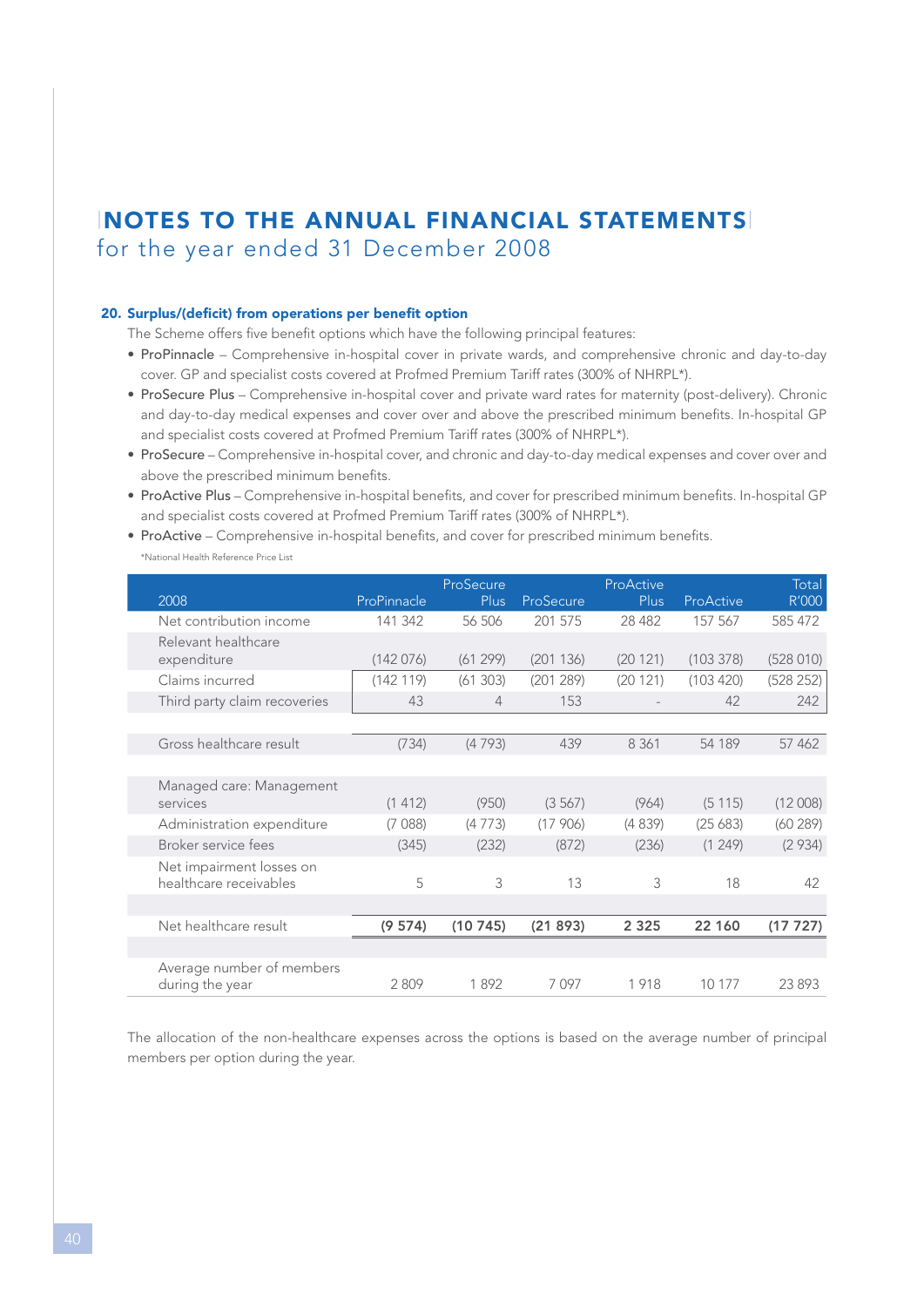| 2007                                               | ProPinnacle | ProSecure<br>Plus | ProSecure | ProActive<br>Plus | ProActive   | Total<br>R'000 |
|----------------------------------------------------|-------------|-------------------|-----------|-------------------|-------------|----------------|
| Net contribution income                            | 127 994     | 41 065            | 185 637   | 20 083            | 151 354     | 526 133        |
| Relevant healthcare<br>expenditure                 | (133 899)   | (46101)           | (181597)  | (13094)           | $(94\,365)$ | (469 056)      |
| Claims incurred                                    | (134090)    | (46342)           | (181930)  | (13117)           | (94638)     | (470117)       |
| Third party claim recoveries                       | 191         | 241               | 333       | 23                | 273         | 1 0 6 1        |
|                                                    |             |                   |           |                   |             |                |
| Gross healthcare result                            | (5905)      | (5036)            | 4 0 4 0   | 6989              | 56 989      | 57 077         |
|                                                    |             |                   |           |                   |             |                |
| Managed care: Management<br>services               | (1185)      | (622)             | (2900)    | (579)             | (4438)      | (9724)         |
| Broker service fees                                | (282)       | (148)             | (691)     | (138)             | (1057)      | (2316)         |
| Administration expenditure                         | (7973)      | (4186)            | (19512)   | (3892)            | (29845)     | (65408)        |
| Net impairment losses on<br>healthcare receivables | 30          | 16                | 73        | 15                | 111         | 245            |
|                                                    |             |                   |           |                   |             |                |
| Net healthcare result                              | (15315)     | (9976)            | (18990)   | 2 3 9 5           | 21 760      | (20126)        |
|                                                    |             |                   |           |                   |             |                |
| Average number of members<br>during the year       | 2 9 0 3     | 1 5 2 4           | 7 1 0 4   | 1417              | 10866       | 23814          |

The allocation of the non-healthcare expenses across the options is based on the average number of principal members per option during the year.

### 21. Related party transactions

The Scheme is controlled by the Board of Trustees, fifty percent are elected by the members of the Scheme and fifty percent are appointed by the Board of Trustees.

#### *Parties with significant influence over the Scheme*

Administration fees were paid to the administrator, PPS Medical Scheme Administrator (Proprietary) Limited, a wholly-owned subsidiary of PPS Insurance Company Limited.

The administrator has significant influence over the Scheme as the administrator participates in the Scheme's financial and operating policy decisions, but does not control the Scheme. The administrator provides administration services.

Administration fees were charged in line with market-related rates on an arms-length basis.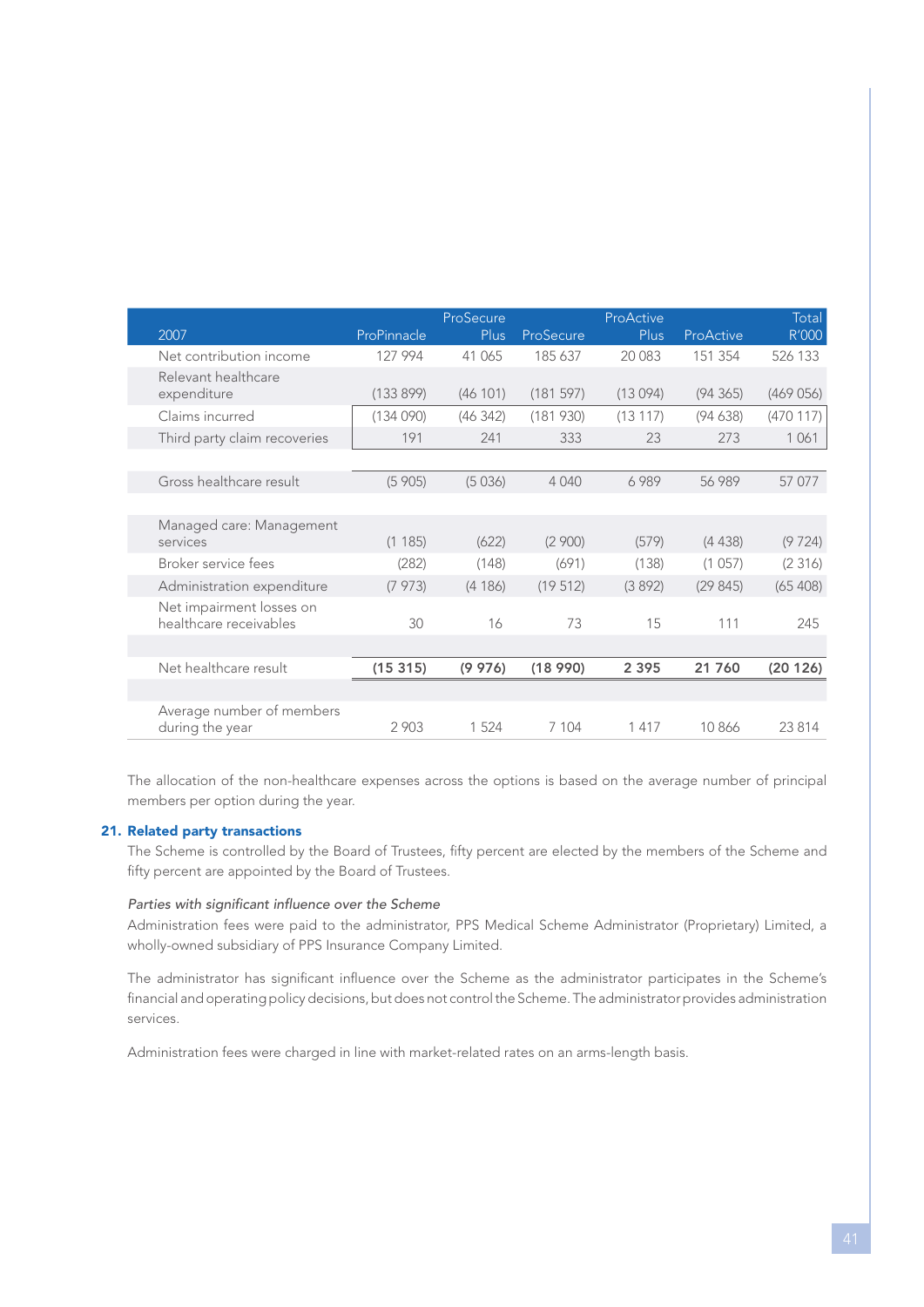#### 21. Related party transactions *(continued)*

*Transactions with entities that have significant influence over the Scheme*

|                                                            | <b>Notes</b> | 2008<br><b>R'000</b> | 2007<br>R'000 |
|------------------------------------------------------------|--------------|----------------------|---------------|
| <b>Income Statement</b>                                    |              |                      |               |
| PPS Medical Scheme Administrator: Administration fees      | 13           | 38 113               | 37 199        |
| PPS Medical Scheme Administrator: Non-recurring costs with |              |                      |               |
| change of the administrator                                | 13           | 798                  | 7980          |
| PPS Insurance Company Ltd: Other services                  | 13           | 701                  | 7837          |
|                                                            |              |                      |               |
| <b>Balance Sheet</b>                                       |              |                      |               |
| Balance due to PPS Insurance Company Ltd at year-end       |              | 15                   | 852           |
| Balance due to PPS Medical Scheme Administrator (Pty) Ltd  |              |                      |               |
| at year-end                                                |              | 1 417                |               |
|                                                            |              |                      |               |

The terms and conditions of the transactions with entities with significant influence over the Scheme were as follows:

#### *Administration agreement*

The administration agreement is in terms of the Rules of the Scheme and in accordance with instructions given by the Board of Trustees. The agreement is automatically renewed each year unless notification of termination is received or following the cancellation of the administrator's accreditation or the issue of a lawful directive to this effect by the Council for Medical Schemes in terms of the Medical Schemes Act 131 of 1998, as amended. The outstanding balance bears no interest and is due within 30 days.

#### *Key management personnel and their close family members*

Key management personnel are those persons having authority and responsibility for planning, directing and controlling the activities of the Scheme. Key management personnel include the Board of Trustees and the Principal Officer. The disclosure deals with full-time personnel that are compensated on a salary basis (Principal Officer), and part-time personnel that are compensated on a fee basis (Board of Trustees).

Close family members include close family members of the Board of Trustees and Principal Officer.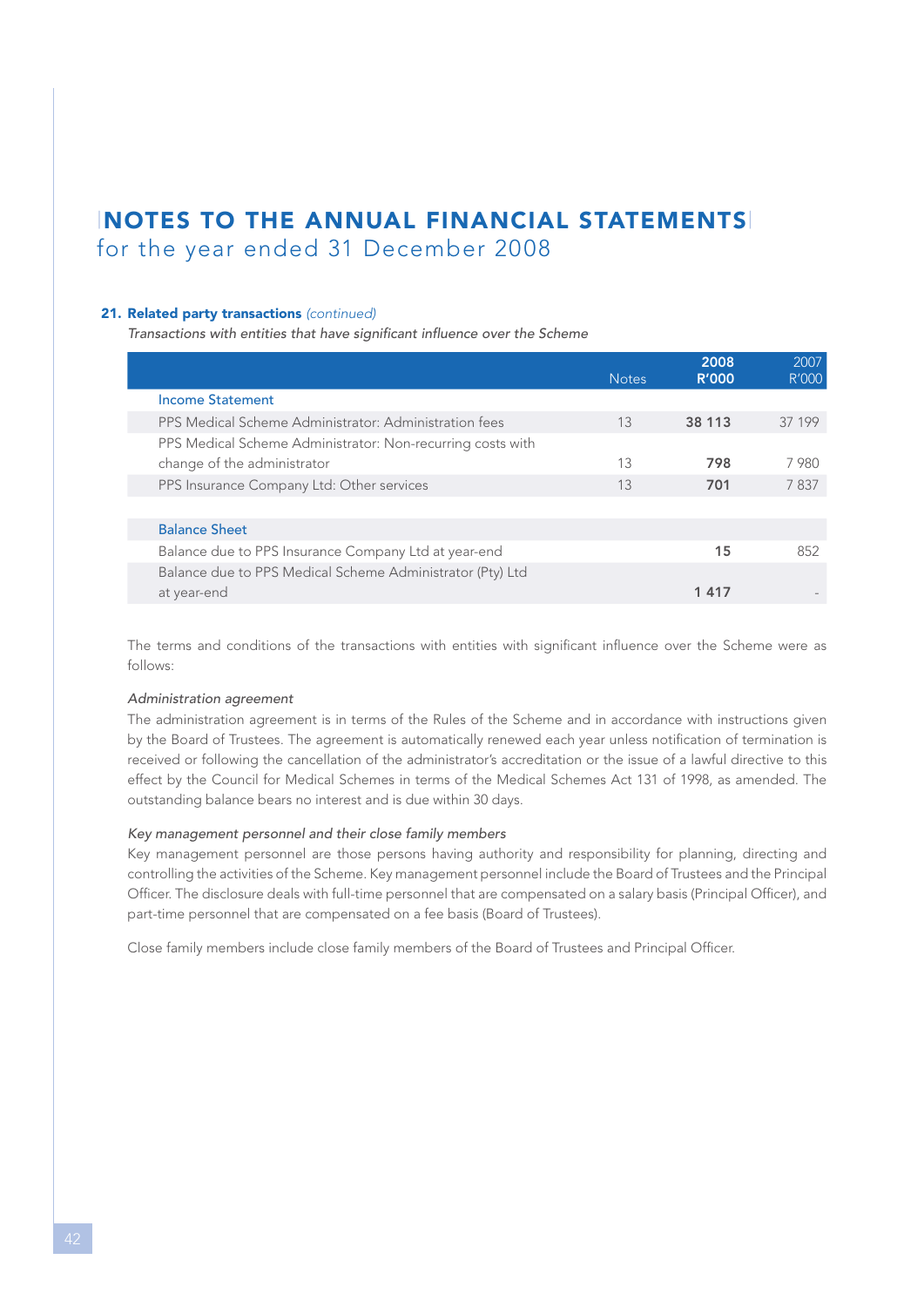*Transactions with related parties' key management personnel (Board of Trustees and Principal Officer) and their close family members*

|                              | 2008<br><b>R'000</b>     | 2007<br>R'000 |
|------------------------------|--------------------------|---------------|
| <b>Income Statement</b>      |                          |               |
| Remuneration                 | 2899                     | 2781          |
| Contributions received       | 251                      | 233           |
| Claims incurred              | (167)                    | (150)         |
| <b>Balance Sheet</b>         |                          |               |
| Contribution debtors         | ٠                        |               |
| Claims reported not yet paid | $\overline{\phantom{a}}$ |               |

The terms and conditions of the related party transactions were as follows:

| Transaction                  | Nature of transactions and terms and conditions thereof                                                                                                                                                                                                        |
|------------------------------|----------------------------------------------------------------------------------------------------------------------------------------------------------------------------------------------------------------------------------------------------------------|
| Contributions received       | This constitutes the contributions paid by the related party as a member of<br>the Scheme, in their individual capacity. All contributions were on the same<br>terms as applicable to other members.                                                           |
| Claims incurred              | This constitutes amounts claimed by the related parties, in their individual<br>capacity as members of the Scheme. All claims were paid out in terms of<br>the Rules of the Scheme, as applicable to other members.                                            |
| Contribution debtor          | This constitutes outstanding contributions receivable. The amounts are<br>due immediately. No impairment provisions have been raised on these<br>amounts.                                                                                                      |
| Claims reported not yet paid | These are claims that have been reported, but not yet paid due to the<br>fact that the Scheme's year-end fell between the claims payment runs. All<br>claims are settled within 30 days of being received, as applicable to third<br>parties or other members. |

#### 22. Commitments

The Scheme had not made any commitments for future capital or lease payments as at year-end.

### 23. Events after the reporting period

There have been no adjusting or non-adjusting events that have occurred between the accounting date and the date of this report which affected the 2008 results.

### 24. Guarantees

The Scheme did not receive guarantees from third parties in terms of Section 33(3) of the Medical Schemes Act.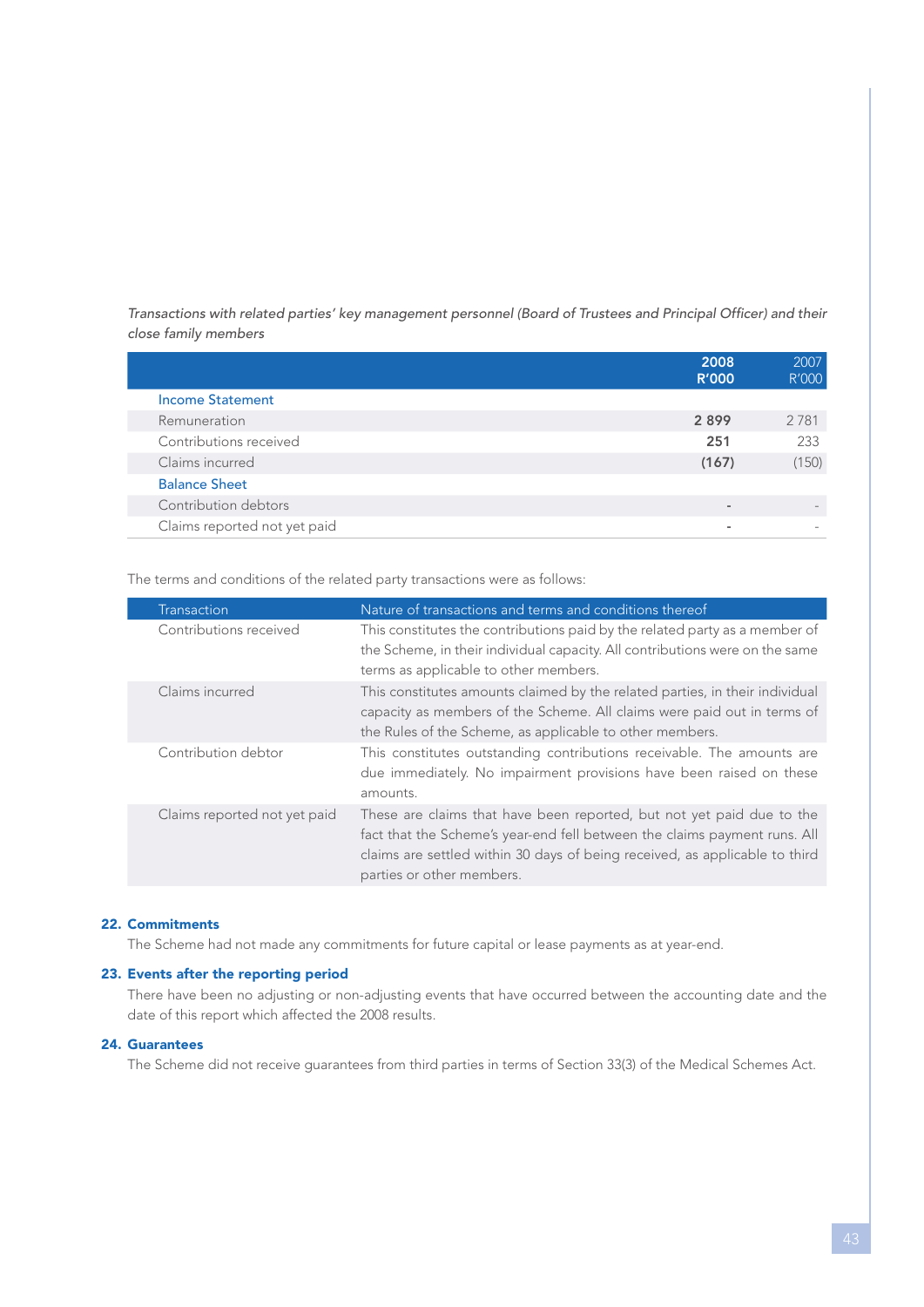#### 25. Financial risk management

### 25.1 Financial risk factors

The Scheme's activities expose it to a variety of financial risks, including the effects of changes in the equity market price and interest rates. In particular the key financial risk is that the proceeds from its financial assets are not sufficient to fund the obligations arising from its insurance contracts. The most important components of this financial risk are liquidity risk, credit risk, interest rate risk and market risk. The Scheme's overall risk management programme focuses on the unpredictability of financial markets and seeks to minimise potentially adverse effects on the financial performance of the investments, which the Scheme holds to meet its obligations to its members.

Risk management and investment decisions are carried out by the Board, under the guidance and policies approved by the Board of Trustees. The Board identifies and evaluates financial risks associated with the Scheme's investment portfolio.

The Board provides written principles for overall risk management, as well as written policies covering specific areas, such as interest rate risk, credit risk, use of derivative financial instruments and investing excess liquidity. The Board of Trustees approves all of these written policies.

#### 25.2 Market risk

#### *a) Interest rate risk*

Interest rate risk is the exposure that the Scheme has to changes in interest rates. The main exposure to the Scheme would be a reduction in interest income on investments if interest rates were to decrease.

The Scheme is exposed to interest rate risk as it places funds at both fixed and floating interest rates. The risk is managed by maintaining an appropriate mix between fixed and floating rate investments within the Scheme's money market investment portfolio as well as additional fixed deposit investments.

The Scheme's investment manager's mandate is for a 60% to 80% money market portfolio. The portfolio invests in bonds and cash instruments.

The table below summarises the Scheme's exposure to interest rate risk. Included in the table are the Scheme's money market securities, fixed deposits, deposits on call and current bank accounts at carrying amounts, categorised by the earlier of contractual re-pricing or maturity dates.

|                        | Up to one<br>month |        | 1-3 months 4-12 months | 1-5 years | Total   |
|------------------------|--------------------|--------|------------------------|-----------|---------|
| 2008                   |                    |        |                        |           |         |
| Total exposure - R'000 | 160 962            | 37 516 | 74 913                 |           | 273391  |
| 2007                   |                    |        |                        |           |         |
| Total exposure - R'000 | 75419              | 28 467 | 153782                 |           | 257 668 |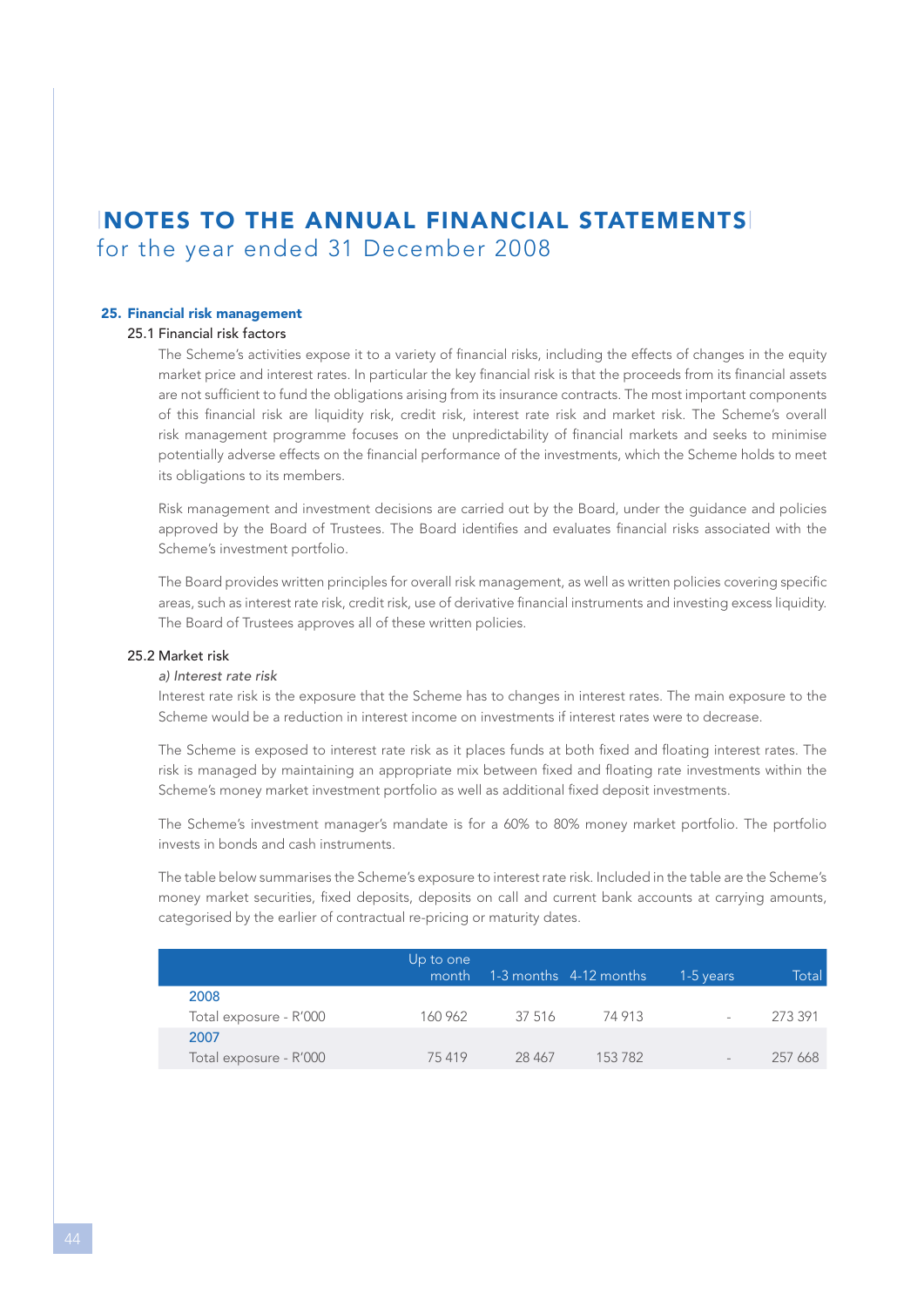The amounts in the previous table are classified as follows:

|                                     | <b>Notes</b> | 2008<br><b>R'000</b>     | 2007<br>R'000 |
|-------------------------------------|--------------|--------------------------|---------------|
| Available-for-sale financial assets |              |                          |               |
| - Non-current                       | 4            | $\overline{\phantom{a}}$ |               |
| - Current                           | 4            | 121 993                  | 153782        |
| Cash and cash equivalents           | 6            | 151 398                  | 103 886       |
|                                     |              | 273 391                  | 257 668       |

#### Interest rate risk sensitivity analysis:

A change of 100 basis points in interest rates at the reporting date would have increased/(decreased) accumulated funds and the surplus by the amounts shown below. The analysis assumes that all other variables remain constant. The analysis is performed from the date that the current asset managers were appointed.

|                                             | Surplus or deficit (R'000) |                   | Accumulated funds (R'000) |                   |
|---------------------------------------------|----------------------------|-------------------|---------------------------|-------------------|
|                                             | 100bp<br>increase          | 100bp<br>decrease | 100bp<br>increase,        | 100bp<br>decrease |
| 2008                                        |                            |                   |                           |                   |
| Available-for-sale financial assets         | 6858                       | 1 2 3 4           | 304 340                   | 298 716           |
| 2007<br>Available-for-sale financial assets | 44 055                     | 38996             | 300,006                   | 294 947           |

### *b) Currency risk*

All of the Scheme's investments and benefits are Rand-denominated and therefore do not have significant net currency risk.

### *c) Price risk*

The Scheme is exposed to equity securities price risk, because of investments held by the Scheme and classified on the Balance Sheet as Available-for-sale financial assets. The Scheme is not exposed to commodity risk. To manage the price risk arising from investment in equity securities, the Scheme diversifies its portfolio within the limits prescribed by the Medical Schemes Act and Regulations.

The table below summarises the Scheme's exposure to equity securities price risk.

|                        | Up to one                       |                   | month 1-3 months 4-12 months | $1-5$ years | Total  |
|------------------------|---------------------------------|-------------------|------------------------------|-------------|--------|
| 2008                   |                                 |                   |                              |             |        |
| Total exposure - R'000 | $\hspace{0.1mm}$                | $\qquad \qquad =$ | $\sim$                       | 79.323      | 79.323 |
| 2007                   |                                 |                   |                              |             |        |
| Total exposure - R'000 | $\hspace{0.1mm}-\hspace{0.1mm}$ | $\qquad \qquad -$ | $\overline{\phantom{a}}$     | 95 238      | 95 238 |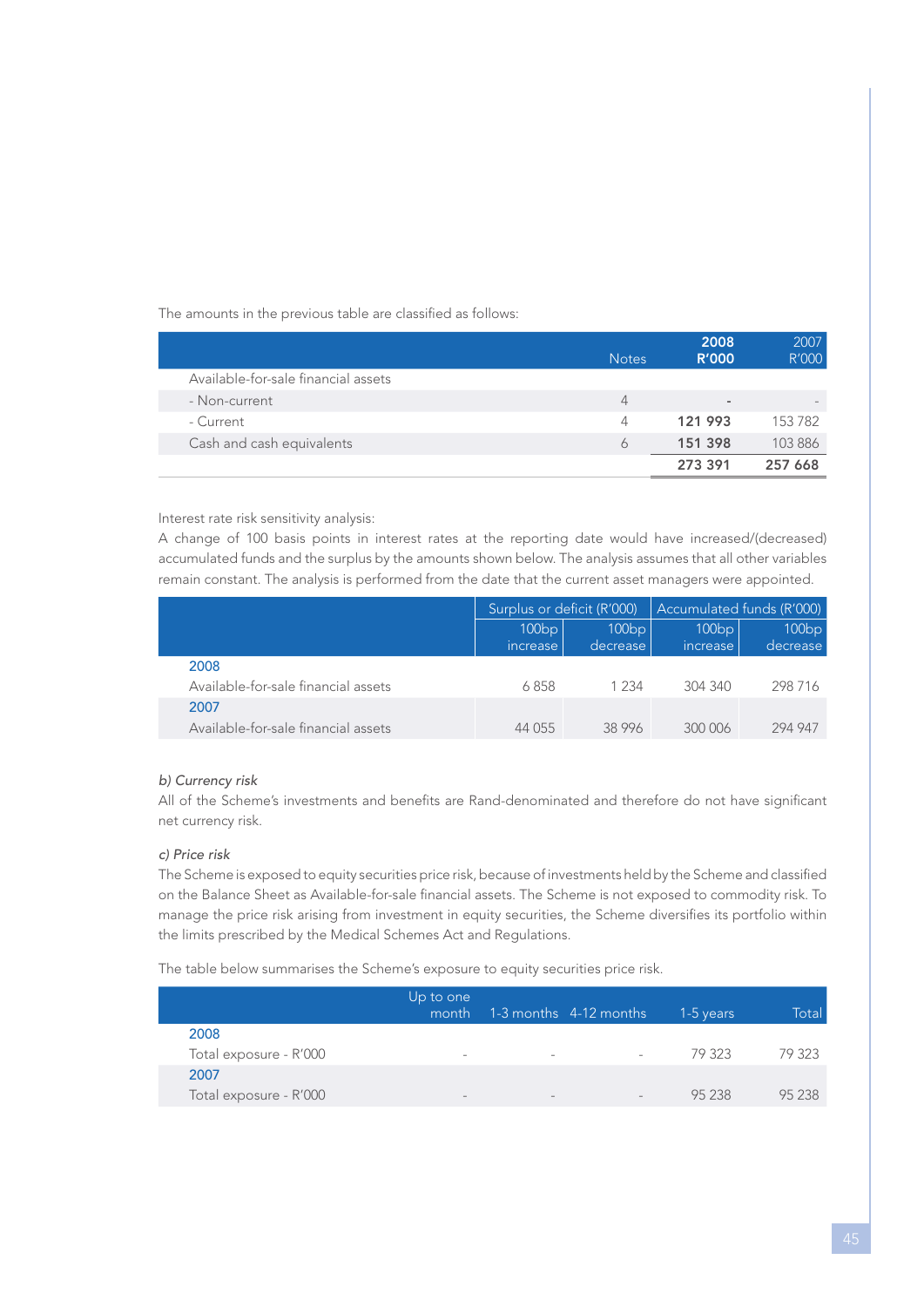#### 25.3 Credit risk

Credit risk is the risk of loss arising from the inability of a third party to service their debt obligations. The Scheme's principal financial assets are cash and cash equivalents, accounts receivable and investments. The Scheme's credit risk relates primarily to its accounts receivable.

The receivables are in respect of:

- receivables for contributions due from members:
- receivables for amounts recoverable from service providers and accrued interest.

The Scheme manages credit risk by:

- actively pursuing all contributions not received after three days of becoming due, as required by Section 26(7) of the Medical Schemes Act 131 of 1998, as amended;
- suspending benefits on all member accounts when contributions have not been received for 30 days;
- terminating benefits on all member accounts when contributions have not been received for 60 days;
- ageing and pursuing unpaid accounts on a monthly basis.

The amounts presented in the Balance Sheet are net of provision for impairment, estimated by the Scheme's management, based on prior experience and the current economic environment.

The credit risk on liquid funds is limited because the counter-parties are banks with high credit ratings assigned by international credit-rating agencies.

There is no significant concentration of credit risk with respect to receivables, as the Scheme has a large number of members who are nationally dispersed.

#### Exposure to credit risk:

For the disclosure of the maximum exposure to credit risk on accounts receivable, available-for-sale financial assets and cash and cash equivalents, please refer to Note 3.

Accounts receivable that are less than 60 days past due are not considered impaired. The ageing analysis of these receivables is as follows:

|                                                                              | 2008<br><b>R'000</b> | 2007<br>R'000 |
|------------------------------------------------------------------------------|----------------------|---------------|
| Fully performing                                                             |                      |               |
| Past due: 4-30 days                                                          | 800                  | 585           |
| Past due: 31-60 days                                                         | 19                   | 40            |
| Impaired                                                                     | 140                  | 210           |
|                                                                              |                      |               |
| Net impairment losses on healthcare receivables                              | 28                   | 5             |
|                                                                              |                      |               |
| Movements on the impairment provision of accounts receivable are as follows: |                      |               |
| At 1 January                                                                 | 210                  | 460           |
| Reduction in the provision for receivable impairment                         | (70)                 | (250)         |
| At 31 December                                                               | 140                  | 210           |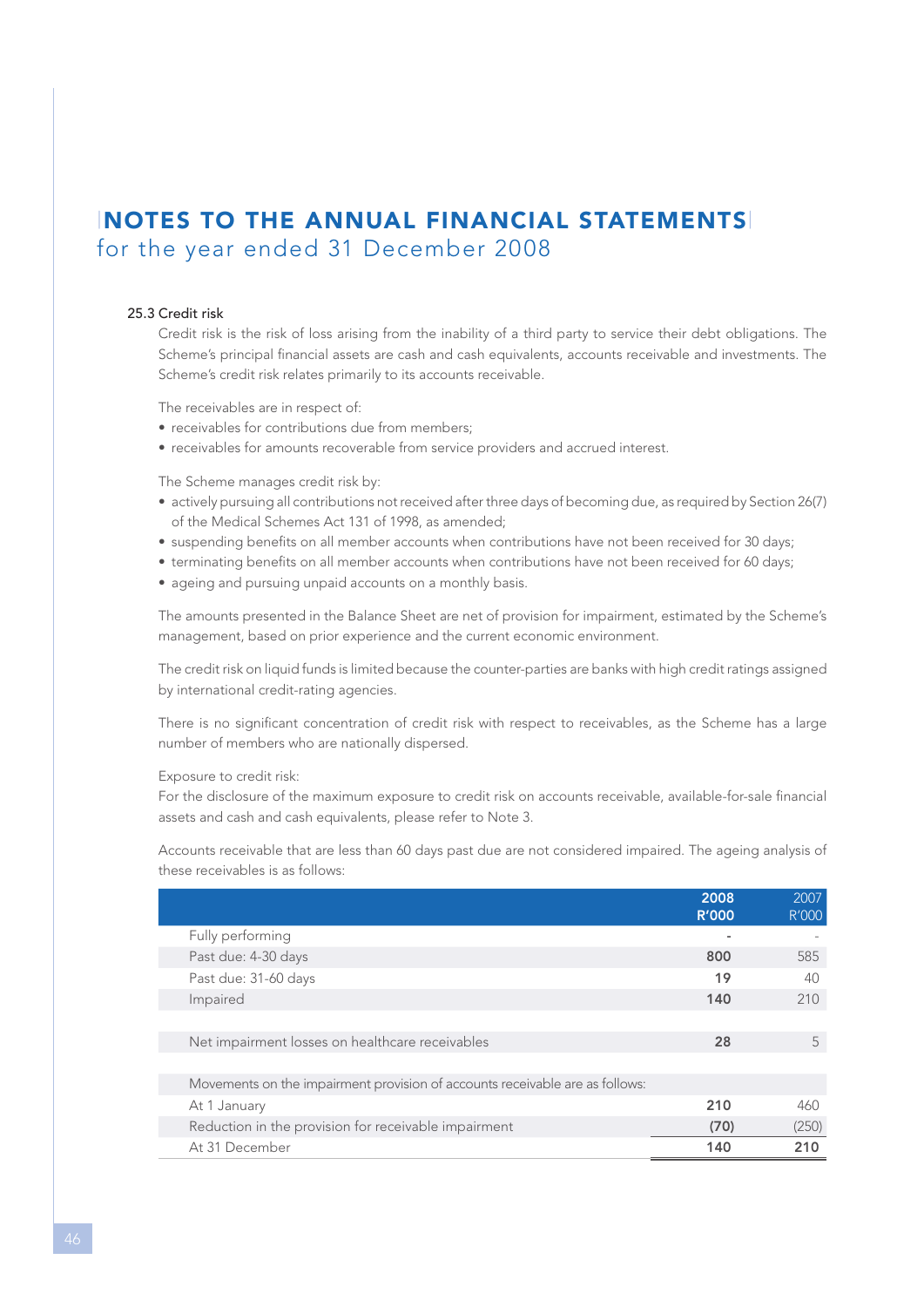#### 25.4 Liquidity risk

The Scheme manages liquidity risk by monitoring cash flows. The Scheme is exposed to daily calls on its available cash resources mainly from claims. Liquidity risk is the risk that cash may not be available to pay obligations when they are due at a reasonable cost.

The availability of funding through liquid holding cash positions with various financial institutions ensures that the Scheme has the ability to fund the day-to-day operations of the Scheme. The Scheme has complied with the requirements regarding the nature and categories of assets as prescribed by Section 35 and Regulation 30 of the Medical Schemes Act 131 of 1998, as amended.

#### 25.5 Capital management

The Scheme's objectives when managing capital are to maintain the capital requirements of the Medical Schemes Act 131 of 1998, as amended, and to safeguard the Scheme's ability to continue as a going concern in order to provide benefits for its stakeholders.

The risk is that there are insufficient reserves to provide for adverse variations on actual and future experience. The Medical Schemes Act 131 of 1998, as amended, requires a minimum ratio of accumulated funds expressed as a percentage of gross premiums to be 25%. The Scheme's accumulated funds ratio was 51.50% as at 31 December 2008 and 56.54% at 31 December 2007. The accumulated funds ratio is calculated as follows:

|                                                    | 2008<br><b>R'000</b> | 2007<br>R'000 |
|----------------------------------------------------|----------------------|---------------|
| Total members' funds per Balance Sheet             | 301 528              | 299 149       |
| Less: Reserve for unrealised investment gains      |                      | 1667          |
| Accumulated funds per Regulation 29 of the Act     | 301 528              | 297 482       |
|                                                    |                      |               |
| Annual contribution income per Income Statement    | 585 472              | 526 133       |
|                                                    |                      |               |
| Accumulated funds ratio calculated as the ratio of |                      |               |
| accumulated funds/gross annual contributions x 100 | 51.50%               | 56.54%        |

#### 25.6 Investment risk

Investment risk is the risk that the investment returns on accumulated assets will not be sufficient to cover future liabilities. Continuous monitoring takes place to ensure that appropriate assets are held where the Scheme's liabilities are dependent upon the performance of the investment portfolio and that a suitable match of assets exists for all liabilities.

During the first quarter of the previous year the Scheme appointed Investec Private Bank as the asset managers.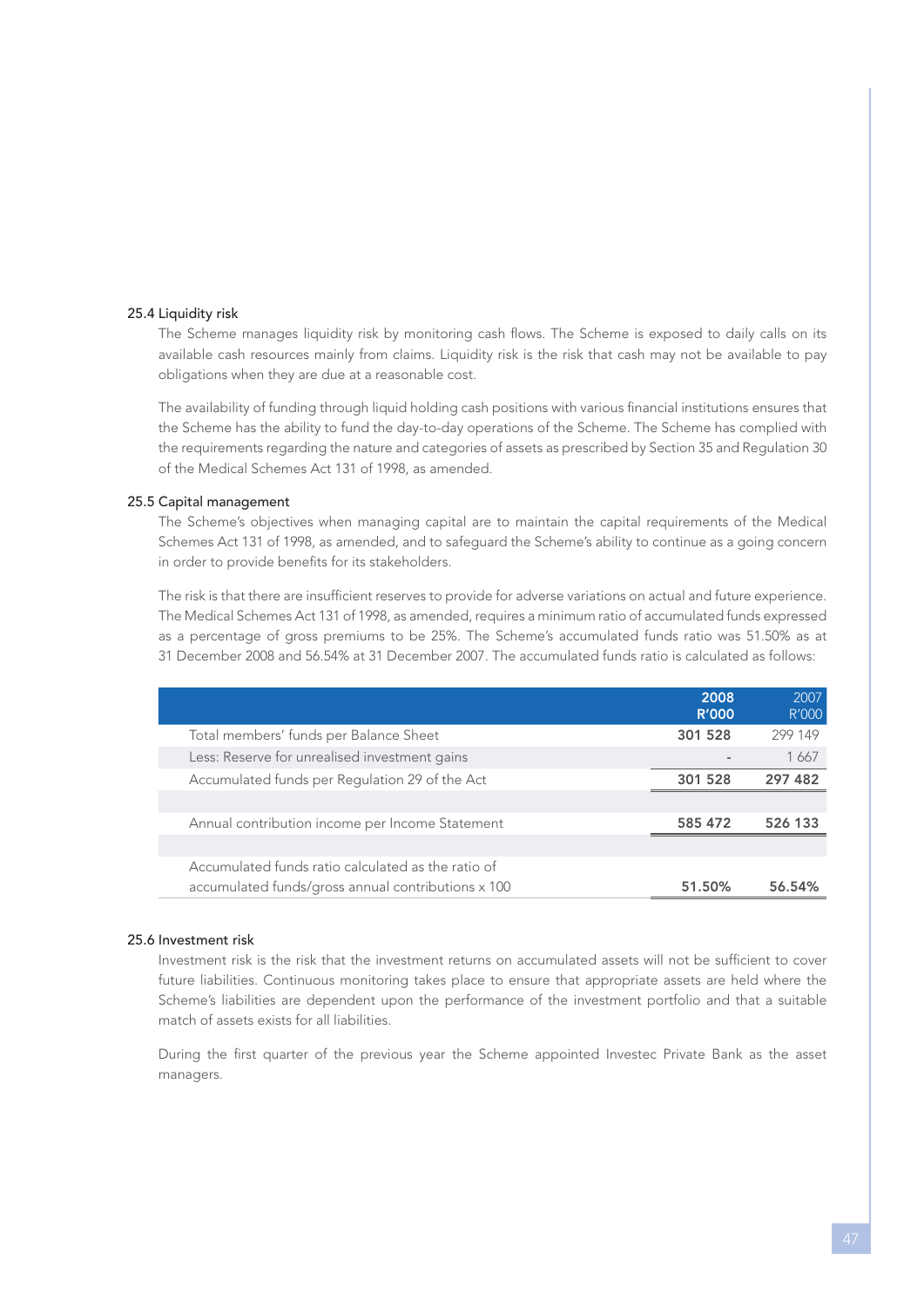#### 25.6 Investment risk *(continued)*

#### Breakdown of investments

*Money market portfolio:*

The Scheme's investment manager's mandate is for a 60% to 80% money market portfolio. The portfolio invests in bonds and cash instruments.

The investments are subject to a credit rating of at least a F1+ short-term credit rating and a long-term credit rating of AA or higher.

For diversification purposes corporate bonds, Government bonds, parastatal and securitisation bonds are allowed per the Act, but the maximum is limited. The limit approved by the Trustees is a maximum of 10% per institution.

The performance of the portfolio has been measured against the Alexander Forbes Short Term Fixed Interest Money Market Index (known as the Stefi Index). This is a composite index consisting of four different sector indices which represents a maturity spectrum over 3, 6, 9 and 12 months.

#### *Equity portfolio:*

The Scheme's investment manager's mandate has been to invest in a fully discretionary equity portfolio.

The portfolio may only be invested in South African equities, with cash held as working capital only. The portfolio is prohibited from investing in PPS Insurance Company Ltd or its subsidiaries.

The assets of the portfolio must be invested in accordance with Annexure B of the Regulations of the Medical Schemes Act 131 of 1998.

The performance of this portfolio is measured against the JSE All Share Index. The table below indicates the sensitivity of the surplus of the Scheme to movement in the JSE All Share Index from the date that the current asset managers were appointed.

|                  | <b>Surplus or deficit</b>  |        |        |                            |        |         |
|------------------|----------------------------|--------|--------|----------------------------|--------|---------|
|                  | Increase in market (R'000) |        |        | Decrease in market (R'000) |        |         |
|                  | 30%                        | 15%    | 5%     | 5%                         | 15%    | 30%     |
| 2008             |                            |        |        |                            |        |         |
| Equity portfolio | 28 970                     | 17615  | 10 275 | 2935                       | (4405) | (15415) |
| 2007             |                            |        |        |                            |        |         |
| Equity portfolio | 66828                      | 53 103 | 46 082 | 35 328                     | 26.328 | 12828   |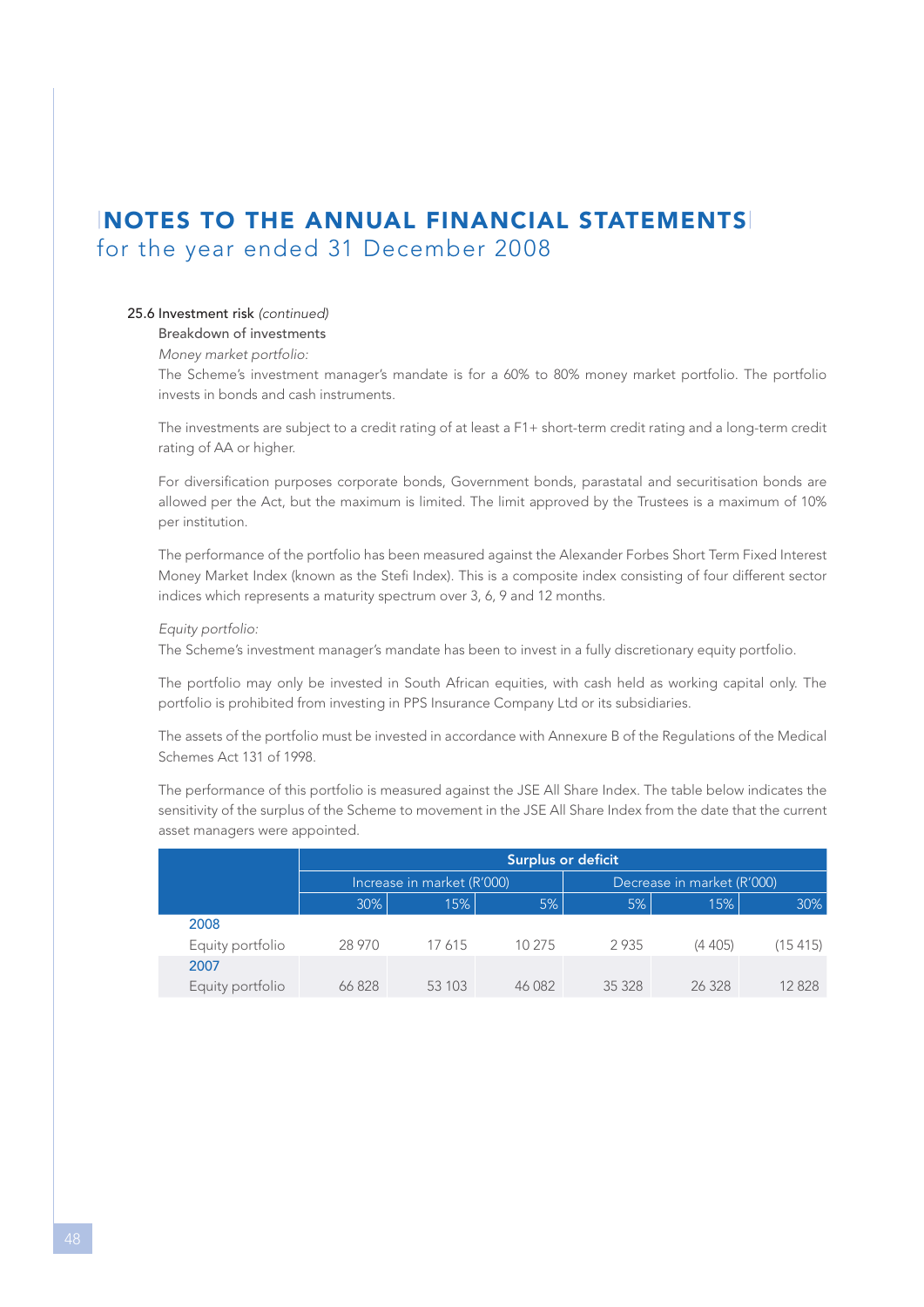#### 26. Critical accounting judgements and areas of key sources of estimation uncertainty

The Scheme makes estimates and assumptions that affect the reported amounts of assets and liabilities within the next financial year. Estimates and judgements are continually evaluated and are based on historical experience and other factors, including expectations of future events that are believed to be reasonable under the circumstances.

Key assumptions concerning the future and other key sources of estimation uncertainty at the Balance Sheet date, that have a significant risk of causing a material adjustment to the carrying amounts of assets and liabilities in the next financial year, are discussed below.

#### 26.1 Outstanding claims provision

The outstanding claims provision is a provision made for the estimated cost of healthcare benefits that had occurred before the year-end, but that had not been reported to the Scheme by that date. This provision is determined as accurately as possible based on a number of factors, which include previous experience in claims patterns, claims settlement patterns, changes in the nature and number of members according to gender and age, trends in claims frequency, changes in the claims processing cycle, and variations in the nature and average cost incurred per claim.

The outstanding claims provision is reduced by the estimated recoveries from members for co-payments.

#### 27. Insurance risk management

The primary insurance activity carried out by the Scheme relates to assuming the risk of loss from members and their dependants as a result of claims that are directly subject to the risk. These risks relate to the insured healthcare events of the Scheme's members. As such the Scheme is exposed to the uncertainty surrounding the timing and severity of claims under the contracts. The Scheme also has exposure to market risk through its insurance and investment activities.

The Board of Trustees has developed and approved a documented policy for the acceptance and management of insurance risk to which the Scheme is exposed. Reference has also been made to the requirements of the Medical Schemes Act 131 of 1998, as amended, in compiling the insurance risk-management policy. This policy is reviewed annually and the benefit options provided to the members are structured to fall within the acceptable insurance risk levels specified. The annual business plan is structured around the insurance risk-management policy.

The Scheme manages its insurance risk through benefit limits and sub-limits, approval procedures for transactions that involve pricing guidelines, pre-authorisation and case management, service provider profiling, as well as the monitoring of emerging legislative, environmental and actuarial issues.

The Scheme uses several methods to assess and monitor insurance risk exposures both for individual types of risks insured and overall risks. These methods include internal risk measurement models, comparison of budgeted versus actual claims on a regular basis, sensitivity analyses, scenario analyses and stress testing. The theory of probability is applied to the pricing and provisioning for a portfolio of insurance contracts, using established actuarial principles. The principal risk is that the frequency and severity of claims is greater than expected. Insurance events are, by their nature, random, and the actual number and size of events during any one year may vary from those estimated using established statistical techniques.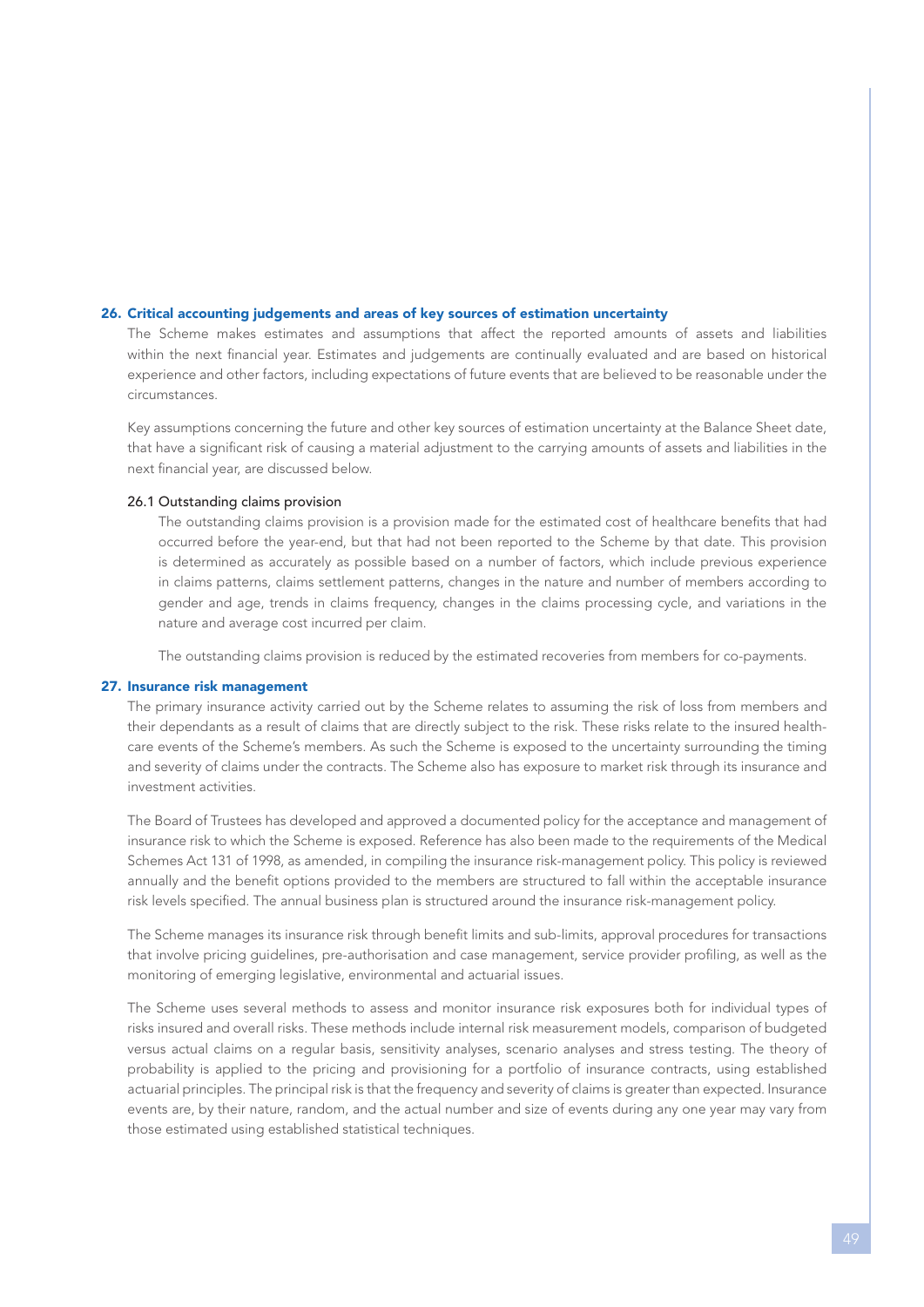#### 27. Insurance risk management *(continued)*

The following tables summarise the concentration of insurance risk, with reference to the carrying amount of the insurance claims incurred, by age group and in relation to the type of risk covered/benefits provided. Where appropriate, prescribed minimum benefits (PMB) and non-PMB claims have been split.

| Claims incurred for 2008 service year     | In-hospital<br>R'000 | Chronic<br>R'000 | Day-to-day<br>R'000 | Other<br>R'000 | Total<br>R'000 |
|-------------------------------------------|----------------------|------------------|---------------------|----------------|----------------|
| Age grouping (in years)                   |                      |                  |                     |                |                |
| < 26                                      | 46 584               | 3682             | 20 0 9 2            | 3749           | 74 107         |
| $26 - 34$                                 | 24 666               | 2854             | 7489                | 983            | 35 9 9 2       |
| $35 - 49$                                 | 58 347               | 7073             | 19411               | 3 1 1 5        | 87 946         |
| $50 - 64$                                 | 103 213              | 20 047           | 35 399              | 7865           | 166 524        |
| >65                                       | 111 307              | 20 218           | 26 700              | 5759           | 163 984        |
| Total                                     | 344 117              | 53 874           | 109 091             | 21 471         | 528 553        |
|                                           |                      |                  |                     |                |                |
| Movement in IBNR                          |                      |                  |                     |                | (326)          |
| Rectified benefits                        |                      |                  |                     |                | 25             |
| Claims refund                             |                      |                  |                     |                | (242)          |
| Relevant healthcare expenditure (Note 11) |                      |                  |                     |                | 528 010        |

#### *Concentration of insurance risk*

| Claims incurred for 2007 service year     | In-hospital<br>R'000 | Chronic<br>R'000 | Day-to-day<br>R'000 | Other<br>R'000 | Total<br>R'000 |
|-------------------------------------------|----------------------|------------------|---------------------|----------------|----------------|
| Age grouping (in years)                   |                      |                  |                     |                |                |
| < 26                                      | 43789                | 3715             | 18 383              | 4 1 3 2        | 70019          |
| $26 - 34$                                 | 22 613               | 2 5 4 5          | 6397                | 873            | 32 4 28        |
| $35 - 49$                                 | 50 363               | 6 507            | 17856               | 4 5 8 5        | 79 311         |
| $50 - 64$                                 | 84 996               | 17 972           | 30 990              | 9526           | 143 484        |
| >65                                       | 90 555               | 17 990           | 21 271              | 7 1 3 8        | 136 954        |
| Total                                     | 292 316              | 48730            | 94 897              | 26 254         | 462 196        |
|                                           |                      |                  |                     |                |                |
| Movement in IBNR                          |                      |                  |                     |                | 7767           |
| Rectified benefits                        |                      |                  |                     |                | 154            |
| Claims refund                             |                      |                  |                     |                | (1061)         |
| Relevant healthcare expenditure (Note 11) |                      |                  |                     |                | 469 056        |

In-hospital benefits cover all costs incurred by members while they are in hospital to receive pre-authorised treatment for certain medical conditions.

Chronic benefits cover the cost of certain prescribed medicines consumed by members for chronic conditions/ diseases, such as high blood pressure, cholesterol and asthma.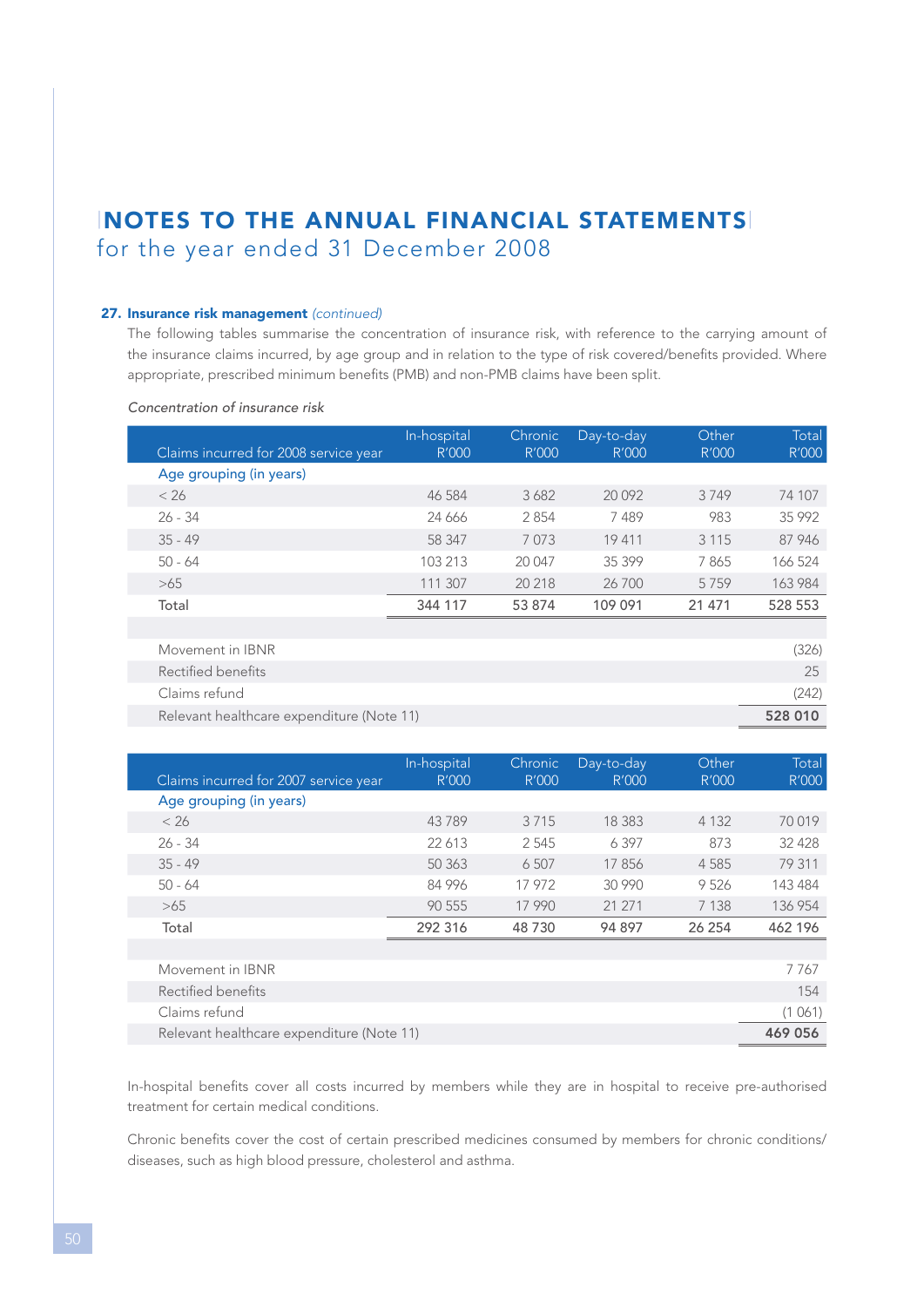Day-to-day benefits cover the cost (up to 100% of the National Health Reference Price List tariff) of all out-of-hospital medical attention, such as visits to general practitioners and dentists and prescribed non-chronic medicines.

The Scheme's strategy seeks diversity to ensure a balanced portfolio and is based on a large portfolio of similar risks over a number of years and, as such, it is believed that the variability of the outcome is reduced.

The strategy is set out in the annual business plan, which specifies the benefits to be provided by each option, the preferred target market and demographic split of this market.

All the contracts are annual in nature and the Scheme has the right to change the terms and conditions of the contracts at renewal. Management information including contribution income and claims ratios by option, target market and demographic split, is reviewed monthly. There is also an underwriting review programme that reviews a sample of contracts on a quarterly basis to ensure adherence to the Scheme's objectives.

#### *Risk transfer arrangements*

The Scheme did not reinsure any of the risks it underwrites in order to control its exposures to losses and protect capital resources. The Scheme did not have any capitation agreements with any providers of service.

#### *Claims development*

Claims development tables have not been presented as the uncertainty regarding the amounts and timing of claims payments is typically resolved within a year. In the majority of cases, claims are resolved within four months from the time they are reported to the Scheme. At year-end, a provision is made for those claims outstanding that have not yet been reported. Details on the subsequent development in respect thereof for the last two years are shown in Note 9.

#### 28. Contingent asset

The Scheme grants assistance to its members in defraying expenditure incurred in connection with rendering of any relevant health service. Such expenditure may be in connection with a claim that is also made to the Road Accident Fund (RAF), administered in terms of the Road Accident Fund Act No 56 of 1996 (RAFA). If the member is reimbursed by the RAF, they are obliged contractually to cede that payment to the Scheme to the extent that they have already been compensated. The outstanding amount at year-end amounts to R3 950 866 (2007: R4 676 037).

#### 29. Non-compliance matters

In terms of Section 26(7) of the Medical Schemes Act 131 of 1998, contribution income shall be received within three days of becoming due. There were instances where the Scheme did not receive all contributions within three days of becoming due.

In terms of Section 33(2) of the Medical Schemes Act 131 of 1998, each benefit option shall be self-supporting in terms of membership, financial performance and be financially sound. At the end of the year three of the options had deficits.

Regulation 28(1) of the Medical Schemes Act 131 of 1998, states that "No person may be compensated by a medical scheme in terms of section 65 for acting as a broker unless such person enters into a prior written agreement with the medical scheme concerned." There were instances where contracts were not in place during the year. The Scheme has rectified the situation.

In terms of Regulation 10(7) of the Medical Schemes Act 131 of 1998, the Scheme must be able to provide details of amounts paid into members' personal medical savings accounts to the Registrar. The Scheme has an unidentified savings balance at year-end.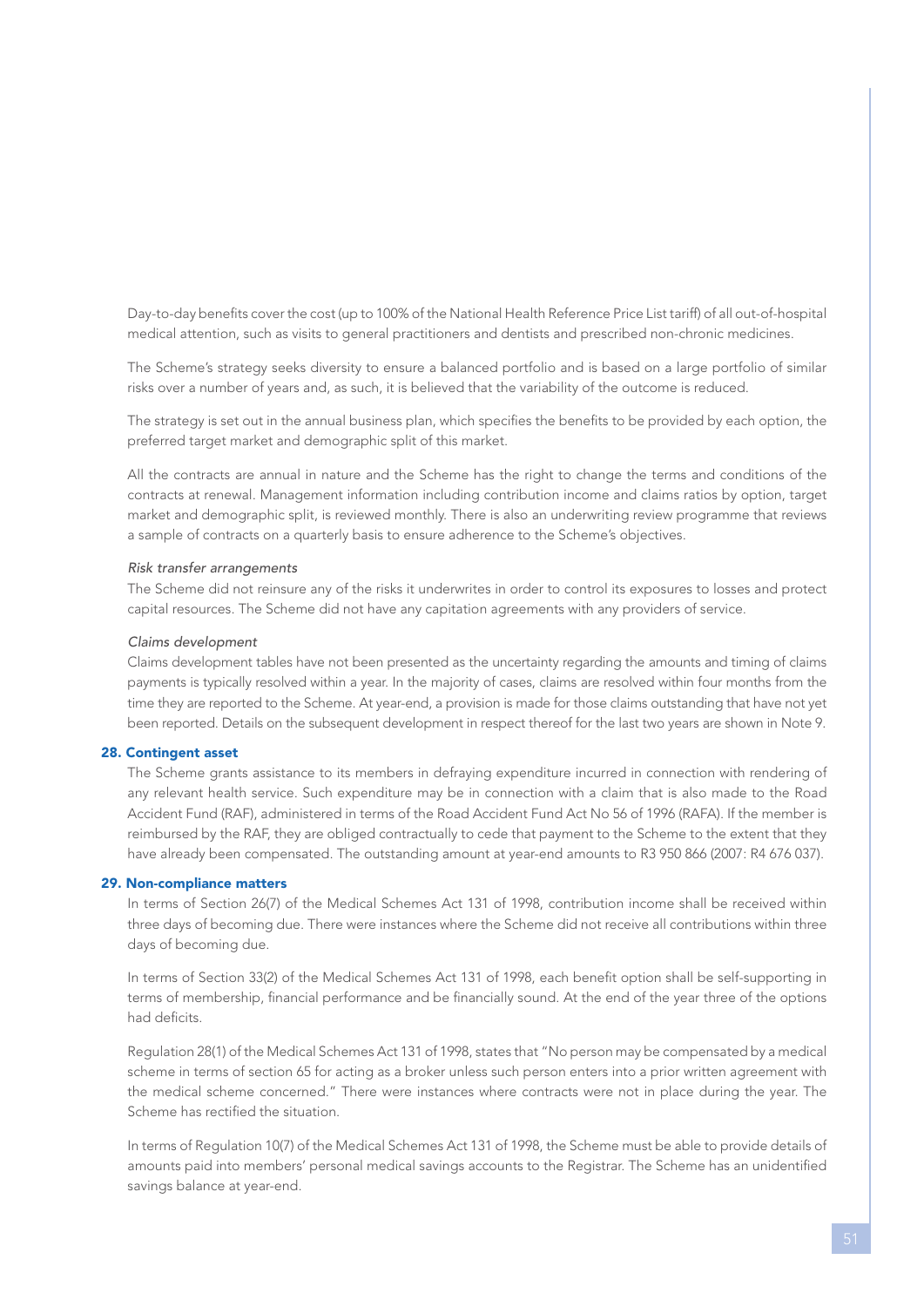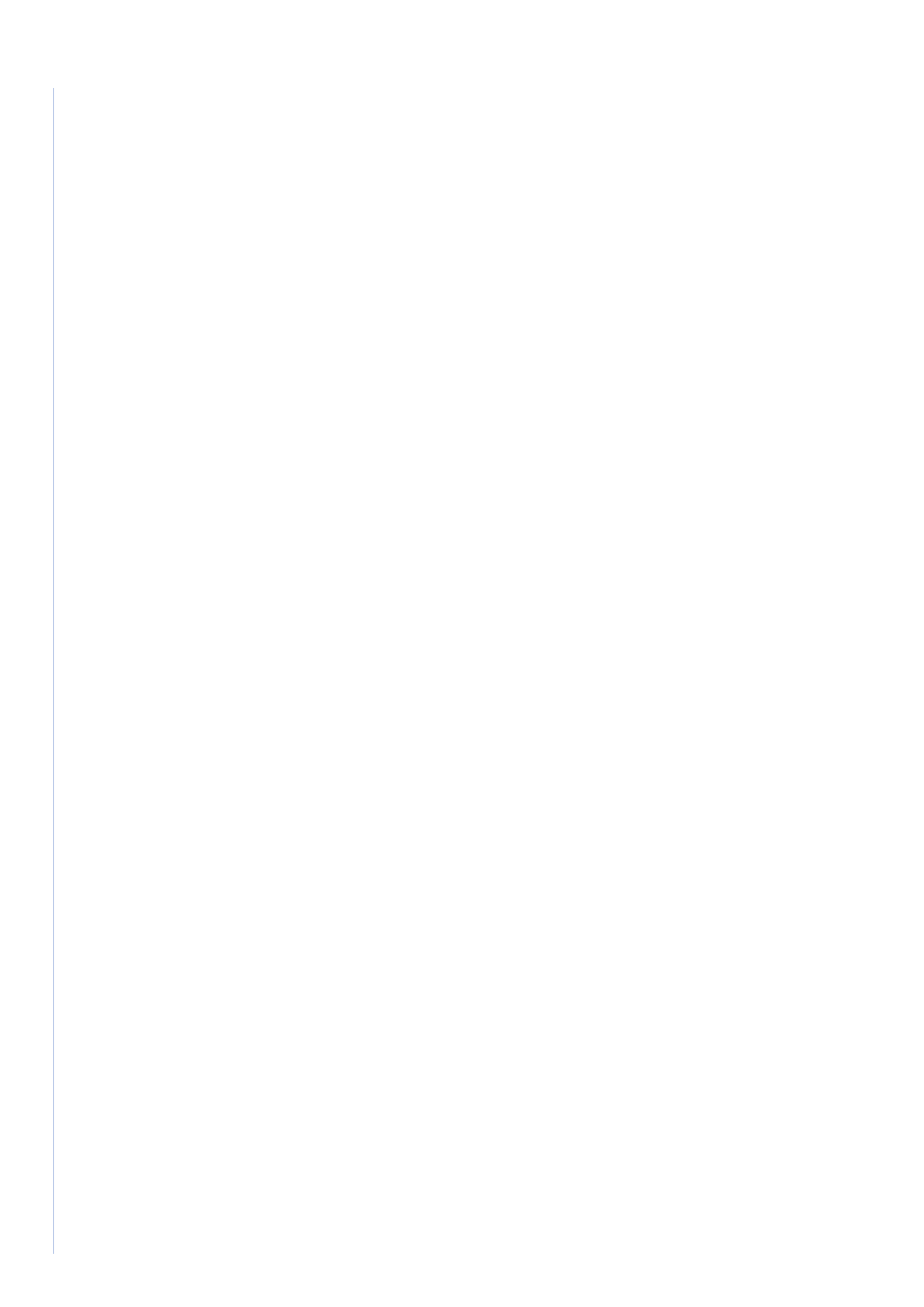# |Form of Proxy|

<span id="page-54-0"></span> $\rightarrow$ 

for the Profmed Annual General Meeting to be held at 15:30 on 28 May 2009.

I, , membership no. ,

being a current and fully-paid member of Profmed, hereby appoint *\_\_\_\_\_\_\_\_\_\_\_\_\_* 

membership no. \_\_\_\_\_\_\_\_\_\_\_\_\_\_\_\_\_\_\_\_\_\_\_\_\_\_\_\_\_\_\_, or failing him the Chairman of the meeting, as my proxy to attend, and speak, and vote on a poll for me and on my behalf at the meeting of Profmed to be held at 15:30 on 28 May 2009 at 15 Eton Road, Parktown, Johannesburg, and at any adjournment thereof, as follows:

| No. | <b>Business</b>                                                                                                                                                   | In favour of | <b>Against</b> | <b>Abstain</b> |
|-----|-------------------------------------------------------------------------------------------------------------------------------------------------------------------|--------------|----------------|----------------|
| 1.  | Resolution for the adoption of the Annual Financial Statements for<br>the year ended 31 December 2008 (including the reports of the<br>trustees and the auditors) |              |                |                |
| 2.  | Resolution for the re-appointment of the auditors                                                                                                                 |              |                |                |
| 3.  | Confirmation of remuneration of trustees                                                                                                                          |              |                |                |

Indicate instruction to proxy by way of a cross  $\boxtimes$  in the relevant space provided above.

Signed this day of 2009.

Signature:

### **Notes**

- 1.A member entitled to attend and vote is entitled to appoint a proxy to attend, speak and, on a poll, vote in his stead, provided such proxy is also a current and fully-paid member of Profmed.
- 2. Resolutions referred to in this form are those that must, in accordance with the rules of Profmed, be taken at an annual general meeting and voted upon by all those present at such an annual general meeting.
- 3. The proxy form must be signed, dated and e-mailed to proxy@profmed.co.za or faxed to 011 628 8917 by not later than 12:00 on the day of the scheduled annual general meeting.
- 4. The signatory may insert the name of any Profmed member whom the signatory wishes to appoint as his/her proxy in the blank spaces provided for that purpose at the top of the proxy form.
- 5. The completion and lodging of this Form of Proxy will not preclude the signatory from attending the meeting and speaking and voting in person to the exclusion of any proxy appointed in terms hereof should such signatory wish to do so.
- 6. If the signatory does not indicate in the appropriate place on the face of this form how he/she wishes to vote in respect of any resolution, his/her proxy shall be entitled to vote as he/she deems fit in respect of that resolution whether or not express reference is made to the nature of such a resolution in this form.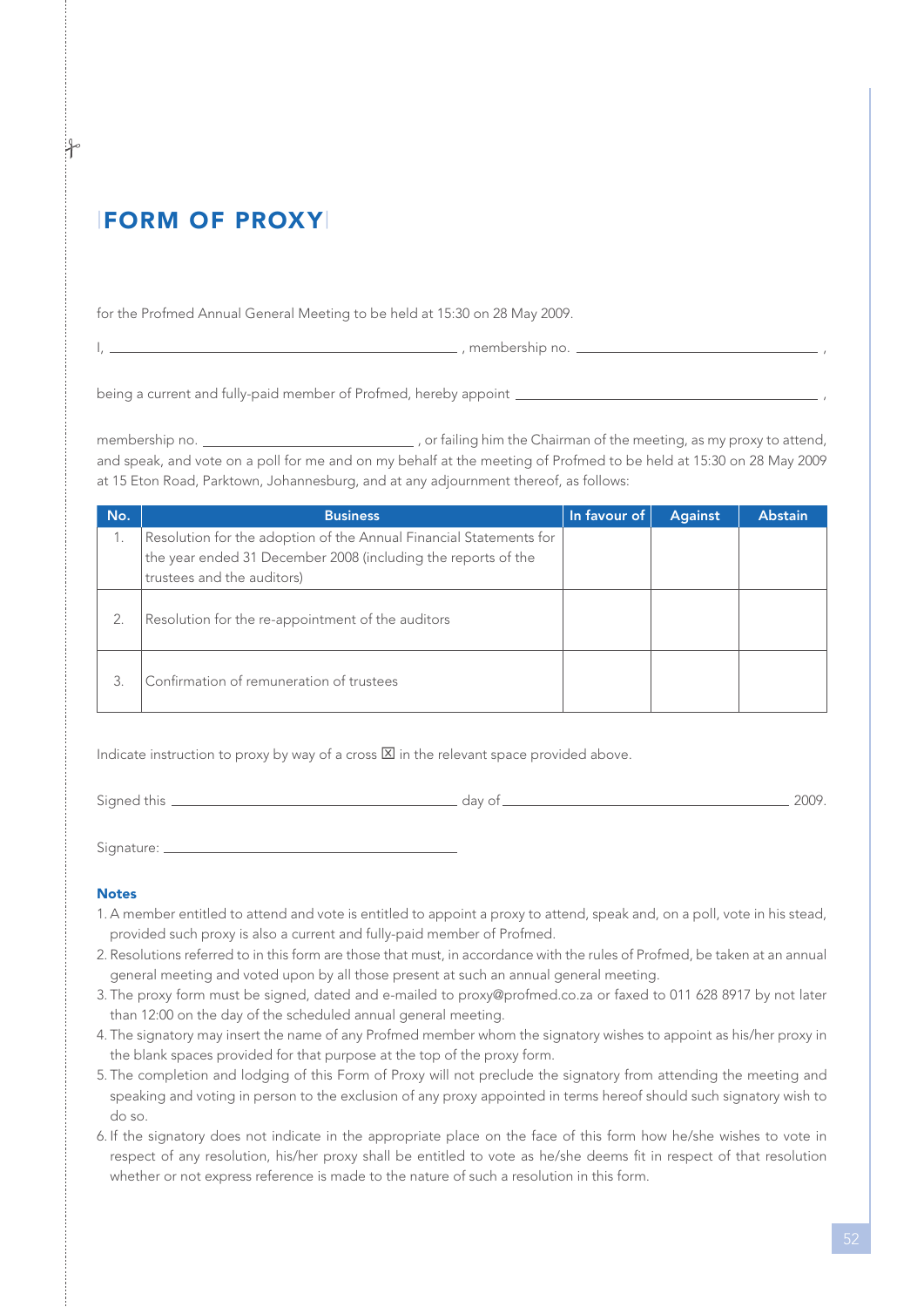